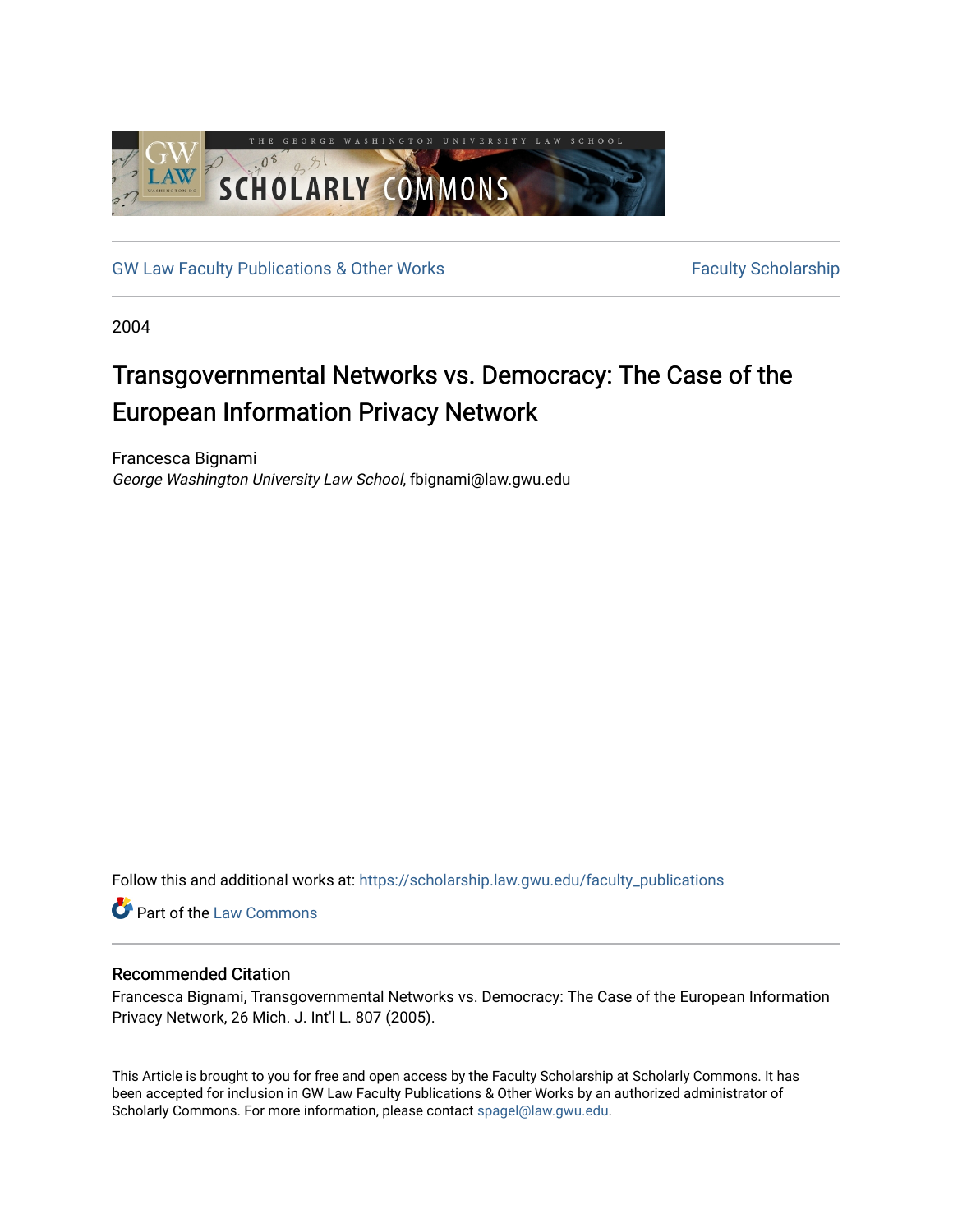# **TRANSGOVERNMENTAL NETWORKS VS. DEMOCRACY: THE CASE OF THE EUROPEAN INFORMATION PRIVACY NETWORK**

*Francesca Bignami*\*

| L                 | THE REGULATION OF INFORMATION PRIVACY 813                  |  |
|-------------------|------------------------------------------------------------|--|
|                   |                                                            |  |
|                   | <b>B.</b> Application and Enforcement of Information       |  |
|                   |                                                            |  |
|                   | Modes of Implementing and Enforcing<br>1.                  |  |
|                   |                                                            |  |
|                   | 2. Administration of Information Privacy Law 824           |  |
|                   | 3.                                                         |  |
| П.                | <b>EXPERIENCE WITH THE REGULATION OF</b>                   |  |
|                   |                                                            |  |
| III.              |                                                            |  |
|                   |                                                            |  |
|                   | B. Implications for Transgovernmental Networks 845         |  |
| $\mathbf{IV}_{-}$ |                                                            |  |
|                   | A. The Law of the European Privacy Network:                |  |
|                   |                                                            |  |
|                   | <b>B.</b> The Administrative Practice of the European      |  |
|                   |                                                            |  |
|                   | C. Implications for Transgovernmental Networks 859         |  |
| V.                | THE EUROPEAN PARLIAMENT AND THE                            |  |
|                   | <b>TRANSATLANTIC DISPUTE OVER INFORMATION PRIVACY  861</b> |  |
|                   |                                                            |  |

#### **INTRODUCTION**

In 2004, Northwest Airlines came under fire for breaking European information privacy laws.<sup>1</sup> The Dutch government agency responsible for privacy opened an investigation against Northwest. What was the

 <sup>\*</sup> Associate Professor, Duke University School of Law. Special thanks to Xavier Lewis for his research assistance. I would also like to thank George C. Christie, Donald L. Horowitz, Robert O. Keohane, Christopher H. Schroeder, and Giulio Vesperini for their comments. Jacob Visscher and Lino Liao of the Council of the European Union provided valuable assistance with my access to documents requests. I am grateful for research support from the German Marshall Fund Research Fellowship Program.

 <sup>1.</sup> *See* Letter from Ulco van de Pol, Vice-President, College Bescherming Persoonsgegevens (Dutch data protection authority), to Northwest Airlines (Apr. 6, 2004), *at*  http://www.cbpweb.nl/downloads\_uit/z2004- 0310.pdf?refer=true&theme=purple.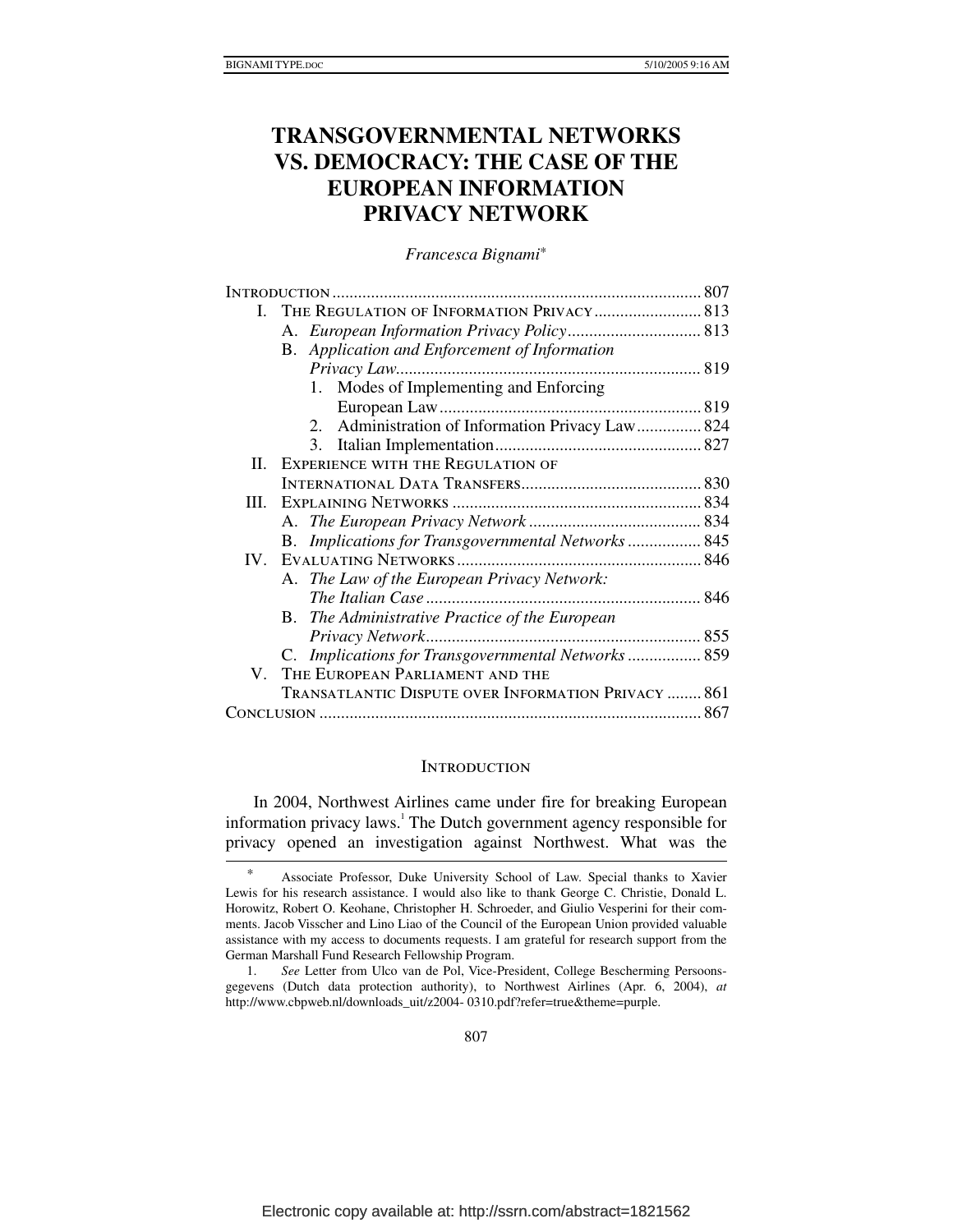charge? The airline company had turned over passenger data to NASA in breach of European privacy rights, to assist NASA with developing an anti-terrorism database. The Dutch agency closed the investigation without taking administrative action or turning the matter over to criminal prosecutors because Northwest had since changed its information privacy policy. But the Dutch agency expressed "serious doubts" as to whether Northwest had complied with European law.<sup>2</sup>

European and American citizens are caught between two very different, often clashing, legal cultures of privacy. In the European Union, privacy is essential to protecting citizens from oppression by the government and market actors and preserving their dignity in the face of opposing social and political forces. In the United States, privacy is secondary. In part, the explanation for the low value Americans attach to the legal concept of privacy is functional: protection against overweening state and market power is guaranteed by other means, including the radical fragmentation of state power in the American federalist and presidential system of government, and antitrust laws.<sup>3</sup> But the difference is also one of basic values. Outside the core physical space of the home, Americans do not care particularly about privacy.<sup>4</sup>

As a consequence, firms like Northwest that operate in an integrated transatlantic market must routinely come to terms with vastly different constitutions, laws, and regulatory systems. This Article takes a close look at the European side of the Atlantic, that is, the European regulation of corporations and other entities when they transfer the personal information of their clients and employees outside the European Union. Under the EU Data Protection Directive (Directive), firms that collect personal information from European citizens must guarantee their privacy even once such personal information is sent outside the European

 <sup>2.</sup> *Id.*

 <sup>3.</sup> The French case illustrates some of these functional considerations. The French legislation on information privacy was enacted in 1978 in response to what is known as the "Safari" episode. *See* Guy Braibant, Données personnelles et société de l'information : Transposition en droit français de la directive no. 95/46, 31 (1998) (on file with author). The daily newspaper "Le Monde" revealed the French government's "Safari" plan to introduce a single personal identification number for all entries in government databases, thus permitting the "connection" of all such information on individual French citizens. In response, a government commission was established to examine the problem and a comprehensive information privacy law was passed. *Id.* Before the internet age, such an information scheme would not have been possible in the United States because, in the American constitutional system, government is not an economic actor in areas such as healthcare, and many government functions are carried out by state, not federal, government. See also DAVID H. FLAHERTY, PROTECTING PRIVACY IN SURVEILLANCE SOCIETIES 169-70 (1989).

 <sup>4.</sup> *See* Jeffrey Rosen, The Naked Crowd: Reclaiming Security and Freedom in an Anxious Age (2004).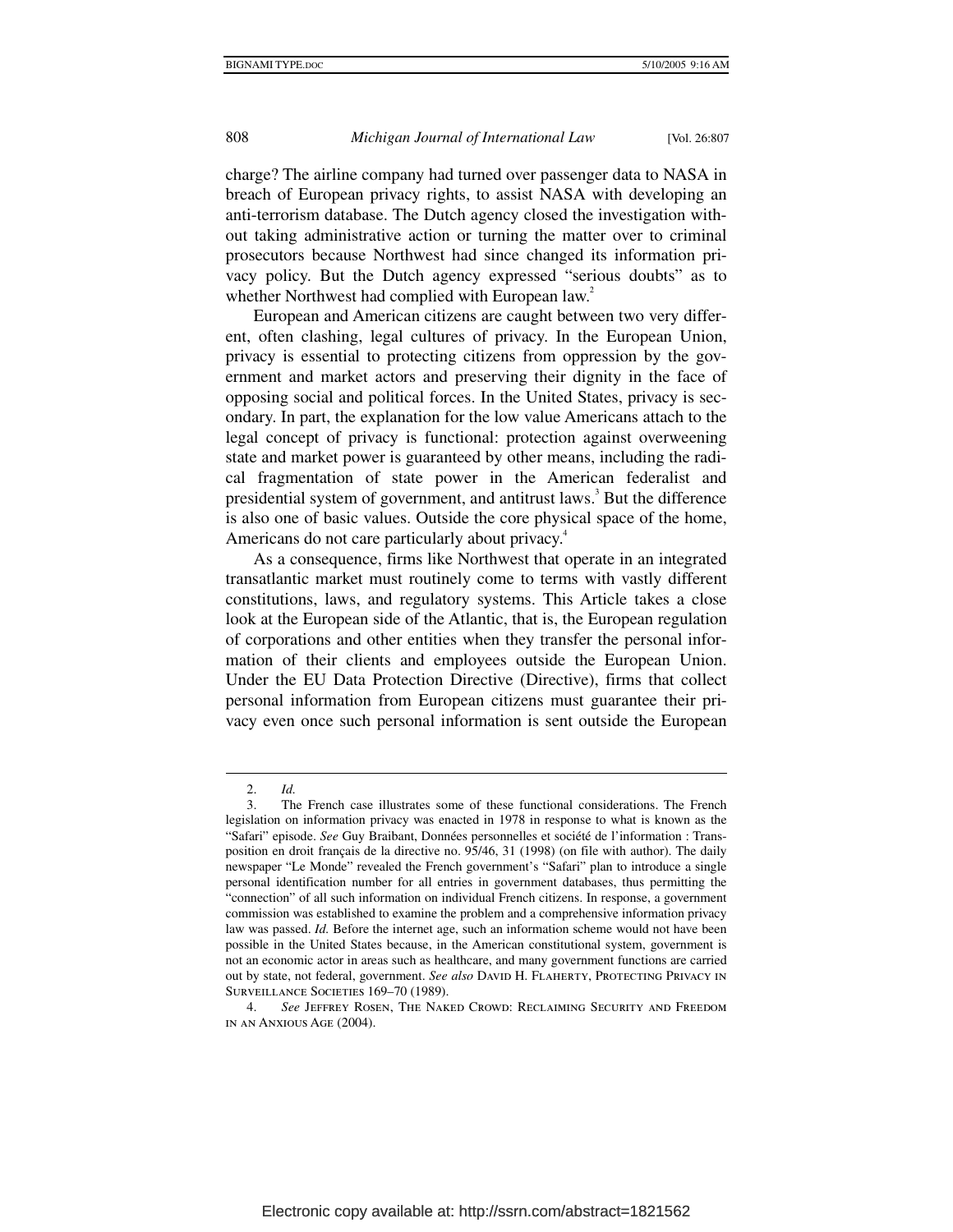Union.<sup>5</sup> National privacy authorities are responsible for enforcing these duties against firms operating in their territories, subject to an elaborate system of Europe-wide checks involving other national regulators and the European Commission (Commission). <sup>6</sup> When foreign regulatory systems fail to afford the same privacy safeguards as exist in the European Union, the Commission has the power to negotiate with such countries to obtain improvements in their laws and regulations and hence allow the free, international flow of personal information.<sup>7</sup> For firms that do business globally, it is critical to understand the administration of European privacy law.<sup>8</sup>

This examination of the European regulation of international data transfers is important for another reason. The European institutional framework for international data transfers is an example of what Anne-Marie Slaughter calls "transgovernmental networks." Such networks of national government officials are one of the principal forms of European governance. Ever since the European Community was founded in the 1957, Member States have been reluctant to transfer government powers to central European institutions, preferring to leave implementation and enforcement of European norms to their national administrations. Yet governments have always understood that rough equivalence in implementing rules and enforcement decisions is necessary for cooperation to succeed. Networks of national civil servants that develop common administrative standards are the solution to this dilemma of national government power and European integration. According to Slaughter, the international realm is coming to resemble Europe. More and more, international cooperation in areas such as the environment and financial markets is occurring through networks of government regulators who

 <sup>5.</sup> Council and Eur. Parl. Directive 95/46/EC on the Protection of Individuals with Regard to the Processing of Personal Data and on the Free Movement of Such Data, 1995 O.J. (L 281) 31 [hereinafter Data Protection Directive or Directive].

 <sup>6.</sup> *See infra* text accompanying notes 67–78. The European Commission (Commission) is the EU's executive branch. It is staffed by civil servants and headed by a President and College of Commissioners appointed by the Member States with the consent of the European Parliament. Paul Craig & Gráinne de Búrca, EU Law 54–59 (3d ed. 2003).

 <sup>7.</sup> Directive, *supra* note 5, at art. 25.

 <sup>8.</sup> There are four important types of legal acts in the EU: treaties, European laws (which include what are known as Directives and Regulations), European implementing regulations (which include what are known as implementing Directives and implementing Regulations), and European decisions. *See* Treaty Establishing a Constitution for Europe, arts. I-33, I-34, I-37, 1994 O.J. (C 310) 1 [hereinafter Constitutional Treaty] (not yet ratified). The most important treaties are: the Treaty Establishing the European Economic Community, Mar. 25, 1957, 298 U.N.T.S. 11, (the European Economic Community was renamed the "European Community" in 1992); the Treaty on European Union, Feb. 7, 1992, 1992 O.J. (C 191) 1, 31 I.L.M. 253 [hereinafter the Maastricht Treaty]; and the Constitutional Treaty, *supra*, which would replace the other two but has not yet been ratified.

 <sup>9.</sup> Anne-Marie Slaughter, A New World Order 40, 43 (2004).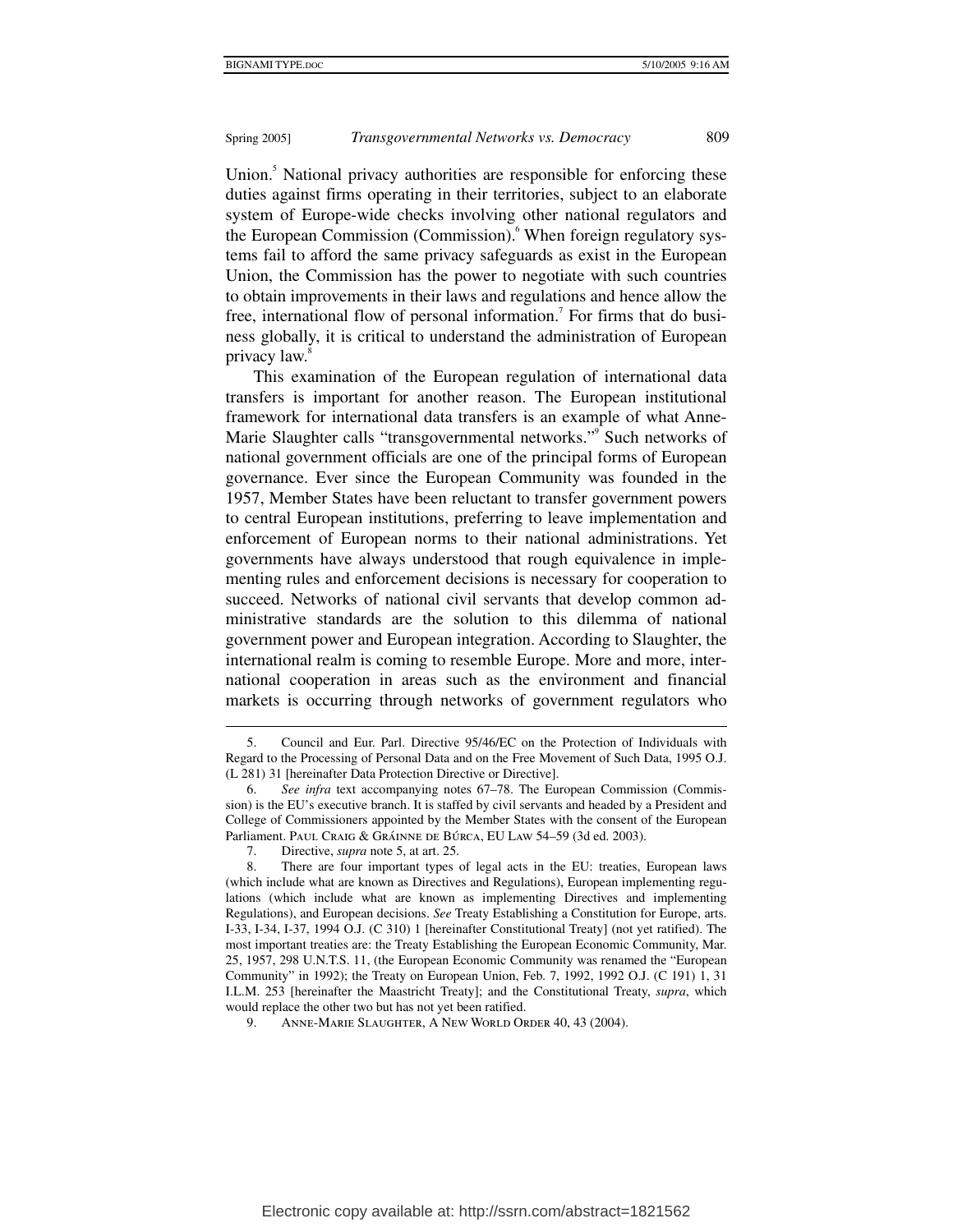exchange information, develop common regulatory standards, and assist one another in enforcing such standards.<sup>10</sup> By studying the case of the European privacy network, therefore, we gain perspective on a phenomenon of growing importance not only in the European Union but throughout the world.

The perspective offered by this Article is twofold. The emergence of transgovernmental networks gives rise to two questions, one causal and the other normative. First, how do we explain transnational cooperation through networks? Why do governments and regulators choose to establish networks rather than retain virtually limitless discretion over policymaking, conditioned only by international legal obligations? Based on my examination of the records of the intergovernmental negotiations on the Data Protection Directive, I conclude that one precondition for fettering national discretion through networks is common preferences among governments on the substance of the policy to be administered. Compared to other areas of European law, the Data Protection Directive gives surprisingly few powers to the European network of privacy regulators; the bargaining history shows that this decision was driven by extreme disagreement on the importance of privacy. While networks can generate harmonization of national policies, consensus among the participating regulators on the "problem" to be addressed by such policies is necessary for networks to spring to life. To explain that consensus we must look elsewhere, to the market, technology, the international aid that the North can promise the South, epistemic communities, and other causes of convergence.

Second, how do transgovernmental networks fare when put to the normative test of respecting individual rights and guaranteeing the democratic accountability of bureaucrats to elected officials and the public? Modern understandings of legitimate public administration are inescapably tied to national experiences with democracy, yet that normative conceptual framework is confronted today with a novel form of radically disaggregated administration. Is the empirical reality of transgovernmental networks compatible with basic principles of liberal democracy? Based on Italy's experience with the European privacy network, I argue that networks as codified in European law do not undermine significantly individual rights. Roughly speaking, Italian and European law guarantee participation, judicial review, the rule of law, and transparency. The administrative practice of the European privacy network, however, alters substantially the rights calculus. The regulation of international data transfers is characterized by informality and failure to act, forms of government action against which individuals generally

 <sup>10.</sup> *Id.* at 44–45.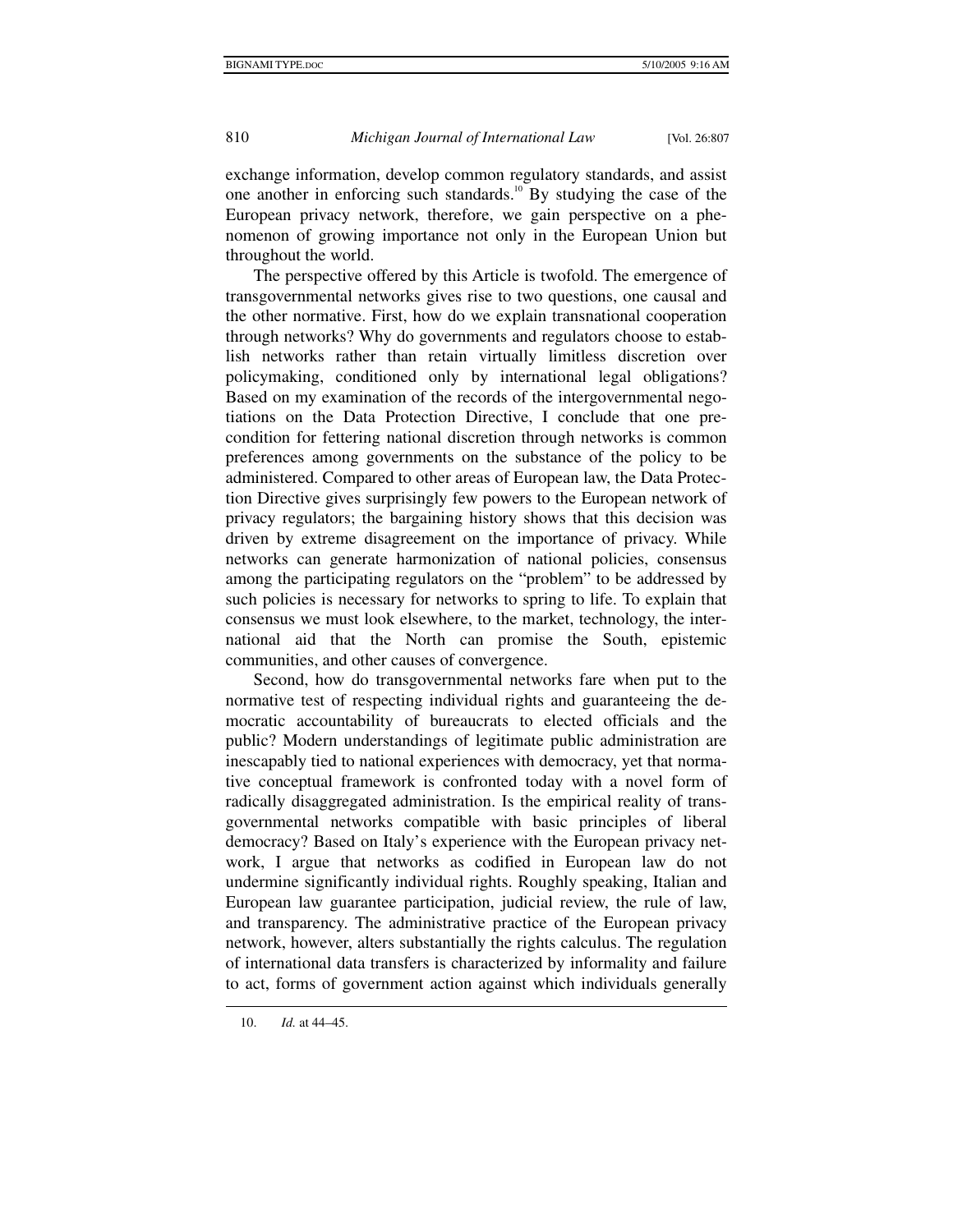$\ddot{\phantom{a}}$ 

Spring 2005] *Transgovernmental Networks vs. Democracy* 811

cannot vindicate their rights in court. At least in the privacy case, therefore, rights suffer.

More troubling is the fate of democratic accountability. The sharing of powers among national and supranational regulators in networks makes it difficult for national publics and parliaments to hold such regulators accountable. Popular mobilization within one nation can control transgovernmental networks only if that nation is powerful enough to reject routinely the decisions that result from the network. In the European Union, no Member State has such power and, in the international realm, only the United States and certain European nations can claim that prerogative. Citizens, therefore, must be capable of mobilizing across national borders in the many different political communities in which transnational regulators operate. Yet, as documented in the scholarship on the democratic deficit in the European Union, overcoming national identities and setting the stage for vibrant democratic politics in transnational polities is no simple matter. If, as in the European privacy case, transgovernmental networks generate substantial inaction or informal action, the democratic deficit is particularly serious. In national systems, political accountability generally compensates for the inability of courts to police inaction and informal action; in the absence of transnational democratic mobilization, such accountability is weak in the European arena.

The European Parliament's vigorous efforts to stop the recent EU– U.S. agreement on European airline passenger data suggests that the democratic future of European networks is not so bleak. When scholars speak of a democratic deficit in the European Union, they use the term to refer to two different phenomena. The first is the absence of the formal institutions of liberal democracy in European governance, a failure that can be traced to the system's origins as an international organization. The second is the lack of a European identity that transcends national identities and that leads citizens to band together with citizens elsewhere in Europe to promote common causes, participate in European politics, and develop allegiances to their European governors. The airline passenger data episode suggests that both sources of the democratic deficit might be overcome in the not too distant future.

Since 1992, in response to the first democracy critique, the European Parliament has acquired significant powers. Among those powers is the right to deliberate and vote on non-binding resolutions regarding the administrative decisions of European networks.<sup>11</sup> Furthermore,

 <sup>11.</sup> Francesca E. Bignami, The Administrative State in a Separation of Powers Constitution: Lessons for European Community Rulemaking from the United States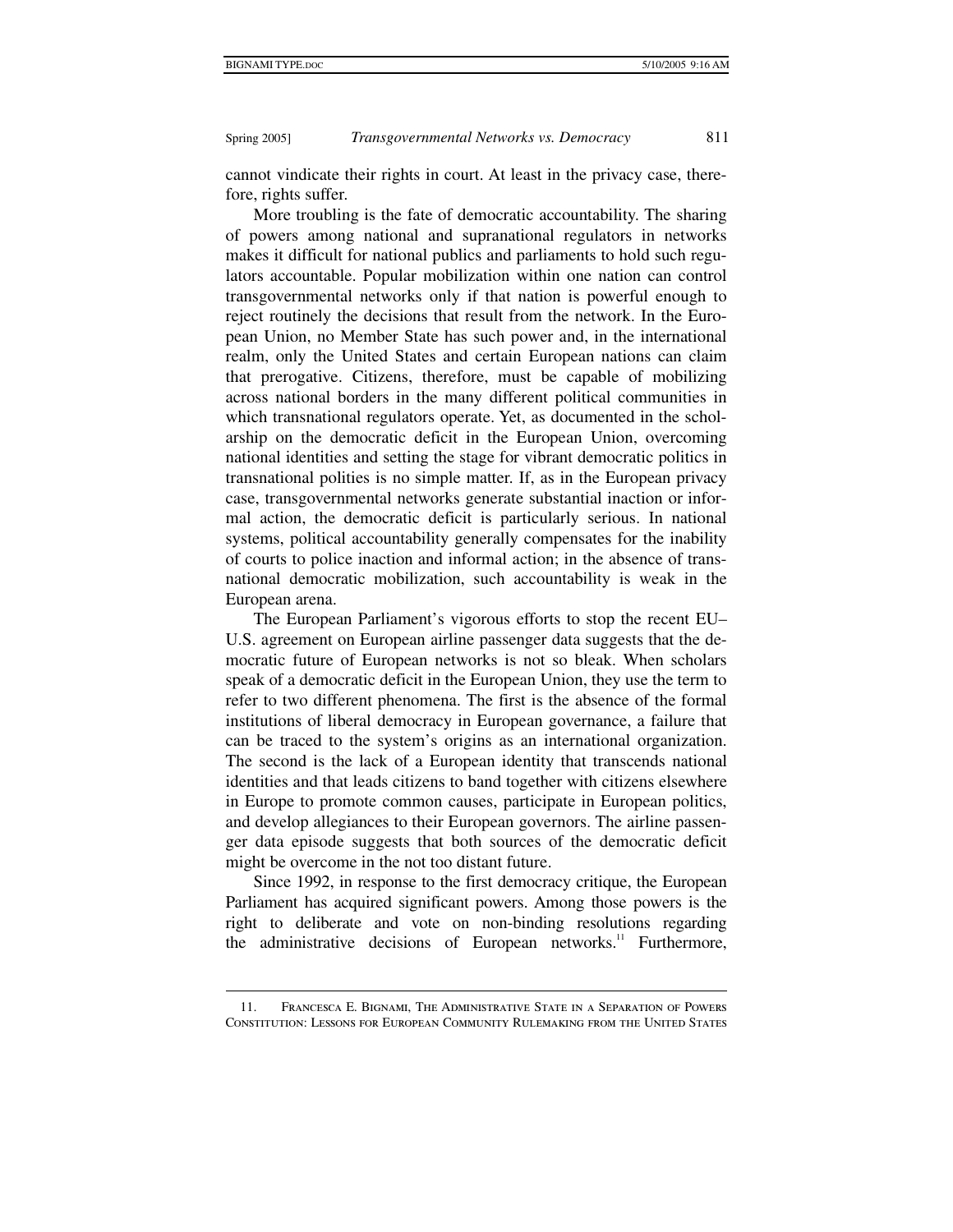$\ddot{\phantom{a}}$ 

# 812 *Michigan Journal of International Law* [Vol. 26:807

fundamental rights are becoming an increasingly important element of the European legal order, as evidenced by the Charter of Fundamental Rights of 2000 and the Constitutional Treaty of 2004. Recently, the European Parliament asserted its new prerogative over administrative decisions and it did so to protect the European fundamental right to privacy: Parliament voted against a EU–U.S. agreement allowing transfers of passenger data to the United States for counter-terrorism purposes. Thus the concern that European decisions are made by technocrats, without the involvement of a directly elected legislative assembly, appears somewhat attenuated. Likewise, the mobilization of parliamentarians around a common, highly symbolic, European right to privacy suggests that gradually, through similar episodes, European Members of Parliament and their constituents might develop a shared identity. Yet even though this chapter in transatlantic relations is cause for optimism about European networks, it is also a reminder of the unfortunate tension between democracy and international cooperation. Europe's new constitutional order might alleviate concerns of a democratic deficit in European transgovernmental networks, but it also might get in the way of international cooperation through other transgovernmental networks.

The Article proceeds as follows. Part One gives general background on European information privacy law and the different procedures and institutions that have been devised, in the fifty years since the European Community was first established, to implement and enforce European law. The focus then shifts to European networks, the similarities with transgovernmental networks, the specifics of the European information privacy network and their implementation into Italian law. Because the Data Protection Directive, like most European law, rests on implementation into national law and allows for significant discretion in how the Directive's terms are implemented, it is virtually impossible to understand European regulation of information privacy without considering national law. For reasons that I explain later, I have chosen the Italian case to bring this important national perspective to the analysis.

Part Two reviews the experience to date with the regulation by network of international data transfers. The next Part takes up the question of why governments establish networks and argues that the European privacy network was delegated very few powers because of radical disagreement among the Member States over the right to privacy. In Part Four, the European privacy network is evaluated from the perspective of individual rights and democratic accountability. In light of the diversity

<sup>(</sup>Jean Monnet Working Paper No. 5/99, 1999), *at* www.jeanmonnetprogram.org/papers/99/ 990502.html.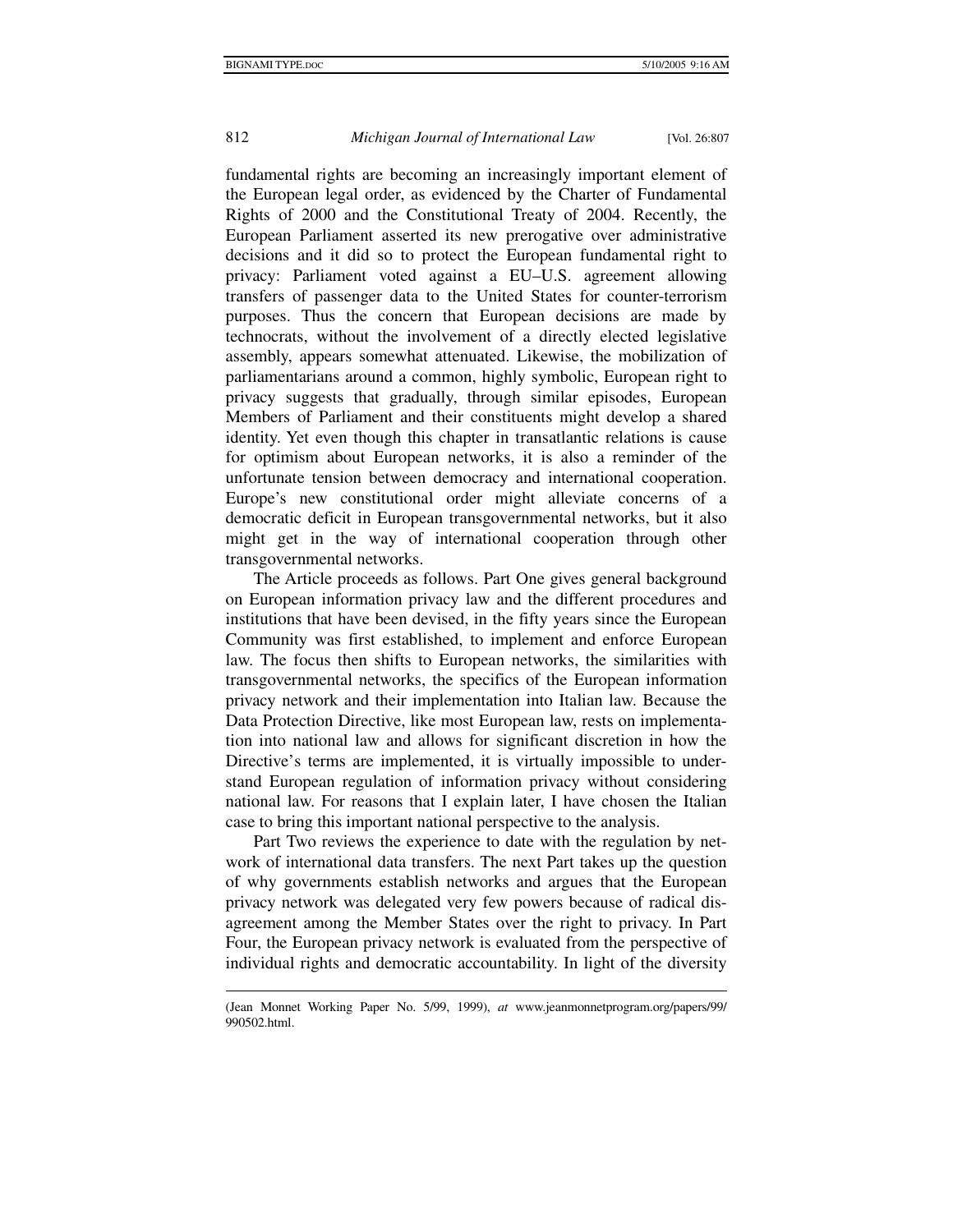1

#### Spring 2005] *Transgovernmental Networks vs. Democracy* 813

of liberal democratic traditions and the law of administration in those of traditions, Italian administrative law again serves as the point of reference. This assessment is divided into two sections: the European law of the privacy network, as it appears in the Data Protection Directive; and the administrative practice of the privacy network, which departs significantly from the formal law. Finally, the Article reviews the recent transatlantic dispute over information privacy and the European Parliament's important role in that dispute.

#### I. The Regulation of Information Privacy

#### A. *European Information Privacy Policy*

What are the concerns and objectives that motivate the European regulators who interact in the privacy network? Laws regulating the collection and use of personal information date back to the early 1970s, when computer technology was first widely used by government agencies and large private organizations such as banks to gather, elaborate, and utilize personal data.<sup>12</sup> These early national laws, European and American, were followed by two international instruments: the OECD Guidelines of  $1980^{13}$  and the Council of Europe Convention of  $1981^{14}$  In 1990, negotiations on a European law began, and in 1995, many years and diplomatic fights later, the Data Protection Directive was adopted.<sup>15</sup>

Even though the social and technological setting of information privacy laws has changed radically since the 1970s, many of the same concerns drive both the earlier and later generations of legislation. The most basic one, and an area in which little difference separates countries, is the danger of inaccurate personal information and the serious adverse

 <sup>12.</sup> These early laws include the Hessian Data Protection Act of 1970, the Swedish Data Act of 1973, the U.S Privacy Act of 1974, the German Federal Data Protection Act of 1977, and French Law No. 78-17 of 6 January 1978 on computers, data files, and liberties. *See* Colin J. Bennett & Charles D. Raab, The Governance of Privacy: Policy Instruments in Global Perspective 102 (2003); Electronic Privacy Info. Ctr., Privacy & Human Rights: An International Survey of Privacy Laws and Developments 238– 44, 245–56, 474–79 (2003). For excellent comparative discussions of the early history of information privacy, see COLIN J. BENNETT, REGULATING PRIVACY (1992) and FLAHERTY, *supra* note 3.

 <sup>13.</sup> *OECD Guidelines on the Protection of Privacy and Transborder Flows of Personal Data*, OECD Doc. C 58 (Oct. 1, 1980).

 <sup>14.</sup> Convention for the Protection of Individuals with Regard to Automatic Processing of Personal Data, Jan. 28, 1981, Eur. T.S. No. 108.

 <sup>15.</sup> Spiros Simitis, *From the Market to the Polis: The EU Directive on the Protection of Personal Data*, 80 Iowa L. Rev. 445, 446 (1995)[hereinafter Simitis, *From the Market to the Polis*].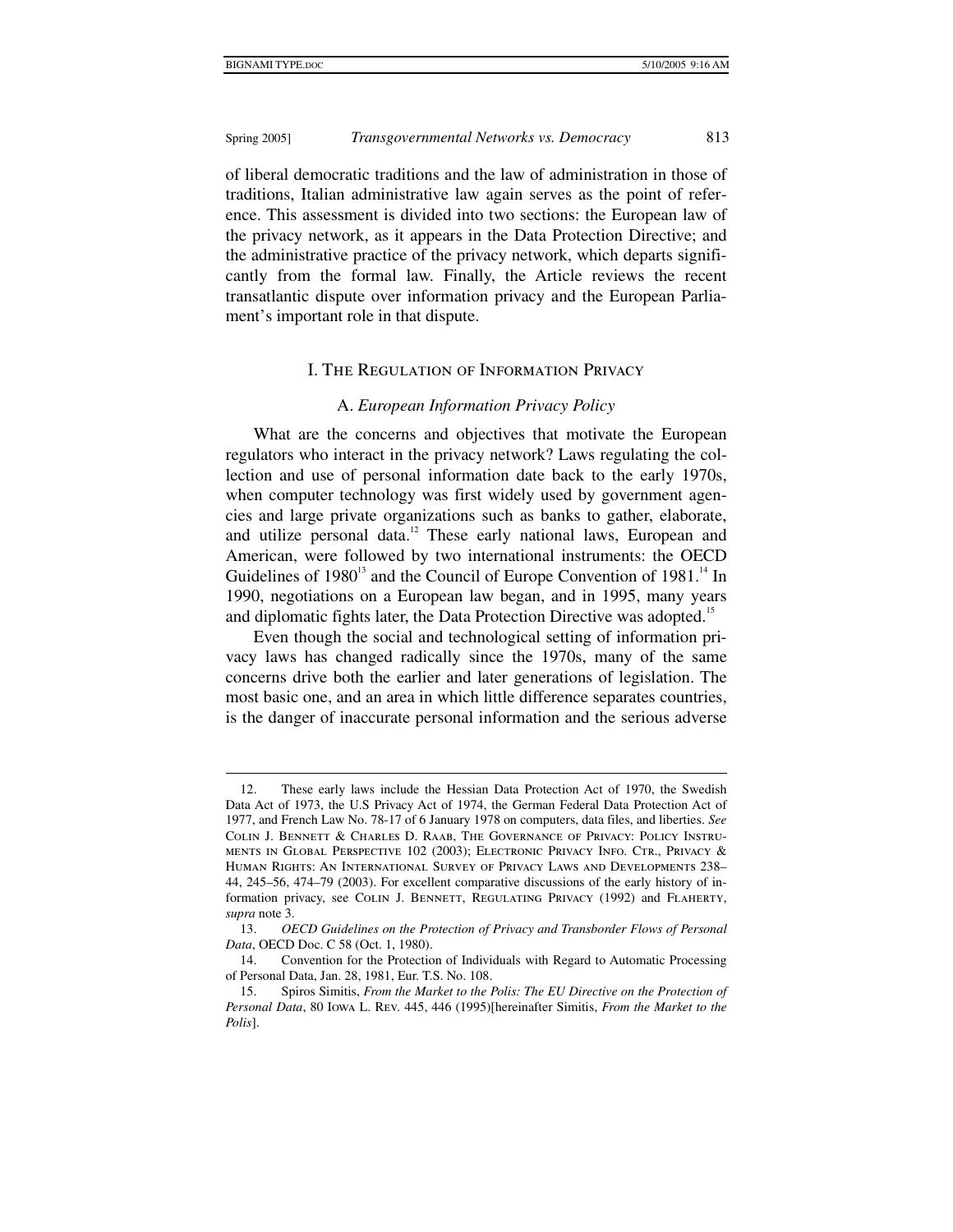consequences that may follow.16 Wrong information in a database can lead to arrest, the denial of a loan application, and other injustices. Such errors can occur in a number of ways. The information may be recorded incorrectly in the electronic system to begin with. Personal information can become obsolete—an individual may have paid back her debts or been cleared of a criminal charge—and yet, once large organizations enter information into a database, they have few incentives to review and update such information.

When personal information is used for purposes other than those for which it was collected originally or is combined with other data, collected by another institution for another reason, the risk of inaccuracy increases exponentially. What is known as "data mining" magnifies the danger of inaccuracy because data is coded differently depending on the database and the purposes for which it is collected. In consolidating personal information, immense care must be taken to ensure that like is combined with like. A notorious example of this form of information abuse occurred in Sweden: a town attempted to root out welfare fraud in public housing grants by matching recipients' names with their income figures as reported in other databases.<sup>17</sup> About one thousand individuals came under suspicion of breaking the law. Yet, as it turned out, only one of them was actually guilty. The discrepancy in income figures had nothing to do with welfare fraud but rather was the product of the different formulae used to calculate incomes in each of the databases.

A second hazard that information privacy laws address, in both Europe and the United States, is the risk that personal information will fall into hands other than those for whom it was intended. This is the danger that an individual's personal information—national identification number, credit card number, or bank account number—will be used by someone other than that individual to claim her government benefits, charge her credit card, or empty her bank account. Fraud is not the only risk of unsecured data. Stalkers and killers as well as thieves may obtain the information. For instance, the U.S. Driver's Privacy Protection Act of  $1994<sup>18</sup>$  was enacted in response to the murder of actress Rebecca Shaffer by an obsessed fan who had obtained her address from the California Department of Motor Vehicles.<sup>19</sup>

<sup>16.</sup> *See generally* LEE A. BYGRAVE, DATA PROTECTION LAW: APPROACHING ITS RAtionale, Logic, and Limits 145–50 (2002).

 <sup>17.</sup> *See id.*, at 106; Spiros Simitis, *Reviewing Privacy in an Information Society*, 135 U. Pa. L. Rev. 707, 718 (1987).

 <sup>18.</sup> Driver's Privacy Protection Act of 1994, 18 U.S.C. §§ 2721–2725 (2005).

 <sup>19.</sup> *See* Edward J. Eberle, *The Right to Information Self-Determination*, 2001 Utah L. Rev. 965, 977 n.72 (2001).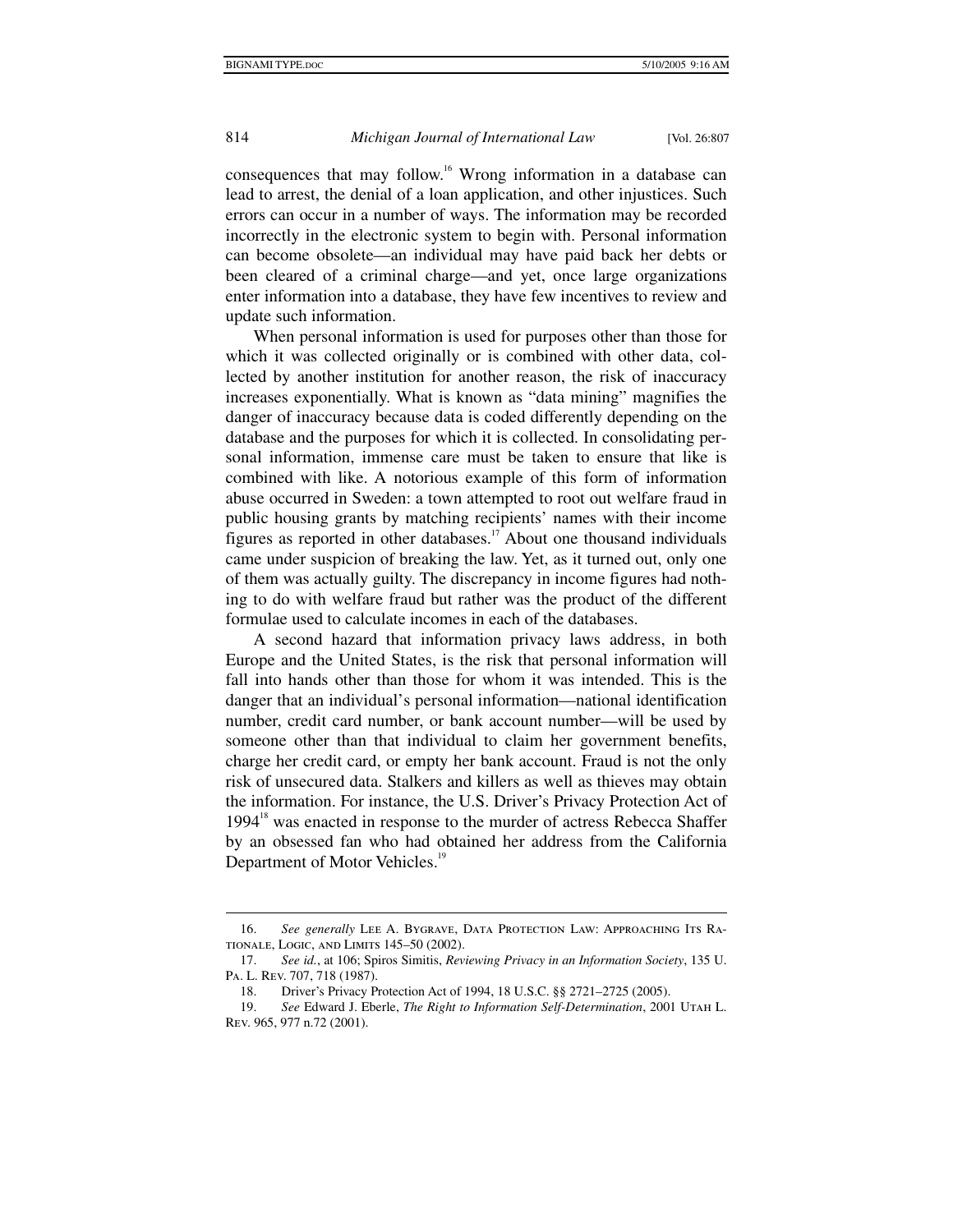The spectre of Big Brother is the last concern common to information privacy regulation on both sides of the Atlantic. At the origins of the first information privacy laws was the fear that governments would use personal information to oppress their citizens and establish authoritarian regimes. The belief was that the many government agencies that collect information—welfare agencies, health authorities, the police—might combine their databases to monitor and control each and every citizen with whom they came into contact. As Alan Westin said in *Privacy and Freedom*, the book that served as one of the catalysts for information privacy laws in both the United States and Europe:

In the area I have called data surveillance, the rapid pace of computer development and usage throughout American society means that vast amounts of information about individuals and private groups in the nation are being placed in computer-usable form. More and more information is being gathered and used by corporations, associations, universities, public schools, and governmental agencies. And as "life-long dossiers" and interchange of information grow steadily, the possibilities increase that agencies employing computers can accomplish heretofore impossible surveillance of individuals, businesses, and groups by putting together all the now-scattered pieces of data. $^{20}$ 

The current attempts of the U.S. government to identify terrorists by creating computer systems that would combine the information gathered by private businesses, local government, and federal agencies serve as a reminder that Westin's warning, almost forty years later, must still be taken seriously. $21$ 

A purely functional and universalist analysis of information privacy cannot reveal fully the motivations and objectives of European privacy policy. European and American concepts of privacy differ in important respects, a fact that has far-reaching consequences for their information privacy regulation. To explore these differences I will focus for the time being on German law. As I develop in greater detail later on, not only do Europeans and Americans differ on privacy but so too do European democracies. It is appropriate to single out Germany because it has one of the longest experiences with information privacy regulation and served as an important source of inspiration for the Data Protection Directive.

 <sup>20.</sup> Alan F. Westin, Privacy and Freedom 366 (1967).

 <sup>21.</sup> *See* Technology and Privacy Advisory Committee, U.S. Dep't of Defense, SAFEGUARDING PRIVACY IN THE FIGHT AGAINST TERRORISM viii (2004) (describing different government data mining programs).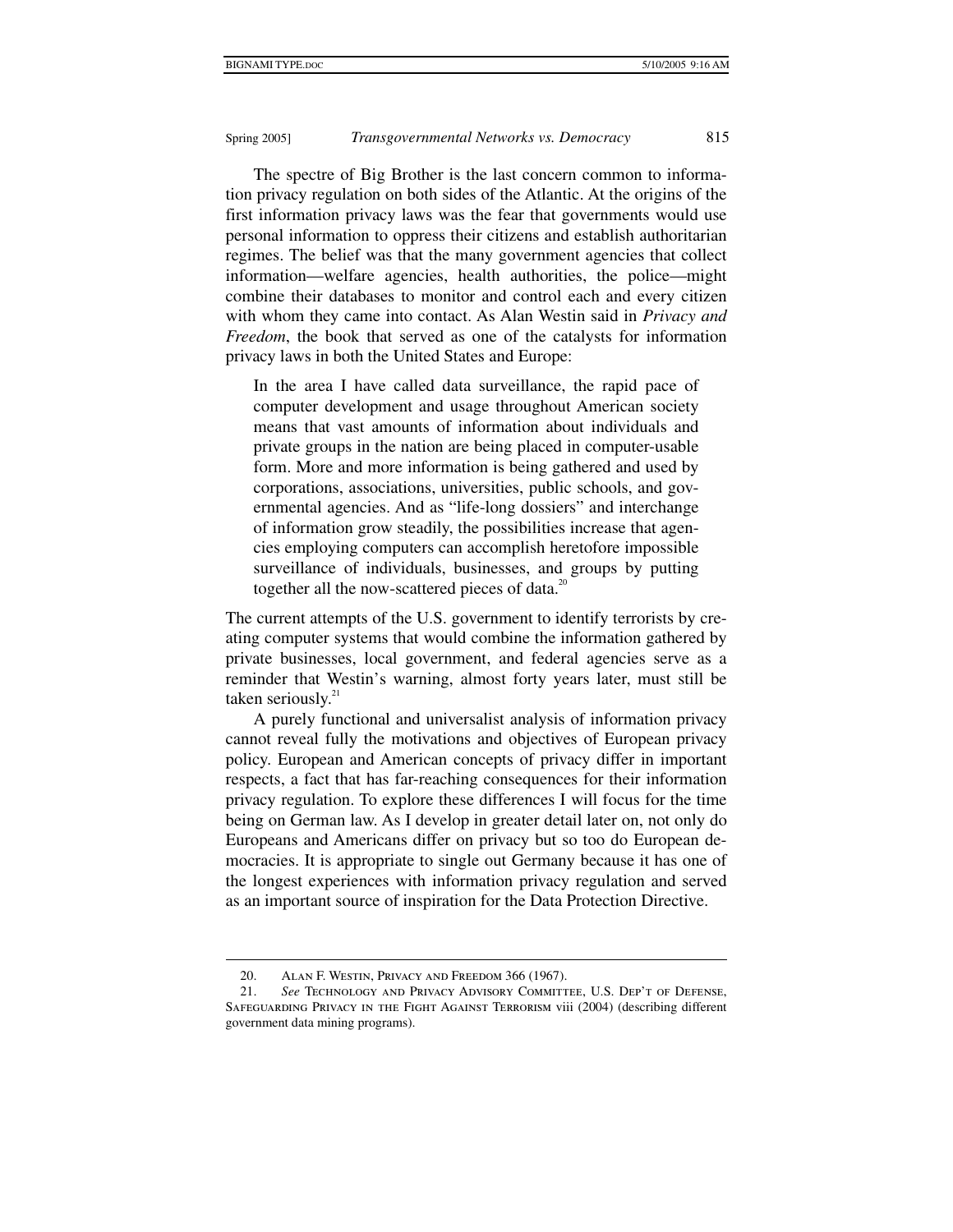$\ddot{\phantom{a}}$ 

### 816 *Michigan Journal of International Law* [Vol. 26:807

Information privacy is rooted in the Basic Law (*Grundgesetz*).<sup>22</sup> In 1983, the Constitutional Court recognized the right to "informational self-determination" (*informationelles Selbstbestimmungsrecht*) based upon the rights to human dignity and the free development of personality set down in Articles One and Two of the Basic Law. Informational selfdetermination can be translated as the right of control over one's personal information. In Germany, therefore, information privacy is linked to a rich constitutional doctrine on a protected private sphere within which the individual can develop and flourish.<sup>23</sup> The general law of human dignity and free development of personality seeks to protect individual autonomy from a variety of abusive state and private practices, ranging from discrimination based on race and sex, to attempts to influence consumer preferences. To that end, German information privacy law gives individuals the tools to control their personal information in a wide array of circumstances. $24$ 

The legal concept of privacy that informs American information privacy law is narrower. The constitutional and common law of privacy focuses mainly on the physical places and personal facts which, if invaded or disclosed, would offend common expectations of privacy.<sup>25</sup> While information privacy statutes are more comprehensive in their treatment of the problem, legislators are inevitably influenced by the background principles of the Constitution and the common law.

Additionally, as with many other German constitutional rights, the Constitutional Court has held that the rights to dignity and personality upon which information privacy is based constitute both positive and negative rights.<sup>26</sup> That is, the state is under a duty to protect and further the individual exercise of information privacy rights. The right to privacy is not simply a shield against intrusive state action, but a claim on the

 <sup>22.</sup> *See* Paul Schwartz, *The Computer in German and American Constitutional Law: Towards an American Right of Informational Self-Determination*, 37 Am. J. Comp. L. 675, 676, 686–90, 701 (1989) (discussing German Constitutional Court case that established the right to informational self-determination).

 <sup>23.</sup> *See* Axel Halfmeier, *Country Report for Germany, Case No. 5*, *in* The Common Core of European Private Law, Personality Rights in European Tort Law, 5 (Gert Bruggemeier & Aurelia Colombi Ciacchi eds., forthcoming) (on file with author); *see also* Edward J. Eberle, Dignity and Liberty: Constitutional Visions in Germany and the UNITED STATES 256–66 (2002) (comparing German and American law of personality rights).

 <sup>24.</sup> *See* Eberle, *supra* note 19, at 92 (discussing ramifications of the German constitutional law on the statute); Flaherty, *supra* note 3, at 30–39 (discussing the different goals underpinning the German law).

 <sup>25.</sup> *See* Westin, *supra* note 20, at 350; David A. Anderson, *The Failure of American Privacy Law in* Protecting Privacy 139, 139–67 (Basil S. Markesinis ed., 1999).

 <sup>26.</sup> *See* Donald P. Kommers, The Constitutional Jurisprudence of the Federal Republic of Germany 312 (2d ed. 1997) (discussing obligation of the state to establish conditions for the realization of the right to dignity).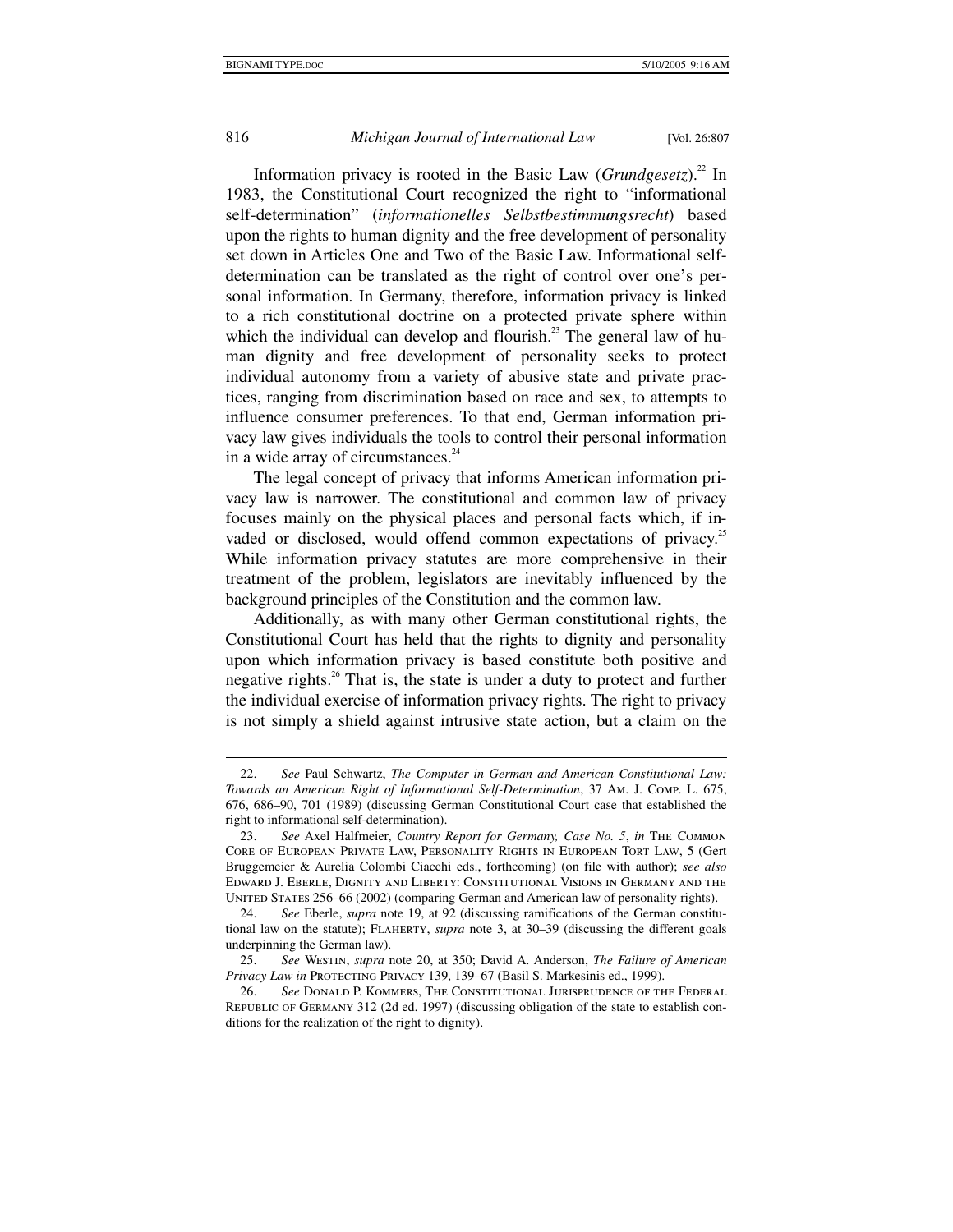state for affirmative, legislative action.<sup>27</sup> The American tradition is different in that rights are generally conceived as affording protection against government action. The Supreme Court does not interpret the Constitution to impose affirmative duties on government to pass legislation safeguarding individual rights like privacy. $^{28}$ 

Finally, in German law, all threats to dignity, personality, and informational self-determination are treated on roughly equal terms regardless of whether the offender is a public or private actor. No categorical distinction is drawn between the control and manipulation of persons which may occur in the public sector and that which may occur in the market and society. Dignity and personality rights can be invoked not only against state action but also against private information collection and surveillance.<sup>29</sup> Likewise, the Federal Data Protection Law applies across-the-board to both the private and public sectors.<sup>30</sup> That is not to say that the dangers posed by public and private uses of personal information are believed to be identical. German law recognizes that public entities are better positioned than private entities to collect, use, and misuse personal information; the law imposes more onerous duties on the public sector.<sup>31</sup>

Unlike German law, U.S. law strictly separates invasions of privacy committed by the state from those perpetrated by corporations and other private sector entities. As with all rights, the Constitution only protects the right to privacy against state action. The common law of tort does not contain a strong right to privacy.<sup>32</sup> The statutory protections enacted by Congress display a similar bias. While Congress passed the Privacy Act in 1974 to discipline the collection and use of information in all federal agencies, it has adopted private sector legislation sporadically and on a piecemeal basis, in reaction to particular privacy abuses in sectors of the

 <sup>27.</sup> *See* Schwartz, *supra* note 22, at 686.

 <sup>28.</sup> Information privacy is protected under the Fourth Amendment provisions on unlawful searches and seizures and under the substantive due process guarantees of the Fifth and Fourteenth Amendments. *See* Daniel J. Solove & Marc Rotenberg, Information Privacy Law 182–202, 275–322 (2003).

 <sup>29.</sup> *See, e.g.*, Amtsgericht Berlin-Mitte [Berlin Center District Court], Geschäftsnummer [Docket No.] 16 C 427/02 (Dec. 18, 2003) (F.R.G.) (judgment on file with author) (holding for plaintiff in suit by pedestrian against Berlin department store for removal of surveillance cameras based on Basic Law, Arts. 1 & 2, and Federal Data Protection Act 2001).

 <sup>30.</sup> *See* Electronic Privacy Info. Ctr., *supra* note 12, at 246–48.

 <sup>31.</sup> *See* Federal Ministry of the Interior, Federal Data Protection Act: An Implementation of Directive 95/46/EG (Feb. 18, 2002) (power point presentation on file with author). The new German legislation enacted in 2001 to implement the Data Protection Directive has equalized somewhat the treatment of the public and private sectors.

 <sup>32.</sup> *See* Anderson, *supra* note 25.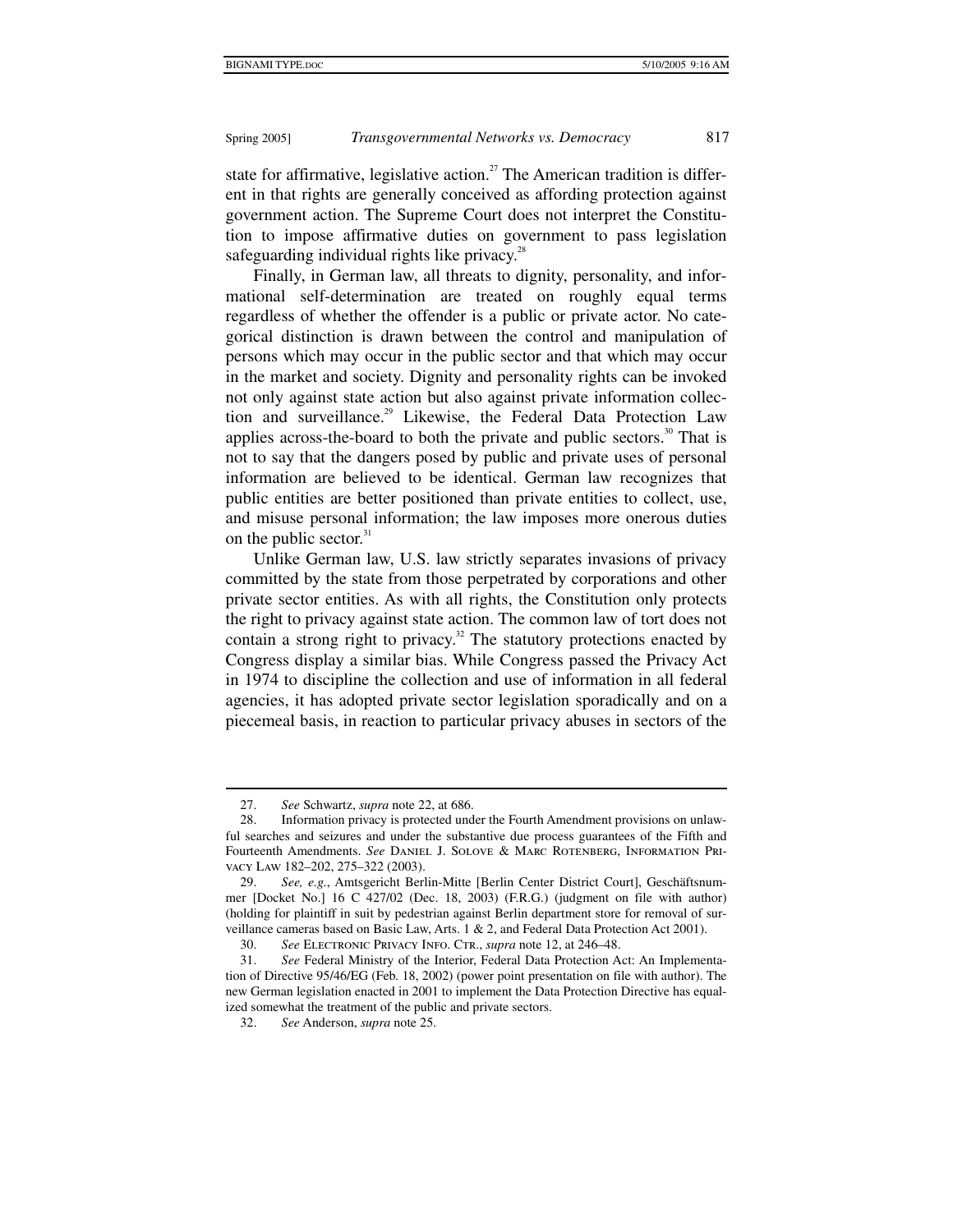1

818 *Michigan Journal of International Law* [Vol. 26:807

economy such as healthcare, the financial industry, and telecommunications.<sup>33</sup>

The Data Protection Directive was heavily influenced by the German understanding of information privacy.<sup>34</sup> European laws, unlike domestic ones, are generally drafted to accommodate multiple, longstanding national policies in the area to be governed by the legislation. European laws often bring to mind a patchwork of different provisions and terms of art drawn from national laws and sewn together in Brussels rather than a coherent policy reflecting the will of a legislative majority. The Data Protection Directive is a clear example of this form of legislative drafting.<sup>35</sup> At the time that the first proposal was published, seven of the then twelve Member States had information privacy laws: Denmark, Germany, France, Ireland, Luxembourg, the Netherlands, and the United Kingdom.<sup>36</sup> The German and French models were highly influential because of their acknowledged role as trendsetters in the privacy field and because of the German and French origins of the officials charged with drafting the proposals.<sup>37</sup>

The Directive promotes each of the objectives discussed earlier accuracy, defense against fraud, protection from government oppression, and informational self-determination—by imposing a number of general

 <sup>33.</sup> *See* Gramm-Leach-Bliley Act of 1999, Pub. L. No. 106-102, 113 Stat. 1338 (codified in scattered sections of 12 and 15 U.S.C.) (imposing requirements on financial institutions when collecting personal data); Health Insurance Portability and Accountability Act of 1996 (HIPAA), Pub. L. No. 104-191, 110 Stat. 1936 (codified as amended in scattered sections of 26 and 42 U.S.C.) (mandating protections for health privacy); Cable Communications Policy Act of 1984, 47 U.S.C. §§ 521–561, § 551 (protecting personal records kept by cable television companies). *See generally* Solove & Rotenberg, *supra* note 28, at 563–66 (describing and assessing piecemeal regulation of information privacy).

 <sup>34.</sup> The purpose of this discussion is to give some background on European information privacy law, beyond the sometimes arid and abstract text of the Data Protection Directive. The claim, however, is not that German law was the only national experience to influence the Directive. The impact of most of the Member States that negotiated the Directive can be traced in one way or another. Further, as will be discussed in greater detail below, the Directive is not what in EU law is called a "complete harmonization directive." That is, it sets minimum, not maximum, standards for information privacy. *See* Spiros Simitis, *Data Protection in the European Union—The Quest for Common Rules*, *in* 8 COLLECTED COURSES OF THE ACADEMY OF European Law 95, 111–115 (European Univ. Inst., Florence, Academy of European Law ed., 1997) [hereinafter Simitis, *Data Protection in the European Union*]; Simitis, *From the Market to the Polis*, *supra* note 15, at 445, 463–64. Therefore, Member States could retain most elements of their pre-existing information privacy systems at the implementation phase even though some of those national systems were not expressly incorporated in the Directive.

 <sup>35.</sup> *See* Simitis, *From the Market to the Polis*, *supra* note 15, at 449–50.

 <sup>36.</sup> Commission Communication on the Protection of Individuals in Relation to the Processing of Personal Data in the Community and Information Security, [hereinafter Communication on the Protection of Individuals].

 <sup>37.</sup> *See* Interview with Spiros Simitis, Professor of Labour, Civil, and Computer Science and Law, Johann Wolfgang Goethe University, in Frankfurt-Main, Germany (July 1, 2003) (notes on file with author).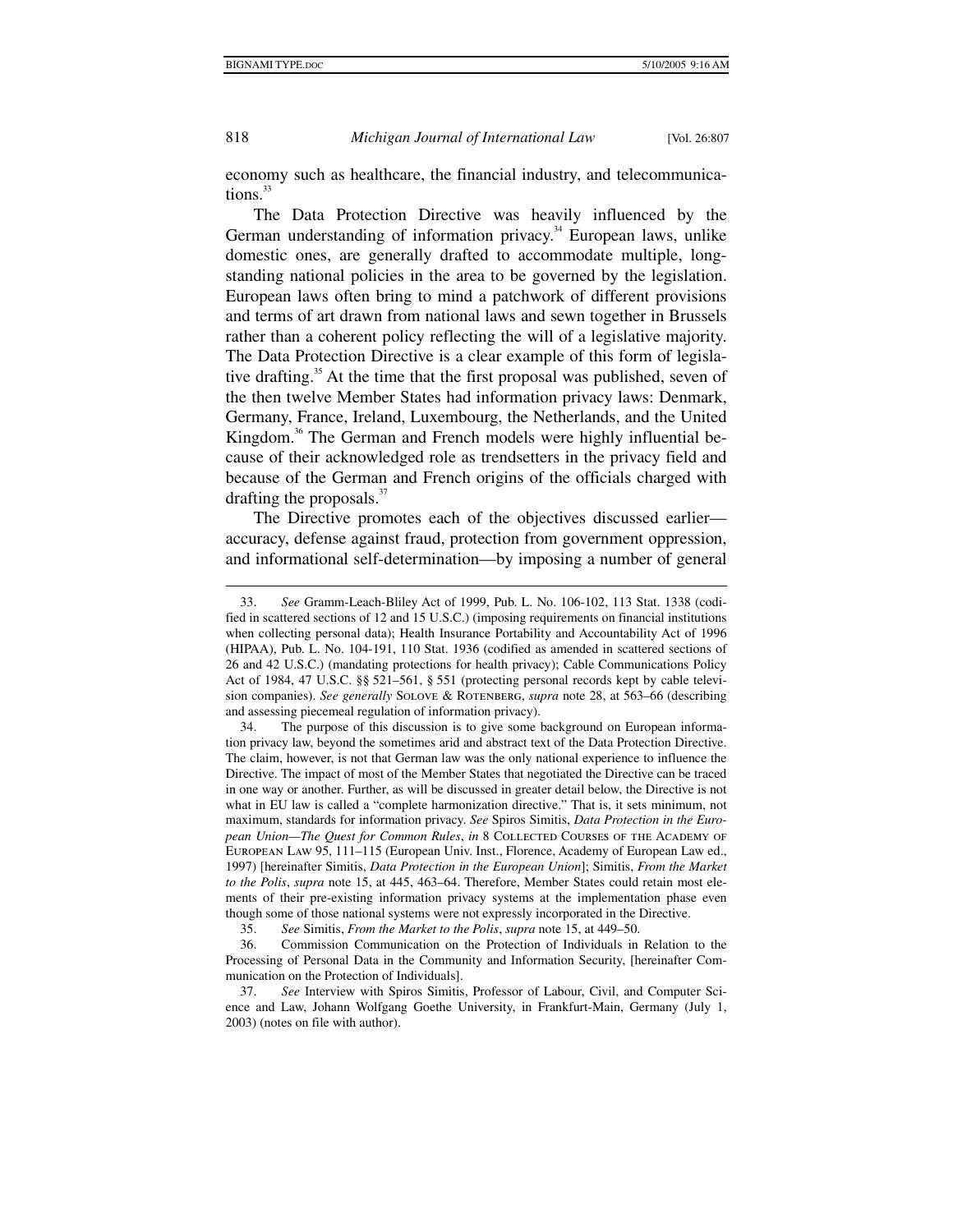requirements on those who collect, use, and transfer personal information. Personal data must be processed fairly and lawfully; personal information can be collected only for specific and legitimate purposes; the amount of information collected may not be excessive in relation to those purposes; personal data must be accurate; and information can be kept no longer than necessary to fulfill the original purpose of collection.<sup>38</sup> The Directive then extensively elaborates on these basic principles. It specifies the information that must be provided to individuals when their data is collected,<sup>39</sup> the types of personal information that may and may not be collected, $40$  the circumstances under which such information may be used, $41$  and the rights of individuals in checking on their information.<sup>42</sup> These rights and duties apply to the private and public sectors alike, although extensive exceptions are carved out for government use of personal information in areas such as national security, domestic policing, foreign affairs, and defense. $43$ 

#### B. *Application and Enforcement of Information Privacy Law*

#### 1. Modes of Implementing and Enforcing European Law

Equipped with a basic understanding of the rationale and contents of European information privacy law, we can now turn to enforcement of privacy rights. European policymakers have devised a dizzying array of institutional arrangements for implementing the common policies set out in laws like the Data Protection Directive. Scholars traditionally identify two modes of European administration: administration of select policy areas such as competition law by the Commission (direct administration) and administration of the rest by Member States with little or no interference from above (indirect administration).<sup>44</sup> The powers exercised by the Commission are unknown in other international regimes, given the reluctance in virtually every other part of the world to cede the sovereignty necessary to institute such a supranational body.<sup>45</sup> The powers

1

 45. *See* Daniel Philpott, *Westphalia, Authority, and International Society*, 47 Pol. Stud. 566, 585 (1999); William Wallace, *The Sharing of Sovereignty: The European Paradox*, 47 Pol. Stud. 503 (1999). The Secretariat of the World Trade Organization, for instance, only provides technical and logistical support to member countries and the Dispute Settlement

 <sup>38.</sup> Directive, *supra* note 5, at art. 6.

 <sup>39.</sup> *Id.* at arts. 11–12.

 <sup>40.</sup> *Id.* at art. 8.

 <sup>41.</sup> *Id.* at arts. 6–7.

 <sup>42.</sup> *Id.* at arts. 12–14.

 <sup>43.</sup> *Id.* at art. 13.

 <sup>44.</sup> *See* Jürgen Schwarze, *The Convergence of the Administrative Laws of the EU Member States, in* The Europeanisation of Law: The Legal Effects of European Integration 163, 165 & n.9 (Francis Snyder ed., 2000).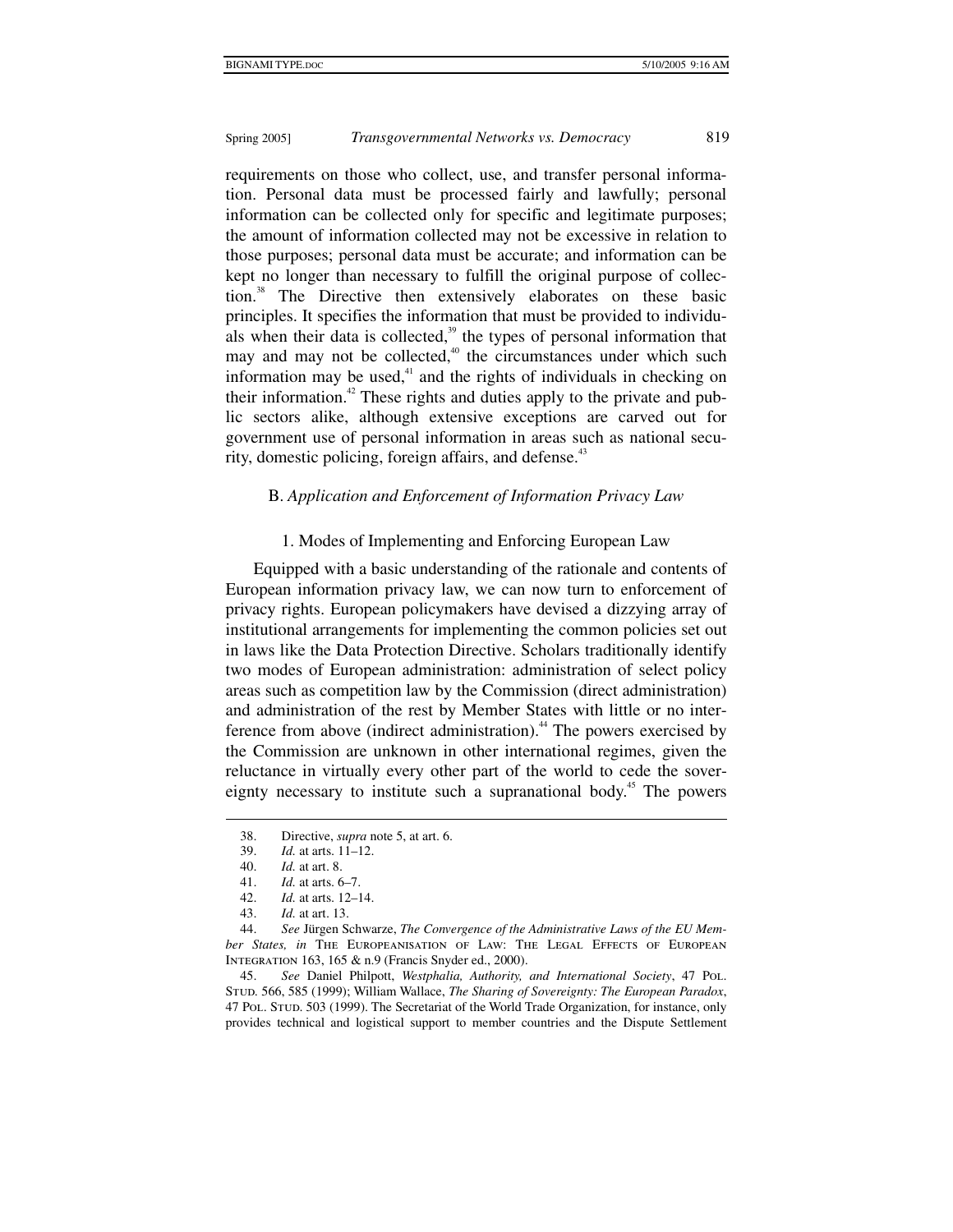1

820 *Michigan Journal of International Law* [Vol. 26:807

exercised by the Member States, however, are typical of most international organizations—the World Trade Organization, the Council of Europe, and the Climate Change Convention, just to name a few.<sup>46</sup>

Over the past couple of years, attention has shifted to a new set of institutions, procedures, and legal requirements designed to curb national discretion in the second form of European administration (indirect administration).<sup>47</sup> European legislation often imposes requirements on national authorities, such as independence from the executive branch and the duty to consult interest groups.<sup>48</sup> Member States are subject to extensive reporting duties<sup>49</sup>so that the Commission can monitor their track records on rulemaking and enforcement and, in extreme cases of noncompliance, step in with proposals for new European legislation or with enforcement actions.<sup>50</sup> A series of European agencies have been estab-

 46. In all international regimes, States are under a duty to implement the obligations undertaken in the governing treaties. *See* Ian Brownlie, Principles of Public International Law 12 (5th ed. 1998).

 47. *See* The Europeanisation of Administrative Law: Transforming National Decision-Making Mechanisms (Karl-Heinz Ladeur ed., 2002).

 48. For instance, the Framework Directive for telecommunications requires that national regulatory authorities be independent. *See* Council Directive 2002/21/EC on a Common Regulatory Framework for Electronic Communications Networks and Services, art. 3, 2002 O.J. (L 108) 33, 38 [hereinafter Framework Directive]. National administrations are required to consult the public when they undertake projects with possible environmental impacts. See Council Directive 85/337/EEC on the Assessment of the Effects of Certain Public and Private Projects on the Environment, 1985 O.J. (L 175) 40, when they regulate air and water quality, see Council Directive 96/61/EC Concerning Integrated Pollution Prevention and Control, 1996 O.J. (L 257) 26, and when they regulate the telecommunications industry, see Framework Directive, *supra*, at art. 6.

 49. Member States are, almost without fail, required to notify the Commission of the measures taken to implement Directives. *See, e.g.*, Data Protection Directive, *supra* note 5, at art. 32.4. Examples of notification duties in the routine administration of European regulatory schemes include telecommunications, see Framework Directive, *supra* note 48, at art. 3, and public decency in television broadcasting, see Council Directive 97/36/EC Amending Council Directive 89/552/EEC on the Coordination of Certain Provisions Laid Down by Law, Regulation or Administrative Action in Member States Concerning the Pursuit of Television Broadcasting Activities, art. 23a, 1997 O.J. (L 202) 60.

 50. For instance, in 1999, the Commission conducted an extensive review of the experience with European telecommunications regulation and proposed a series of new directives, which resulted in the passage of the Telecommunications Package in 2002. *See* Framework Directive, *supra* note 48; Council Directive 2002/20/EC on the Authorisation of Electronic Communications Networks and Services, 2002 O.J. (L 108) 21; Council Directive 2002/19/EC on Access to, and Interconnection of, Electronic Communications Networks and Associated

Body, the WTO's judicial body. *See* Marrakesh Agreement Establishing the World Trade Organization, art. 6, Apr. 15, 1994, Legal Instruments—Results of the Uruguay Round vol. I, 33 I.L.M. 1125 (1994); Info. and Media Relations Div., World Trade Org., Understanding the WTO 107 (3d ed. 2003), *available at* http://www.wto.org/ english/thewto\_e/whatis\_e/tif\_e/utw\_chap7\_e.pdf; Cf. ABRAM CHAYES & ANTONIA HANDLER Chayes, The New Sovereignty: Compliance with International Regulatory Agreements 2–28 (1995) (discussing limitations of classic international regimes in ensuring compliance).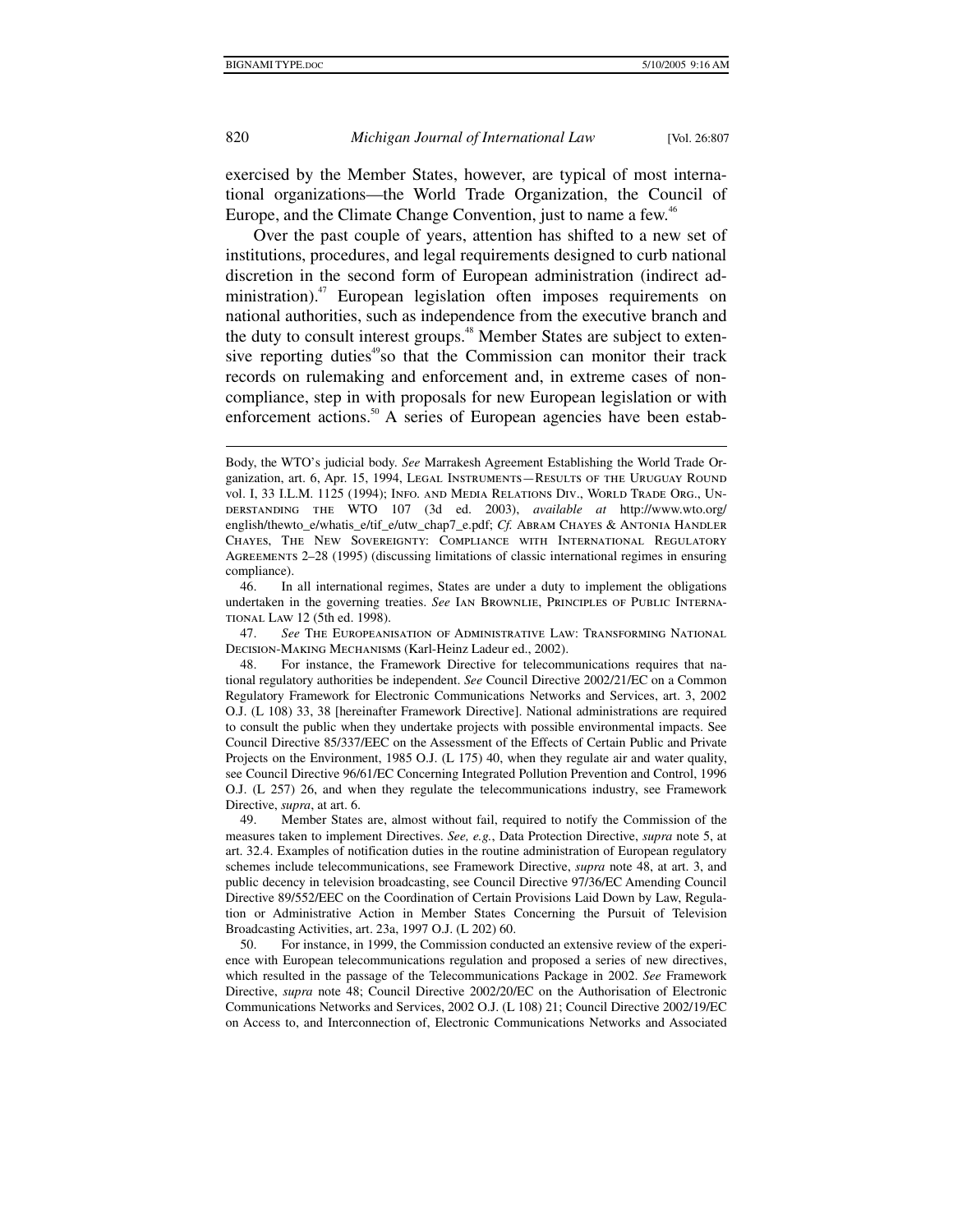$\ddot{\phantom{a}}$ 

#### Spring 2005] *Transgovernmental Networks vs. Democracy* 821

lished, not to replace domestic regulators, but to gather information for their use $51$  or to serve as an alternative to national agencies for firms dissatisfied with their national systems.<sup>52</sup>

Lastly, in a number of areas including information privacy, European laws establish an elaborate sequence of national and supranational administrative decisions. In doing so, such laws routinize and legalize the networks of government officials that pervade European policymaking but that generally operate on an informal basis. In this procedure, which I shall refer to as "mixed administration"<sup>53</sup> or "mixed procedure," national authorities promulgate rules and bring enforcement actions but their decisions are checked and, in some instances, reversed by the Commission and other Member States acting through comitology committees.<sup>54</sup> Both national and European administrations share responsibility for a single determination of rights and duties under European law. The determination (to draw on categories familiar in systems of national administrative law) might be specific to an individual or firm, i.e., administrative adjudication, or generally applicable to a class of firms or individuals, i.e., administrative rulemaking.

This administrative architecture is highly unusual in national legal systems. It is unusual even when compared to a federal system like Germany in which legislative and administrative authority are usually divided between the federal government on the one hand and Länder

Facilities, 2002 O.J. (L 108) 7; Council Directive 2002/22/EC on Universal Service and Users' Rights Relating to Electronic Communications Networks and Services, 2002 O.J. (L 108) 51. In the case of information privacy, the Commission conducted a review of national implementing laws and regulations in 2002 and 2003 and decided against amending the existing European regulatory framework. *See* First Report on the Implementation of the Data Protection Directive (95/46/EC), COM(03)265 final at 7. An illustration of prosecutorial action is the Commission's suit against France for failing to notify its implementing privacy legislation. Action Brought on 6 December 2000 by the Commission of the European Communities against the French Republic: Case C-449/00, 2001 O.J. (C 45) 11.

 <sup>51.</sup> *See* Edoardo Chiti, *Administrative Proceedings Involving European Agencies*, 68 LAW & CONTEMP PROBS. (forthcoming Winter 2004) (discussing European Environmental Bureau).

 <sup>52.</sup> *See id.* (discussing European Medicines Agency).

<sup>53.</sup> See Francesca Bignami, *Foreword* to 68 LAW & CONTEMP. PROBS. (forthcoming Winter 2004); Sabino Cassese, *European Administrative Proceedings*, 68 Law & Contemp. Probs. (forthcoming Winter 2004); Sabino Cassese, *Il diritto amministrativo europeo presenta*  caratteri originali?, 53 RIVISTA TRIMESTRALE DI DIRITTO PUBBLICO 35, 44 (2003); EDOARDO Chiti & Claudio Franchini, L'integrazione amministrativa europea (2003); Giacinto della Cananea, *The European Union's Mixed Administrative Proceedings*, 68 Law & CONTEMP. PROBS. (forthcoming Winter 2004).

 <sup>54.</sup> For a description of comitology committees, see Bignami, *supra* note 11, at 7–13; Ellen Vos, Institutional Frameworks of Community Health and Safety Legislation: Committees, Agencies and Private Bodies 113 (1999).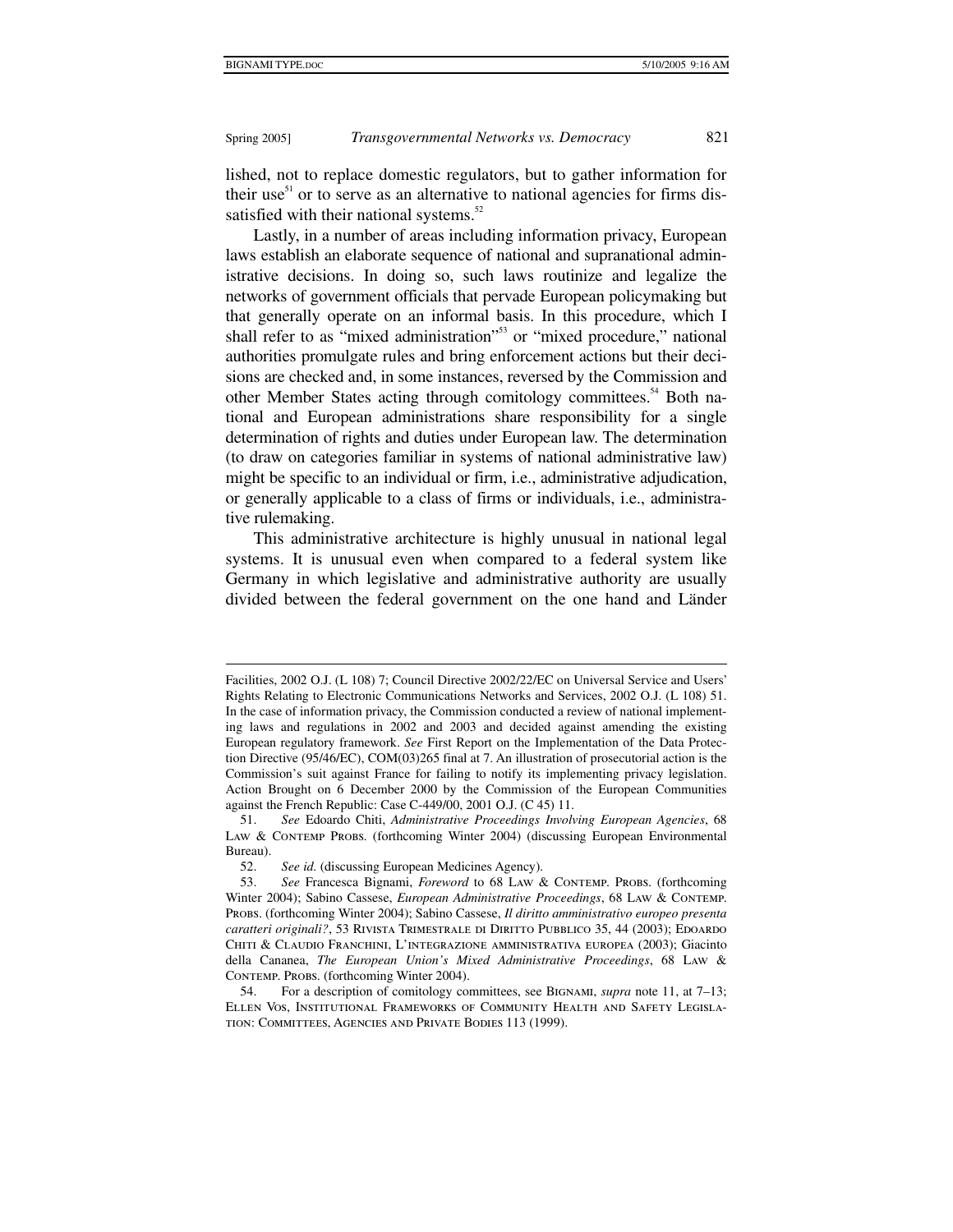governments on the other.<sup>55</sup> In what is known as "vertical federalism," the federal legislature passes laws but Länder governments are responsible for their day-to-day administration through enforcement decisions, the distribution of benefits, and the adoption of minor rules. Yet even in vertical federalism, government powers are split not shared. While the federal government has many tools for supervising Länder authorities, checking and possibly reversing individual administrative determinations is not one of them.<sup>56</sup>

Rather, European networks and their legalization through mixed procedure resemble decisionmaking in the international sphere through what Anne-Marie Slaughter calls "transgovernmental networks."<sup>57</sup> What are the similarities? Slaughter defines networks as: "a pattern of regular and purposive relations among like government units working across the borders that divide countries from one another and that demarcate the 'domestic' from the 'international' sphere."<sup>58</sup> In the case of transgovernmental networks, those government units are regulators—officials that staff national executive branches—and their relations are aimed at exchanging information, improving enforcement, and harmonizing regulatory standards.<sup>59</sup> According to Kal Raustiala, Slaughter, and a number of other scholars, the design and effect of such networks is to create convergence among national regulatory systems as well as to improve compliance with norms set down in treaties and other international instruments.<sup>60</sup> Slaughter contrasts networks with "traditional international organizations" like the World Trade Organization, where heads of state meet and sign treaties. She also paints networks as an alternative to a future world government "in which a set of global institutions perched above nation-states [enforce] global rules." $\frac{1}{10}$ 

European mixed procedure bears some of the same hallmark traits of transgovernmental networks: regulatory relations across national borders that have the purpose and effect of producing convergence in the day-today interpretation and enforcement of European norms. Furthermore,

 <sup>55.</sup> *See generally* David P. Currie, The Constitution of the Federal Republic of Germany 69–76 (1994).

 <sup>56.</sup> *Id. See also* Peter Lerche, *Principles of German Federalism in* Germany and Its Basic Law: Past, Present and Future: A German-American Symposium 71, 76–77 (Paul Kirchhof & Donald P. Kommers eds., 1993).

 <sup>57.</sup> Slaughter, *supra* note 9, at 40, 50. Slaughter recognizes the EU as one very important example of government by networks of ministers and regulators. With the exception of European agencies, however, she does not single out any particular form of European network.

 <sup>58.</sup> *Id.* at 14.

 <sup>59.</sup> *See id.* at 45–61.

 <sup>60.</sup> *See* Kal Raustiala*, The Architecture of International Cooperation: Transgovernmental Networks and the Future of International Law*, 43 VA. J. INT'L L. 1 (2002); SLAUGHTER, *supra* note 9, at 171–95.

 <sup>61.</sup> Slaughter, *supra* note 9, at 6–7.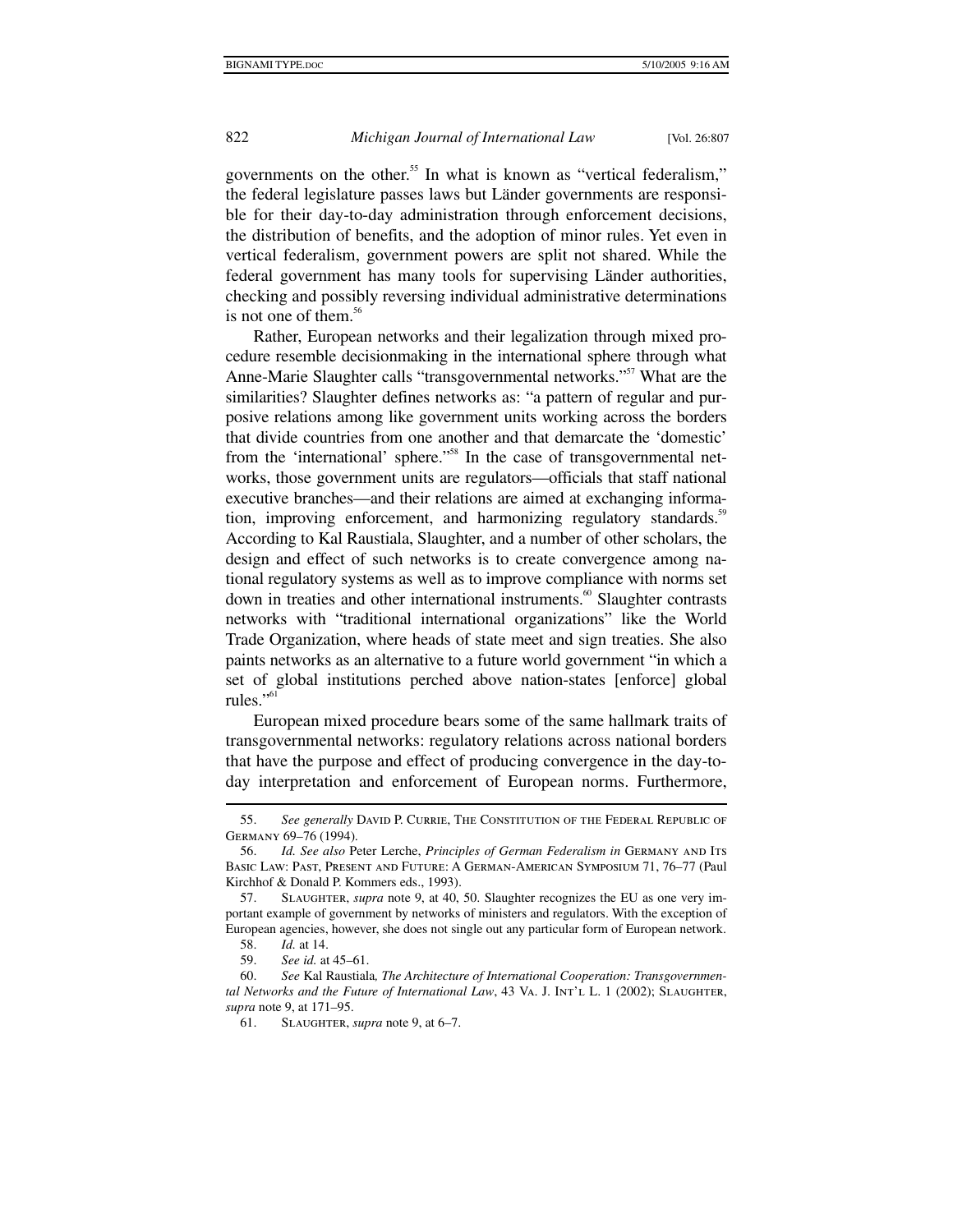like transnational networks, mixed procedure is an alternative to the equivalent of "world government" in the European sphere, namely the concentration of implementation and enforcement powers in the hands of the European Commission (direct administration). Because of these common attributes—cooperation and harmonization without central government—we might expect that the reasons that give rise to mixed procedure in the European Union can also explain the emergence of transgovernmental networks in other regions of the world and globally. And because, in both European and transgovernmental networks, national regulators retain authority yet also belong to networks that condition how they exercise that authority, we can extrapolate from the normative consequences of mixed procedure to those of other transgovernmental networks.

Certain characteristics also set mixed procedure apart from generic transgovernmental networks. First, mixed procedure is a highly formal, legalized version of regulatory network. The law codifies the relationship between national and supranational officials by setting down a sequence comprised of national decision, notification to other national regulators and the Commission, and dispute resolution through a comitology committee should any of the other regulators disagree with the initial national decision. The law also specifies the network's powers and the types of decisions to be issued. By contrast, the information-sharing and harmonization activities of regulators in global networks often occur on an informal basis, without a legal instrument setting down the procedures and powers of the network. $62$  Often, but not always. As Slaughter demonstrates, many transgovernmental networks are created by international treaty or executive agreement and are tasked with implementing the goals set down in the founding instrument; hence the law plays a similar role in their creation and operation as in European mixed procedure.<sup>63</sup> Furthermore, David Zaring shows that transgovernmental networks that start off as purely informal, ad hoc organizations over time can acquire a more formal basis: written rules of committee procedure, publication of the standards developed by the network, and procedures for consulting the public on such standards.<sup>64</sup> Zaring focuses on the Basle Committee on Banking Supervision and the International Organization of Securities Commissioners, but the same logic could very well drive the legalization of networks in other policy arenas. While, on the whole, law plays a

 <sup>62.</sup> *Id.* at 48 (describing International Organization of Securities Commissioners, Basel Committee, and International Network for Environmental Compliance and Enforcement).

 <sup>63.</sup> *Id.* at 45–48, 153–54.

 <sup>64.</sup> *See* David Zaring, *Informal Procedure, Hard and Soft, in International Administration*, 5 CHI. J. INT'L L. (forthcoming 2005) (manuscript at 10,18, on file with author).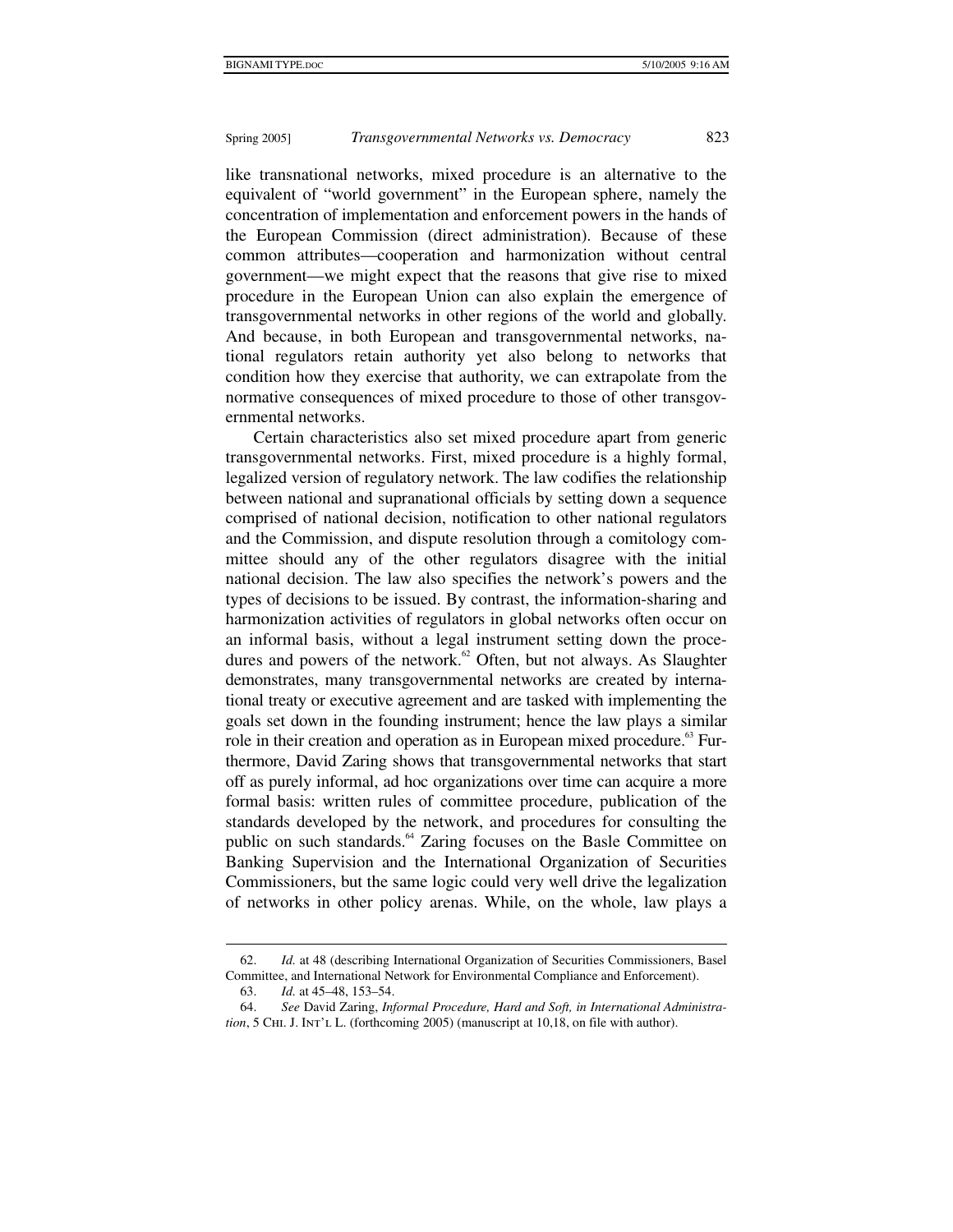greater role in mixed procedure than in generic transgovernmental networks, this difference is not as significant as it appears at first glance.

A more important and fundamental difference between mixed procedure and other regulatory networks is the existence of authoritative supranational institutions in Europe that can resolve differences over the interpretation and application of the law governing the network. The European Commission, the Court of Justice, and the Court of First Instance are without equivalents in other regional or international regimes. As I have argued elsewhere, it is important to avoid exaggerating their powers in light of their limited resources, the incremental process through which their authority is being established, and the persistence of national administrative and judicial autonomy.<sup>65</sup> Nonetheless, the Commission and the European Courts are extraordinary institutions when compared to the institutions of international regimes; therefore, rights and duties under the law of European networks bind officials and citizens in a way that those set down in the law of global networks cannot.

#### 2. Administration of Information Privacy Law

The application and enforcement of European information privacy law rests exclusively on indirect administration. The Commission does not have power to elaborate and enforce directly the provisions of the Data Protection Directive. The Directive, however, contains many of the institutional devices discussed earlier to curb national discretion in indirect administration. A number of provisions facilitate the development of common privacy norms and enforcement practices throughout the European Union. The Directive requires that each Member State establish, if not already in place, an independent privacy authority.<sup>66</sup> That government body is at the heart of an elaborate system laid down in the Directive for the enforcement of privacy rights. The independent privacy authority must establish a notification system for certain types of data processing operations; vet data processing operations that pose special risks to privacy through a licensing system; enforce information privacy law through inspections and administrative actions against suspected offenders; and receive complaints alleging the breach of privacy rights from individuals or associations that represent such individuals.<sup>67</sup> Furthermore, national privacy regulators are to encourage corporations and other enti-

 <sup>65.</sup> *See* Francesca Bignami, *The Challenge of Cooperative Regulatory Relations after Enlargement*, *in* Law and Goverance in an Enlarged European Union 97 (George A. Bermann & Katherina Pistor eds., 2004)

 <sup>66.</sup> Directive, *supra* note 5, at art. 28 (Supervisory authority).

 <sup>67.</sup> *Id.* at art. 18 (Obligation to notify the Supervisory authority), art. 19 (Contents of notification), art. 20 (Prior checking), art. 28 (Supervisory authority).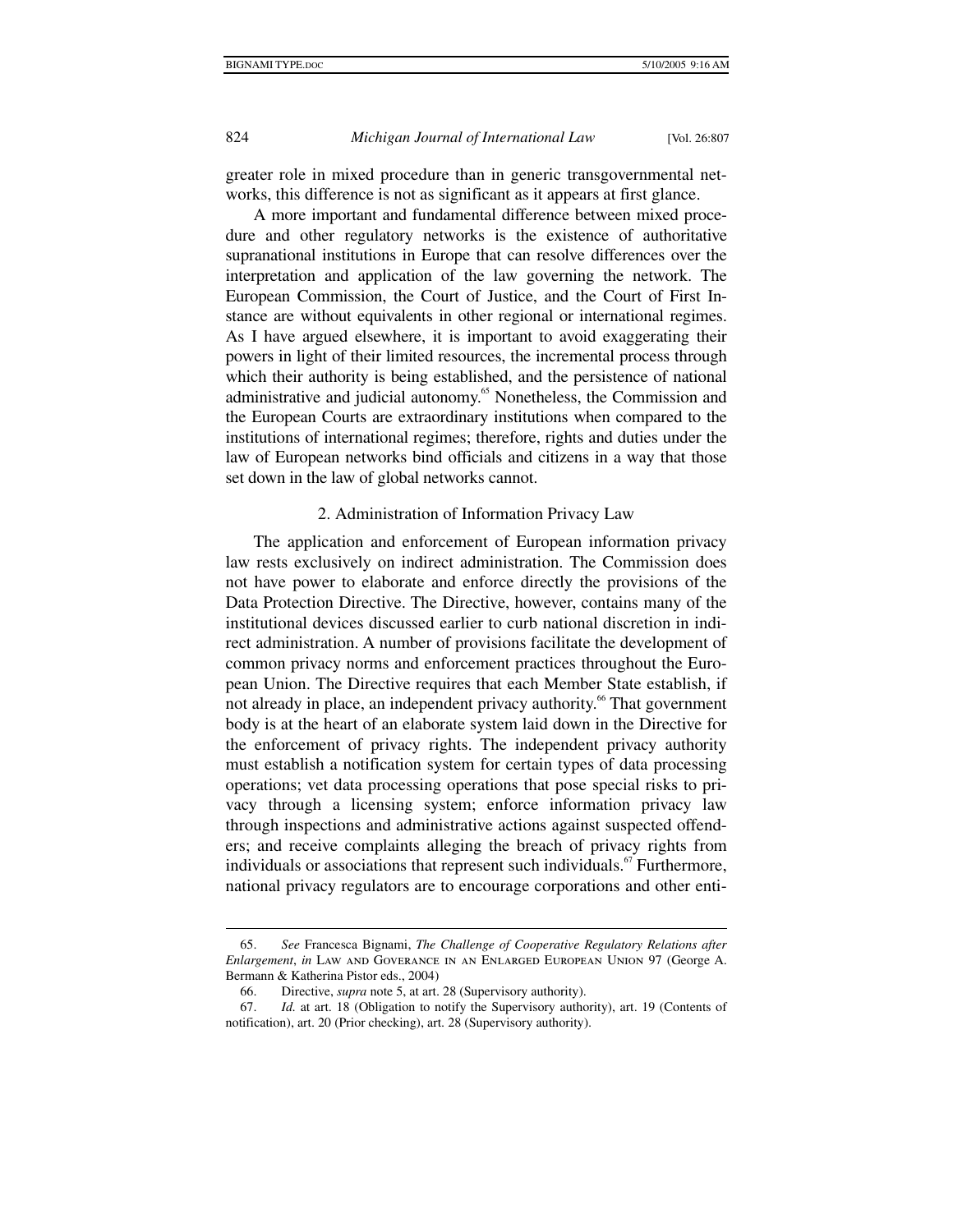ties that deal in personal information to develop codes of conduct.<sup>68</sup> Moving to the Directive's provisions on national judiciaries, individuals must be able to go to court to vindicate their information privacy rights and they must be compensated fully for the damage suffered.<sup>69</sup>

The Data Protection Directive also employs mixed procedure to fetter national discretion. This it does in one limited area of application and enforcement of European privacy law: international data transfers. Under the Directive, Member States must ensure that when personal information is transferred to third countries (countries outside the European Union), those countries provide "an adequate level of protection" for information privacy. Adequacy is assessed by reference to the rights guaranteed under European information privacy  $law^{\pi}$ <sup>0</sup> A mixed procedure is triggered in two distinct circumstances: a national privacy authority decides to block a transfer because it finds that a third country fails to ensure an adequate level of protection; $^{\prime\prime}$  or, conversely, a national privacy authority decides to permit a transfer to an inadequate country (inadequate according to the national privacy authority) because special protections are in place.<sup>72</sup>

Consider the example of a country with widespread identity theft because its regulators fail to require security measures of information users. In the first type of mixed procedure, a national privacy authority that discovered the problem would be obliged to make a finding of inadequacy and block transfers of personal information to that country. The same privacy authority would be required to report its finding to the Commission, which in turn could initiate action to block data transfers to that country in all Member States or could enter into negotiations with that country with the intent of improving its privacy guarantees.<sup>73</sup> The Directive contemplates a Commission decision of adequacy upon completion of the negotiations, which would be valid in all Member States. In theory and in practice, however, the Commission adequacy determination can come at any time and not necessarily as the product of bilateral negotiations. Both courses of Commission action are entirely discretionary. Even though a Member State may find that citizens' privacy rights are abused by a third country, the Commission may or may not require that other Member States also block transfers of personal information to that third country and may or may not enter into negotiations with that

 <sup>68.</sup> *Id.* at art. 27.

 <sup>69.</sup> *Id.* at art. 22 (Remedies), art. 23 (Liabilities).

<sup>70.</sup> *Id.* at art. 25.1.<br>71. *Id.* at art. 25.

 <sup>71.</sup> *Id.* at art. 25.

 <sup>72.</sup> *Id.* at art. 26.

 <sup>73.</sup> *Id.* at art. 25.3–25.5.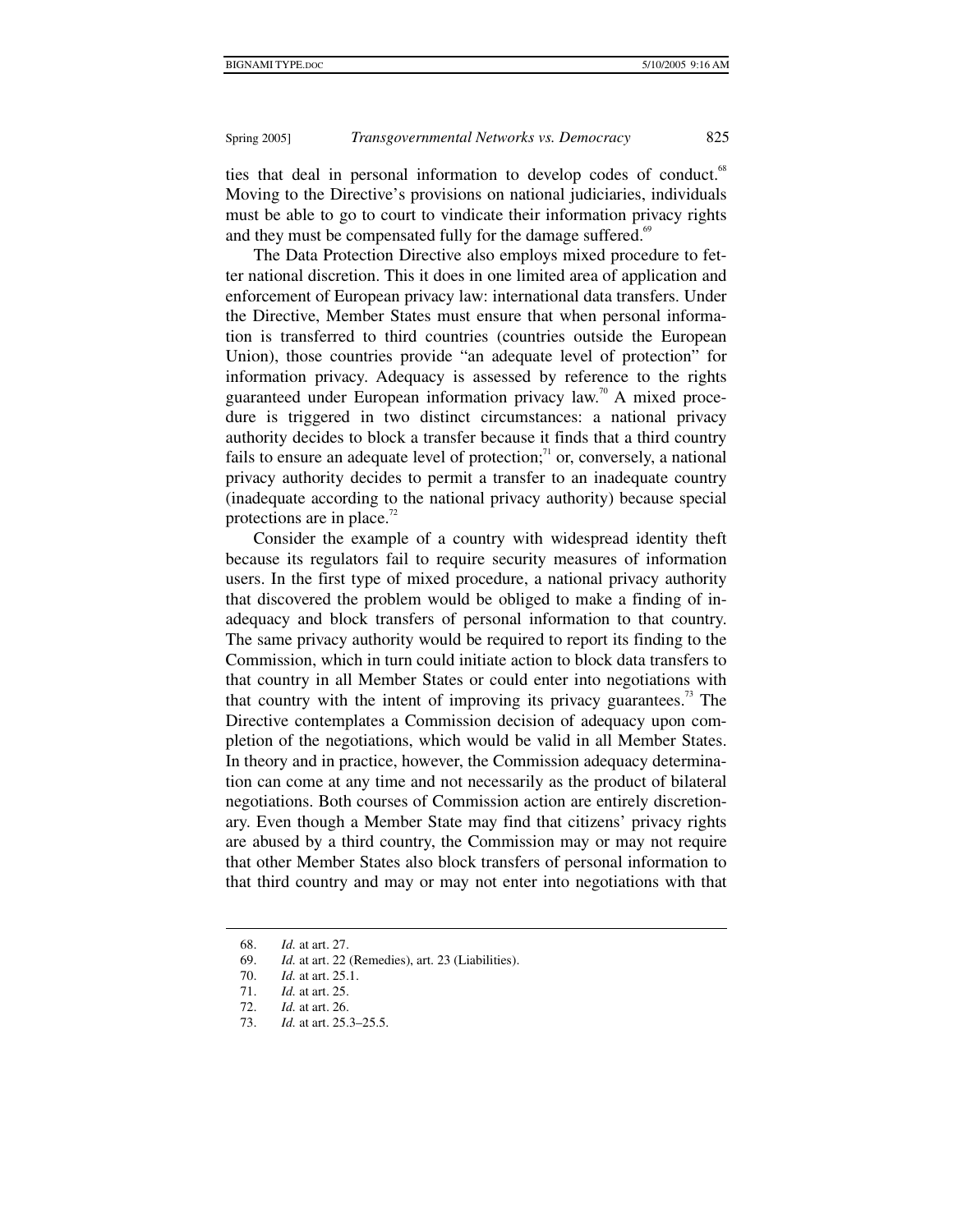third country.<sup>74</sup> Furthermore, both decisions may be initiated by the Commission alone, not exclusively by the Member States, and therefore they do not represent necessarily the culmination of a mixed procedure.<sup>75</sup>

The second type of mixed procedure involves the decision to allow transfers of personal information to inadequate third countries. Even if a third country does not guarantee an adequate level of privacy protection, Member States may authorize transfers on six separate grounds listed in the Data Protection Directive.<sup>76</sup> Those grounds are: (1) the individual has consented "unambiguously" to the proposed transfer of her personal information; (2) the transfer is necessary for performance of a contract between the individual and the business; (3) the transfer of the personal information is necessary for the entry into or performance of a contract between the business and a third party for the individual's benefit; (4) the transfer is justified on "important public interest grounds" or for purposes of a lawsuit; (5) the transfer of the personal information is necessary to protect the "vital interests" of the individual; or (6) the transfer is from a database to which the public routinely has access because of national laws on access to documents. Member States are permitted to authorize transfers on additional grounds, not specifically enumerated in the Directive, but in such cases they must notify the Commission and the other Member States.<sup>77</sup> In the example of a country with an identity theft problem, a Member State might decide to permit a transfer if a contract between the corporation and the receiving party renders that party liable in tort for any loss or theft of the personal information. Such a decision would have to be notified to the Commission and the other Member States.<sup>78</sup> If either the Commission or another Member State objected to the transfer, the matter would be taken up by the Commission, which would make the final decision on whether to permit the transfer.<sup>79</sup>

 <sup>74.</sup> The Commission's citizen rights guide explains the procedure in the following manner:

Where a non-EU country does not ensure an adequate level of protection, the Directive requires the blocking of specific transfers. Member States must inform the Commission of any such blocking measures, and this triggers a Community procedure to ensure that any Member State's decision to block a particular transfer is either extended to the EU as a whole, or reversed.

European Commission, Data Protection in the European Union 12, *at*: http:// europa.eu.int/comm/internal\_market/privacy/docs/guide/guide-ukingdom\_en.pdf

 <sup>75.</sup> Directive, *supra* note 5, at art. 25, 26.4 (giving Commission as well as Member States the right of initiative).

 <sup>76.</sup> *Id.* at art. 26.1.

*Id.* at art. 26.2–26.3.

 <sup>78.</sup> *Id.* at art. 26.

 <sup>79.</sup> *Id.* at art. 26.3.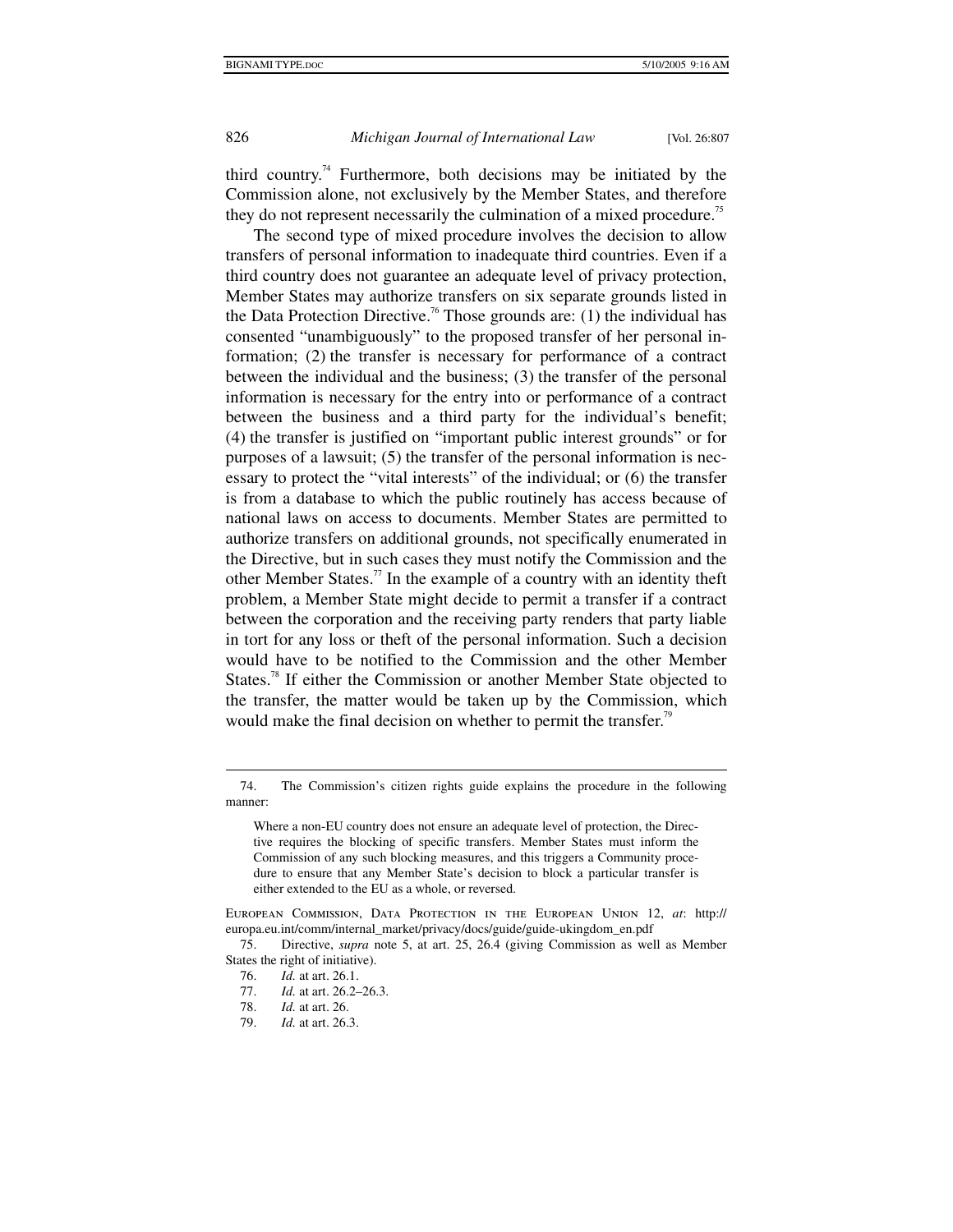$\ddot{\phantom{a}}$ 

# Spring 2005] *Transgovernmental Networks vs. Democracy* 827

In both types of mixed procedure, the Commission must act together with a comitology committee of Member State representatives and must seek the opinion of a working party of national privacy authorities.<sup>80</sup> In other words, the Commission does not act alone but rather must respect the preferences of national regulators responsible for information privacy in the Member States. The role of the comitology committee is typical of virtually all areas in which the Commission is delegated powers of implementation by the Council and Parliament. The working party of national privacy authorities, on the other hand, is fairly unusual and reflects the decision in favor of independent regulators to enforce privacy rights at the national level. Hence the need to incorporate their expertise and preferences at the European level through a committee of their own. Such committees exist in only a handful of other European policy areas such as securities and telecommunications.<sup>81</sup>

#### 3. Italian Implementation

To understand and evaluate the European regulation of information privacy, it is important to consider national laws and institutions. The Data Protection Directive, like all directives, does not have immediate effect but requires that the Member States pass implementing laws. Like the vast majority of directives, it leaves the Member States with considerable discretion as to how to implement its provisions. On the ground, both the substantive and procedural guarantees contained in the Directive vary considerably from one Member State to another. The normative assessment of European networks, which comes in Part Four of the Article, also depends on the Member State. European democracies have developed different laws to guarantee rights and democratic accountability in government by bureaucrats. Thus the liberal democratic tradition and the challenge posed to that tradition by the plural, fragmented world of European regulatory networks vary considerably from one country to the next.

To fully explore these questions, I examine the Italian case. A number of criteria informed the choice of Italy as the national case. First,

<sup>80.</sup> *Id.* at arts. 30.1(b), 31. The committee of Member State representatives is a management committee, meaning that a qualified majority of the national regulators on the committee is required to oppose a Commission decision and send the decision to the Council for a vote. In regulatory committees, by contrast, only a blocking minority of national regulators is necessary to force the Commission to send the decision to the Council. In other words, in the data protection area, national regulators on the committee influence the Commission but not to the same extent as they do in fields with regulatory committees.

 <sup>81.</sup> *See* Rosa M. Lastra, *The Governance Structure for Financial Regulation and Supervision in Europe*, 10 Colum. J. Eur. L. 49, 62 (2003) (securities); David Lazer & Viktor Mayer-Schönberger, *Governing Networks: Telecommunication Deregulation in Europe and the United States*, 27 BROOK. J. INT'L L. 819, 847–49 (2002) (telecommunications).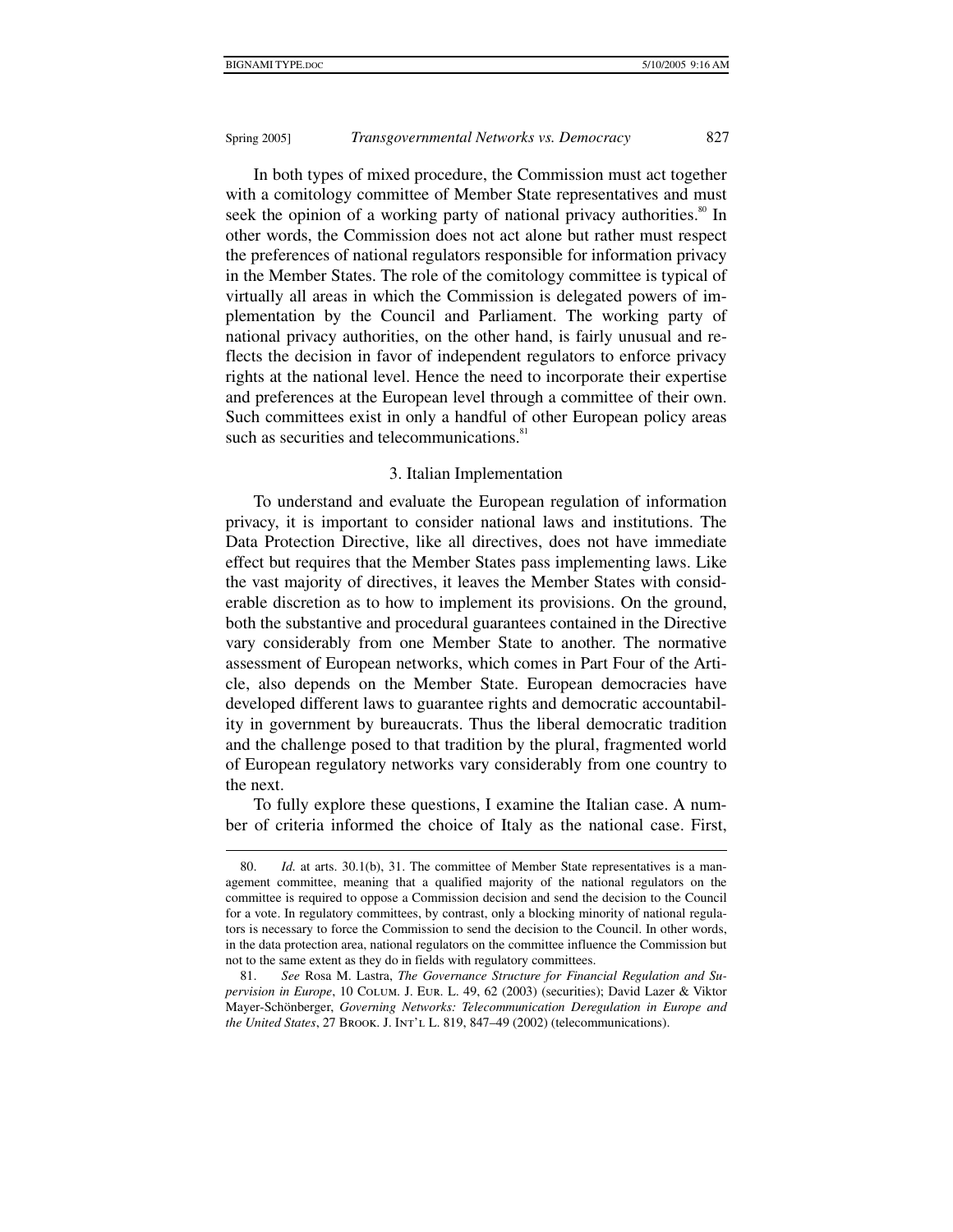$\ddot{\phantom{a}}$ 

# 828 *Michigan Journal of International Law* [Vol. 26:807

Italy has the longest experience with the Data Protection Directive. It was the first Member State to pass implementing legislation, back in 1996, well before the deadline for implementation expired. $82$  Second, Italian law is representative of the many Member States whose administrative law was influenced by the Napoleonic model in which a specialized court reviews administrative action (the *droit administratif* tradition).<sup>83</sup> Third, my knowledge of the Italian language enabled me to examine directly the legal sources and therefore rendered the case study not only more manageable but also more rigorous.

In implementing the Directive, the Italian government chose to minimize the notification and authorization components of the regulatory scheme.<sup>84</sup> Corporations, government agencies, and other entities are not required, for the most part, to submit their information collection and analysis operations to the Italian privacy authority (*Garante per la protezione dei dati personali* or *Garante*) for review and approval before such operations may commence. The privacy rights and duties set down in the Italian legislation operate as standards that data users are expected to follow or else risk administrative injunctions and fines, criminal prosecutions, and civil actions.<sup>85</sup>

The Italian regulatory scheme's reliance on legal duties and sanctions rather than licensing and screening applies to international data

 <sup>82.</sup> Legge 31 dicembre 1996 n. 675, Tutela delle persone e di altri soggetti rispetto al trattamento dei dati personali [Law No. 675 of Dec. 31, 1996, Protection of Individuals and Other Subjects with Regard to the Processing of Personal Data], Gazz. Uff., no. 5 (Jan. 8, 1997) (Italy). Subsequent to the enactment of this legislation a number of significant amending regulations were promulgated. *See* Decreto Legislative 26 febbraio 1999 n. 51 [Decree-Law No. 51 of Feb. 26, 1999], Gazz. Uff., no. 56 (Mar. 9, 1999) (Italy); Decreto Legislativo 28 dicembre 2001 n. 467 [Decree-Law No. 467 of Dec. 28, 2001], Gazz. Uff., no. 5 (Jan. 8, 1997) (Italy). In 2003, the entire corpus of legislation was systematized and modified slightly in the Personal Data Protection Code. *See* Decreto Legislativo 30 giugno 2003 n. 196, Codice in materia di protezione dei dati personali [Decree-Law No. 196 of June 30, 2003, Personal Data Protection Code], Gazz. Uff., no. 174 (July 29, 2003) (Italy).

 <sup>83.</sup> Those Member States include France, Spain, Greece, and Belgium. *See* John Henry Merryman, The Civil Law Tradition: An Introduction to the Legal Systems of Western Europe and Latin America (2d ed. 1985); L. Neville Brown & John S. BELL, FRENCH ADMINISTRATIVE LAW 1-8 (5th ed. 1998).

 <sup>84.</sup> For the original requirements enacted in 1996, see Law No. 675 of Dec. 31, 1996, art. 7 (notification) and art. 22.1 (authorization). For the current requirements, see Decree-Law No. 196 of June 30, 2003, Personal Data Protection Code, at art. 26 (authorization for private sector use of sensitive data).

 <sup>85.</sup> Personal Data Protection Code, at arts. 141–72. On the differences among Member States, the British case is instructive. The UK, unlike Italy, requires notification for many classes of personal information but does not require prior authorization. Moreover, the British Information Commissioner has the power to enjoin illegal personal information operations but does not have the power to impose administrative fines for the initial breach of privacy law. See HEATHER ROWE, DATA PROTECTION ACT 1998: A PRACTICAL GUIDE 95-103 (notification), 117–22 (enforcement powers) (1999).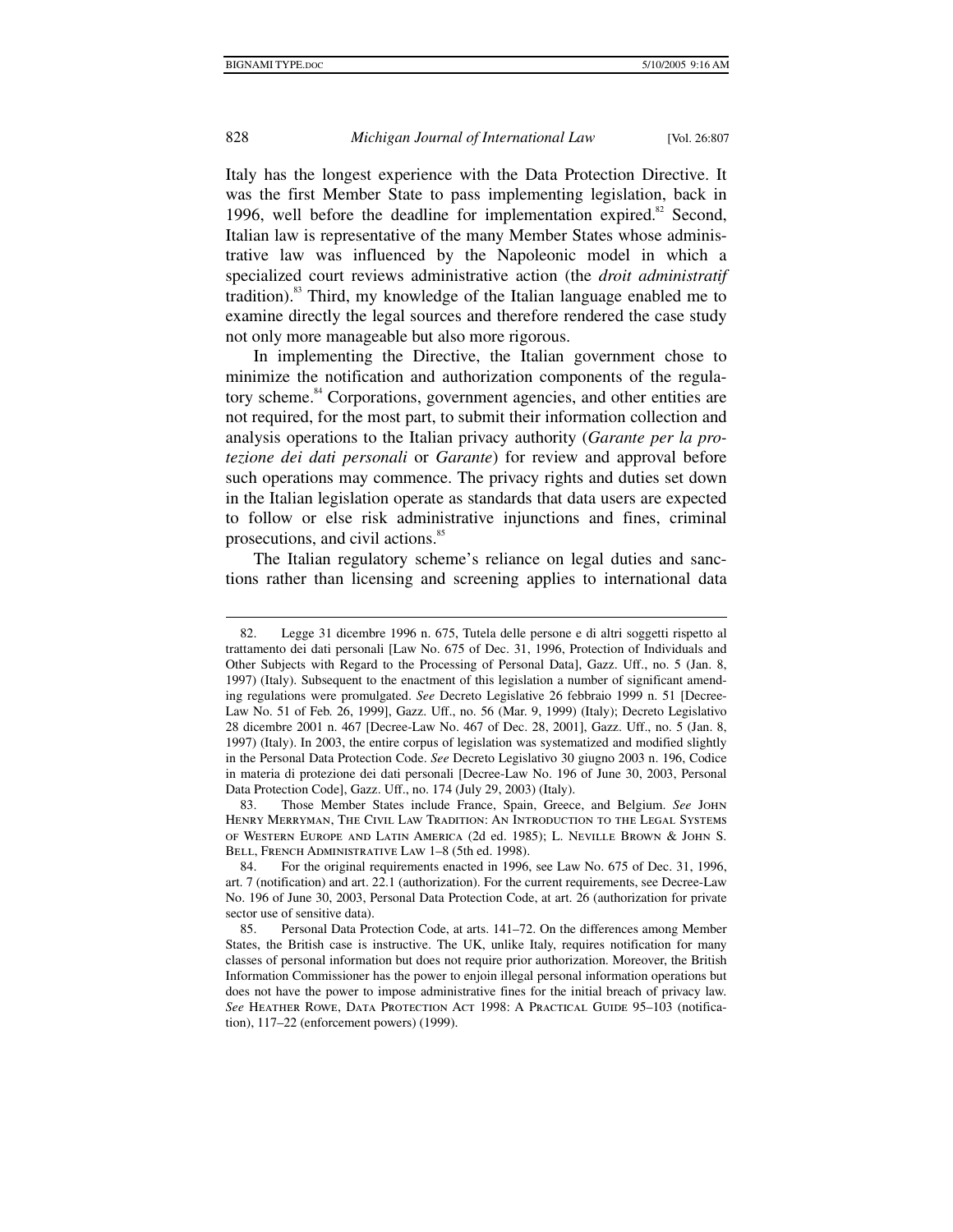transfers. Corporations and other entities are bound by the duty to stop transfers of personal information to inadequate third countries:

[I]t shall be prohibited to transfer personal data that are the subject of processing from the State's territory to countries outside the European Union, temporarily or not, and in any form and by any means whatsoever, if the laws of the country of destination or transit of the data do not ensure an adequate level of protection of individuals. Account shall also be taken of the methods used for the transfer and the envisaged processing operations, the relevant purposes, nature of the data and security measures.<sup>86</sup>

If the Garante suspects that a corporation or other entity has breached this duty, it may undertake an investigation and impose certain restrictions on, or block altogether, future international data transfers of the same type. $87$  Failure to comply with the Garante's administrative injunction can lead to criminal prosecution and imprisonment of three months to two years.<sup>88</sup> Moreover, individuals harmed by the transfer of their personal information in violation of the law may sue for material damages and emotional distress (*danni non-patrimoniali*) and may claim compensation for emotional distress regardless of whether they can also show physical or economic harm.<sup>89</sup> Lastly, in extreme cases, the Garante can refer breaches to the public prosecutor directly, without first taking administrative action, and the public prosecutor may bring a criminal action against the offending corporation for imprisonment between one and three years. $90$  Any administrative or judicial decision to impose a sanction for transfer of personal information to an inadequate third country would have to be notified to the European Commission under the Data Protection Directive and could give rise to the mixed procedure described earlier. $91$ 

Tracking the Directive, the Italian law enumerates exceptions to the ban on transfers to third countries with inadequate privacy safeguards.<sup>92</sup> The Italian legislation also provides that the Garante may allow such transfers on grounds other than those specifically enumerated in the

 <sup>86.</sup> Personal Data Protection Code, at art. 45.

 <sup>87.</sup> *Id.* at arts. 143, 150, 154.

 <sup>88.</sup> *Id.* at art. 170.

 <sup>89.</sup> *Id.* at art. 15. *See also* S.S. Sica, *Le tutele civili*, *in* Il codice dei dati personali: Temi e problemi 541 (Francesco Cardarelli et al. eds., 2004) (explaining system of tortious liability for infringement of privacy rights).

<sup>90.</sup> Personal Data Protection Code, at art. 167.2.<br>91. Directive. *supra* note 5. at arts. 25–26: *see a* 

 <sup>91.</sup> Directive, *supra* note 5, at arts. 25–26; *see also supra* text accompanying notes 72– 79.

 <sup>92.</sup> *Id.* at art. 43.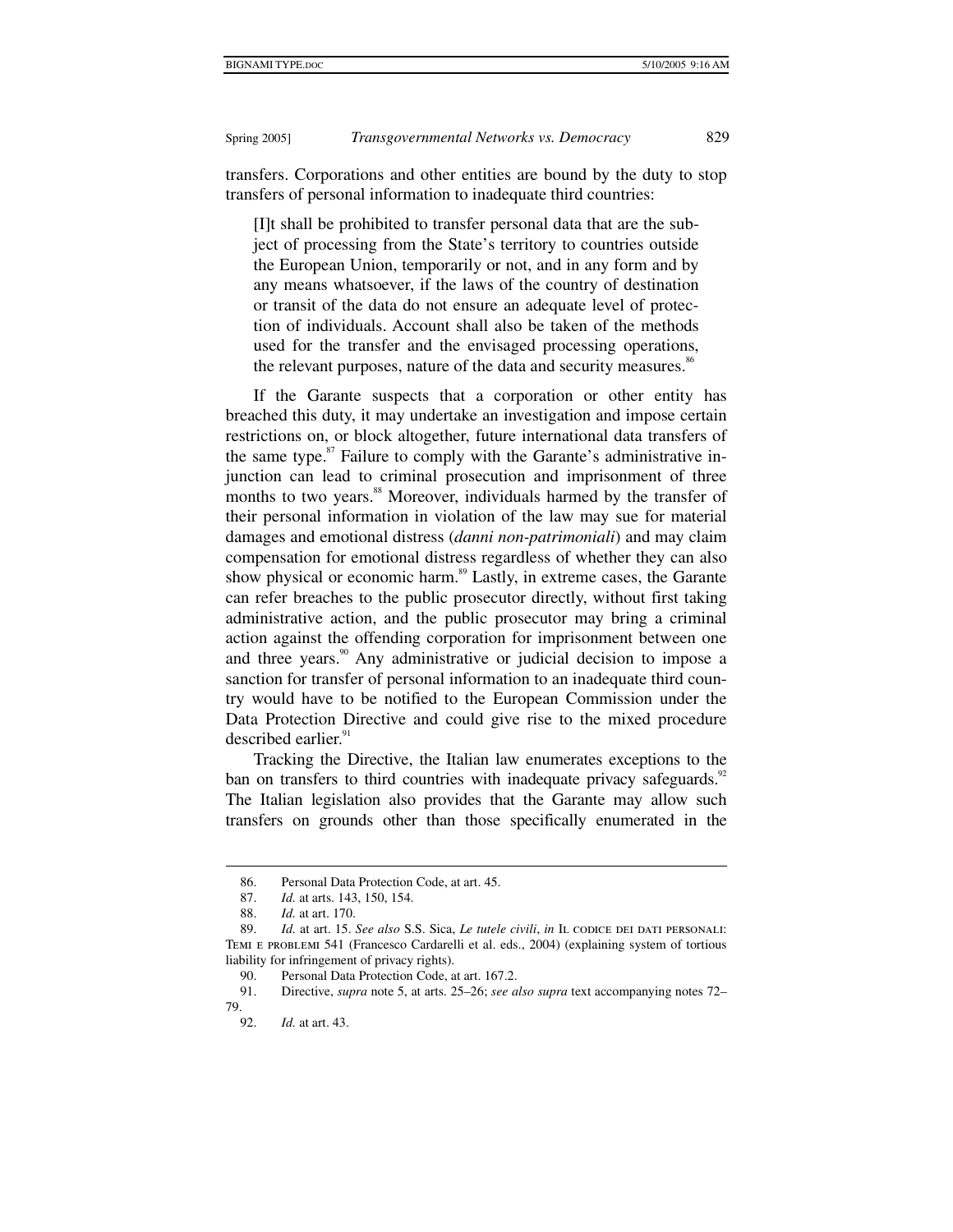legislation, such as privacy-protecting contractual terms.<sup>93</sup> These exceptions can come either in the form of an individual authorization (*autorizzazione*), giving the corporation assurances in advance of a particular transfer that the Garante will not take enforcement action, or in the form of a block authorization (*autorizzazione generale*), permitting certain classes of transfers<sup>94</sup> Under the Data Protection Directive, such exceptions must be notified to the European Commission and could give rise to the mixed procedure outlined above.

# II. Experience with the Regulation of International Data Transfers

To date, the Commission has issued adequacy decisions for five countries and two territories of the UK: Hungary, Switzerland, the United States, Canada, Argentina, Guernsey, and the Isle of Man.<sup>95</sup> In the case of the two decisions applicable to the United States, the adequacy findings apply not to the overall regulatory framework for privacy but to the transfer of airline passenger data to the U.S. government and to certain "Safe Harbor Principles" which, if adopted by firms, guarantee compliance with the Directive's requirements. The Commission has also issued two decisions specifying standard contract clauses which, if adopted by the parties to a data transfer, guarantee privacy rights regardless of the public regulatory regime.<sup>96</sup> The Garante implemented most of the earlier Commission decisions through block authorizations (*autorizzazioni generali*). Firms and public entities that export to Hungary, Switzerland, Canada, Argentina, or the United States (respecting the

 <sup>93.</sup> *Id.* at art. 44.

 <sup>94.</sup> *Id.* at arts. 40–41. Authorizations are a standard form of administrative action in Italy. *See, e.g., Aldo Sandulli, <i>Il Procedimento*, *in* 2 TRATTATO DI DIRITTO AMMINISTRATIVO: Diritto Amministrativo Generale 1035, 1271 (Sabino Cassese ed., 2d ed. 2003).

 <sup>95.</sup> Commission Decision 2000/519/EC, 2000 O.J. (L 215) 4 (Hungary); Commission Decision 2000/518/EC, 2000 O.J. (L 215) 1 (Switzerland); Commission Decision 520/2000/EC, 2000 O.J. (L 215) 7 (U.S. Safe Harbor Principles); Commission Decision 2004/535/EC, 2004 O.J. (L 235) 11 (transfers of airline passenger data to U.S. government); Commission Decision 2002/2/EC, 2002 O.J. (L 2) 13 (Canada); Commission Decision 2003/490/EC, 2003 O.J. (L 168) 19 (Argentina); Commission Decision 2003/821/EC, 2003 O.J. (L 308) 27 (Guernsey); Commission Decision 2004/411/EC, 2004 O.J. (L 151) 48 (Isle of Man).

 <sup>96.</sup> Commission Decision 2001/497/EC, 2001 O.J. (L 181) 19; Commission Decision 2002/16/EC, 2002 O.J. (L 6) 52. The first standard contract contains terms on the duties of information exporting firms and those of information importing firms; individuals whose personal information is transferred have a right to sue to enforce the contract, as third-party beneficiaries. The second standard contract contains similar terms but applies in cases in which a third country firm processes data on the behalf of an information exporting firm. *See generally*, Christopher Kuner, European Data Privacy Law and Online Business 146–56 (2003).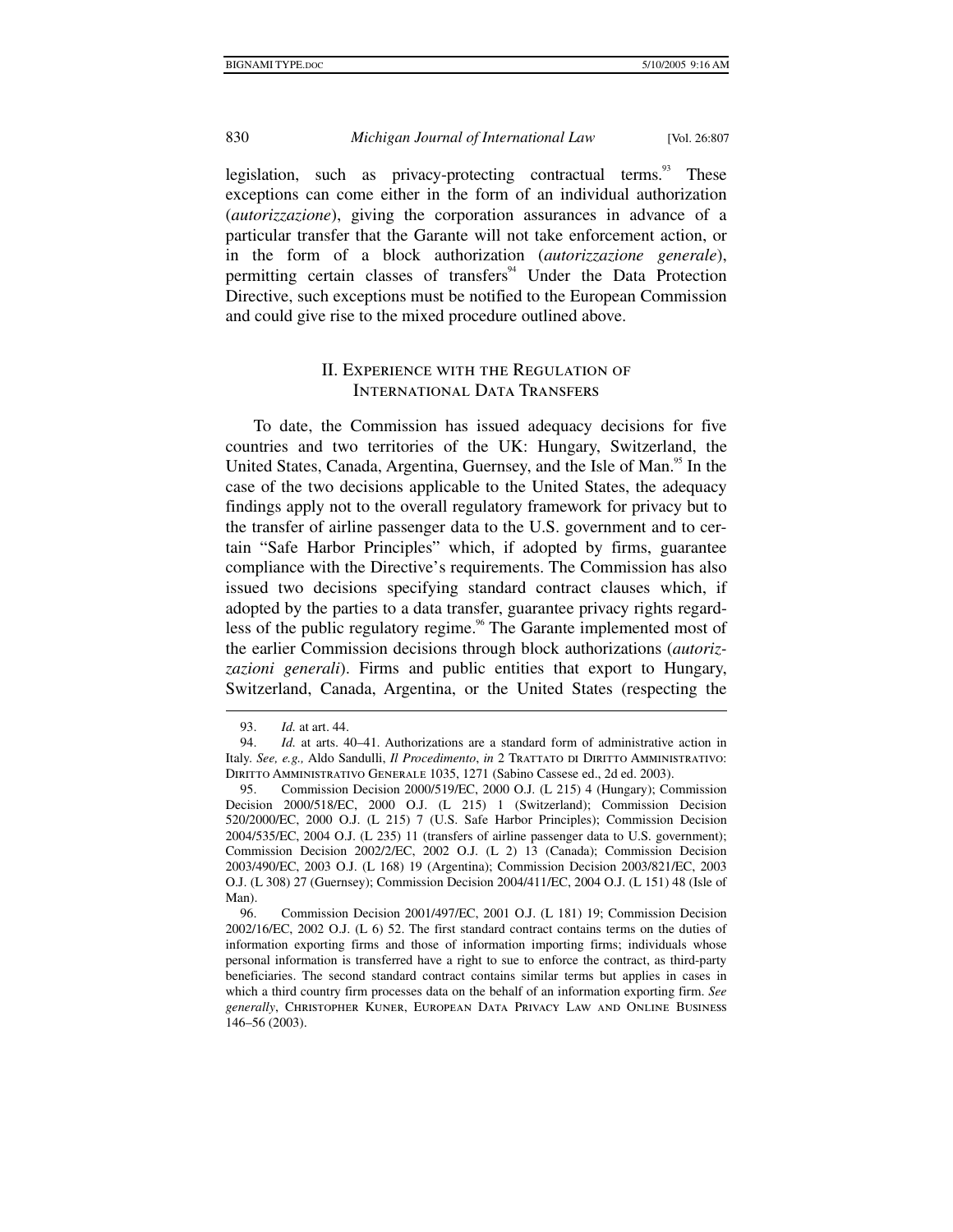$\ddot{\phantom{a}}$ 

# Spring 2005] *Transgovernmental Networks vs. Democracy* 831

Safe Harbor Principles) or that include the standard clauses in their contracts (regardless of destination country) can rest assured that they are in compliance with Italian information privacy law. The Garante has not yet issued block authorizations for some of the more recent Commission decisions. Nevertheless, corporations and other entities can transfer airline passenger data to the U.S. government and all classes of personal information to Argentina, Guernsey, and the Isle of Man because, under European law, individuals may rely on Commission decisions even in the absence of an Italian implementing act.<sup>97</sup>

In addition, the working party of European privacy authorities, established under Article 29 of the Directive, has issued a number of opinions which have not yet resulted in Commission adequacy determinations. In one recent opinion, the working party approved of the Australian government's system of privacy for airline passenger data and, most likely, a Commission adequacy decision will follow.<sup>98</sup> In the other opinions, the working party expressed reservations about the foreign privacy regimes under consideration and the Commission is engaged in bilateral negotiations to obtain additional safeguards in those countries. One involves the general regulation of information privacy in Australia.<sup>99</sup> The other concerns Canada's protection of airline passenger data when transferred to the government for purposes of surveillance and counter-terrorism measures.<sup>100</sup>

When the Data Protection Directive was first drafted, Member States expected that, initially, national government officials would assess privacy in third countries and then, over time, any dissatisfaction would percolate up to the Commission. As they said in the negotiations on the Directive:

[This Article] gives a certain degree of flexibility to the Member States. Initially, it is for them to decide, following procedures that they will choose themselves, on the adequate level of protection in

<sup>97.</sup> *See* CRAIG & DE BÚRCA, *supra* note 6, at 189 (describing direct effect of decisions).

 <sup>98.</sup> *See* Opinion 1/2004 on the Level of Protection Ensured in Australia for the Transmission of Passenger Name Record Data From Airlines, Op. Working Party on the Prot. of Individuals with Regard to the Processing of Pers. Data, 10031/03/EN WP 85 (Jan. 16, 2004) (approving Australian system of protection of airline passenger data).

 <sup>99.</sup> *See* Opinion 3/2001 on the Level of Protection of the Australian Privacy Amendment (Private Sector) Act 2000, Op. Working Party on the Prot. of Individuals with Regard to the Processing of Pers. Data, 5095/00 WP 40 final (Jan. 26, 2001). The Commission is negotiating with Australia to secure additional privacy safeguards. E-mail from European Commission, DG Markt, Unit Data Protection (Dec. 18, 2002) (on file with author).

 <sup>100.</sup> *See* Opinion 3/2004 on the Level of Protection Ensured in Canada for the Transmission of Passenger Name Records and Advanced Passenger Information from Airlines, Op. Working Party on the Prot. of Individuals with Regard to the Processing of Pers. Data, 10037/04/EN WP 88 (Feb. 11, 2004).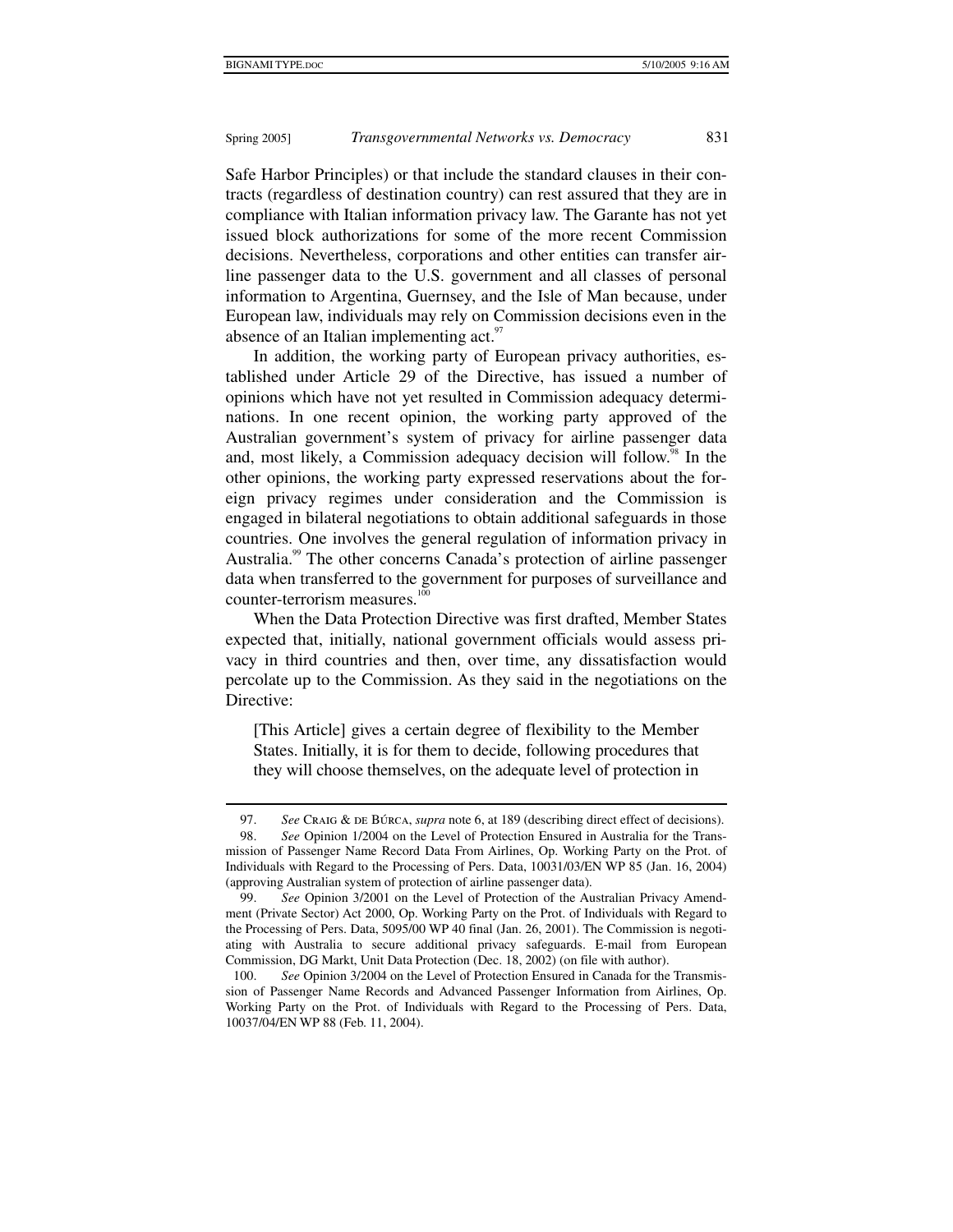1

832 *Michigan Journal of International Law* [Vol. 26:807

third countries, taking into account certain criteria enumerated in [Article 25.2]. In a later phase, a Community procedure will be launched in order to ensure a common approach which is wellstructured in this area.<sup>101</sup>

Yet these expectations have not been met. In neither type of mixed procedure have national regulators been active in specifying the conditions for data transfers to particular third countries and in blocking transfers that fail to satisfy such conditions.

No Member State has ever notified the Commission, pursuant to Article 25 of the Directive, of a decision to block a data transfer because of adequacy problems.<sup>102</sup> Each of the Commission adequacy decisions surveyed above was initiated not by a Member State but rather by the Commission or the third country itself. $103$  Therefore the first type of mixed procedure established under the Data Protection Directive is, in practice, a dead letter.

The second type of mixed procedure, the authorization of transfers to inadequate third countries, has seen more use but still is insignificant in light of the volume of trade with countries lacking information privacy legislation altogether or with less extensive safeguards for privacy rights. According to figures reported in December 2002, over four years after the Directive had come into force, national authorities had notified the Commission on seventeen occasions of special authorizations permitting personal information to be exported to inadequate third countries.<sup>104</sup> Most of these notifications involved contracts that, according to the national privacy regulator, guaranteed individual privacy rights. Spain was the most active, with eight notifications, followed by Finland with four,

 <sup>101.</sup> Council Doc. 9957/94, Rapport du Groupe des questions économiques (Protection des données) en date des 6/7 octobre 1994 au Comité des Représentants Permanents [Report of Working Party on Economic Questions (Data Protection) dating from Oct. 6–7, 1994 to the Committee of Permanent Representatives, Brussels], 12 (Oct. 18, 1994) (on file with author).

 <sup>102.</sup> E-mail from European Commission, DG Markt, Unit Data Protection (Nov. 17, 2004) (on file with author); E-mail from European Commission, DG Markt, Unit Data Protection (Dec. 18, 2002) (on file with author).

 <sup>103.</sup> In the case of Argentina, the Argentine government sought an adequacy decision from the Commission. *See* Opinion 4/2002 on the level of protection of personal data in Argentina, Op. Working Party on the Prot. of Individuals with Regard to the Processing of Pers. Data, MARKT 11081/02/EN WP 63, at 2 (Oct. 3, 2002). The Commission initiated adequacy proceedings for Switzerland and Hungary because both had ratified the Council of Europe Convention, thus providing prima facie evidence of adequacy, and both showed some interest in obtaining adequacy decisions. In the case of Canada and the United States, both governments initiated discussions with the Commission with an eye to avoiding trade disruptions. *See* e-mail from European Commission, DG Markt, Unit Data Protection (Dec. 18, 2002) (on file with author).

 <sup>104.</sup> E-mail from European Commission, DG Markt, Unit Data Protection (Dec. 18, 2002) (on file with author).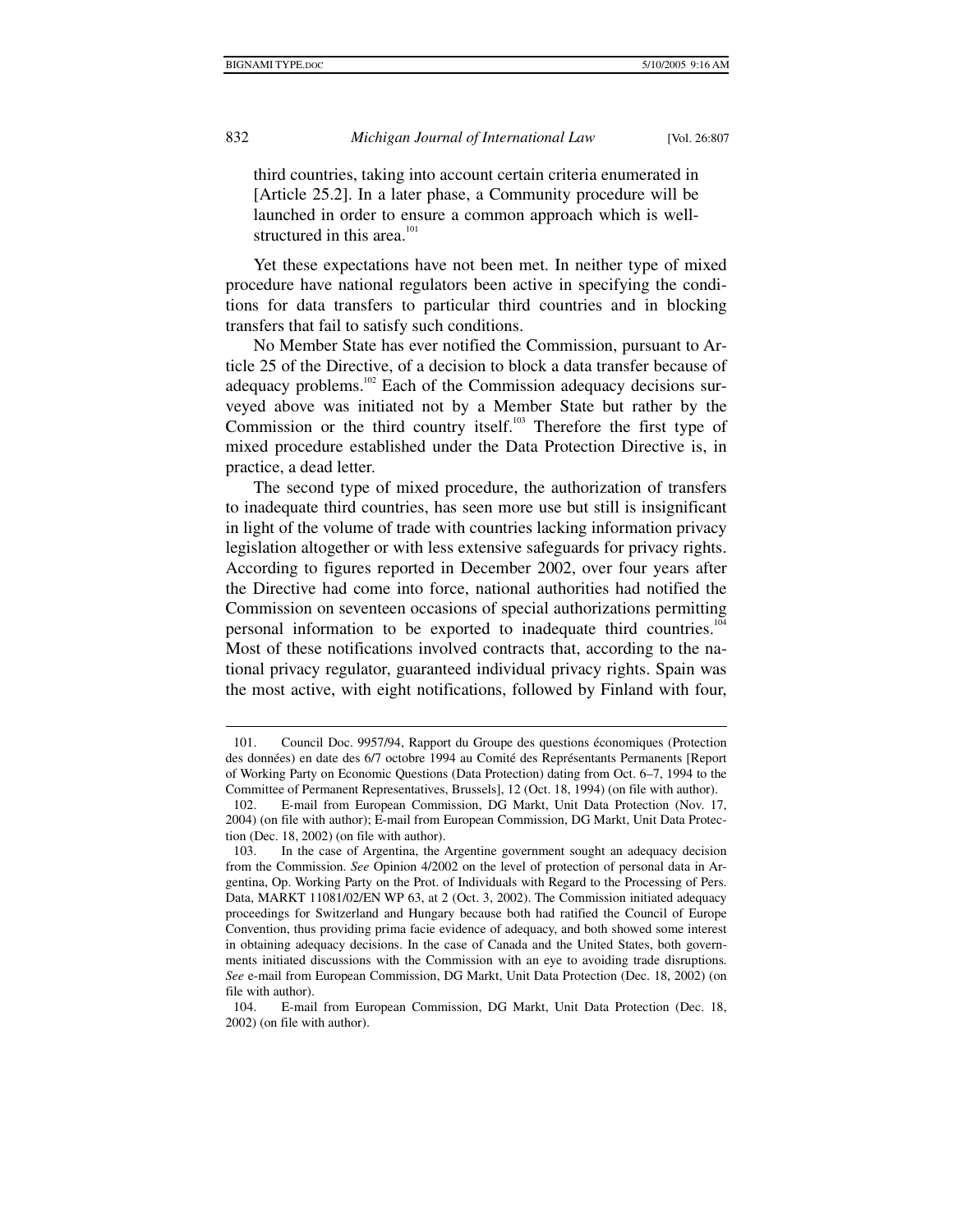Portugal with three, and Germany and the Netherlands each with one. None of these notifications, however, resulted in further action at the European level, since neither the Member States nor the Commission raised objections that would trigger a comitology procedure.

In 2003, the Commission recognized that the enforcement of European privacy rights in the international trade context was disappointing. In a report on the implementation of the Data Protection Directive, the Commission criticized national privacy authorities. According to the report, "[m]any unauthorised and possibly illegal transfers are being made to destinations or recipients not guaranteeing adequate protection."<sup>105</sup>

The Commission called the number of notifications under the second type of mixed procedure, i.e., transfers to countries without adequate privacy laws, "derisory by comparison with what might reasonably be expected."<sup>106</sup> It believed that transfers to countries without adequate privacy safeguards were being made and that national authorities had failed to clamp down, either by prohibiting the potentially illegal transfers or by requiring special guarantees. In a subsequent letter, the Commission urged national privacy authorities to ensure that authorizations allowing export of personal information to inadequate third countries were notified to the Commission and other Member States.<sup>107</sup> In other words, the Commission called upon national regulators to put into practice the second type of mixed procedure foreseen in the Directive. The Commission identified three related goals: improving the level of protection for Europeans' personal information outside the European Union; increasing awareness among national regulators and the Commission of the circumstances surrounding third country transfers; and facilitating the exchange of best practices when personal information is sent to inadequate third countries.<sup>108</sup>

Since the Commission issued the letter, notifications have improved slightly. Between August 2003 and October 2004, thirty-three transfers to countries without adequate information privacy safeguards were approved by national authorities and notified to the Commission.<sup>109</sup> Over the period of one year, thirty-three notifications is considerable when

 $\overline{a}$ 

 <sup>105.</sup> Report from the Commission: First Report on the Implementation of the Data Protection Directive (95/46/EC), COM(2003) 265 final at 19.

 <sup>106.</sup> *Id.*

 <sup>107.</sup> Note from European Commission Internal Market DG to Member States and Data Protection Authorities, MARKT/E4/LCN/ck D (2003) 270 (Aug. 21, 2003), *available at* http://europa.eu.int/comm/internal\_market/privacy/docs/lawreport/notification-art-26\_en.pdf. 108. *Id.*

 <sup>109.</sup> E-mail from European Commission, DG Markt, Media and Data Protection Unit (Nov. 17, 2004) (on file with author). Some of the notifications involved multiple companies within the same parent company and therefore the actual number of authorizations granted by national privacy authorities is slightly higher.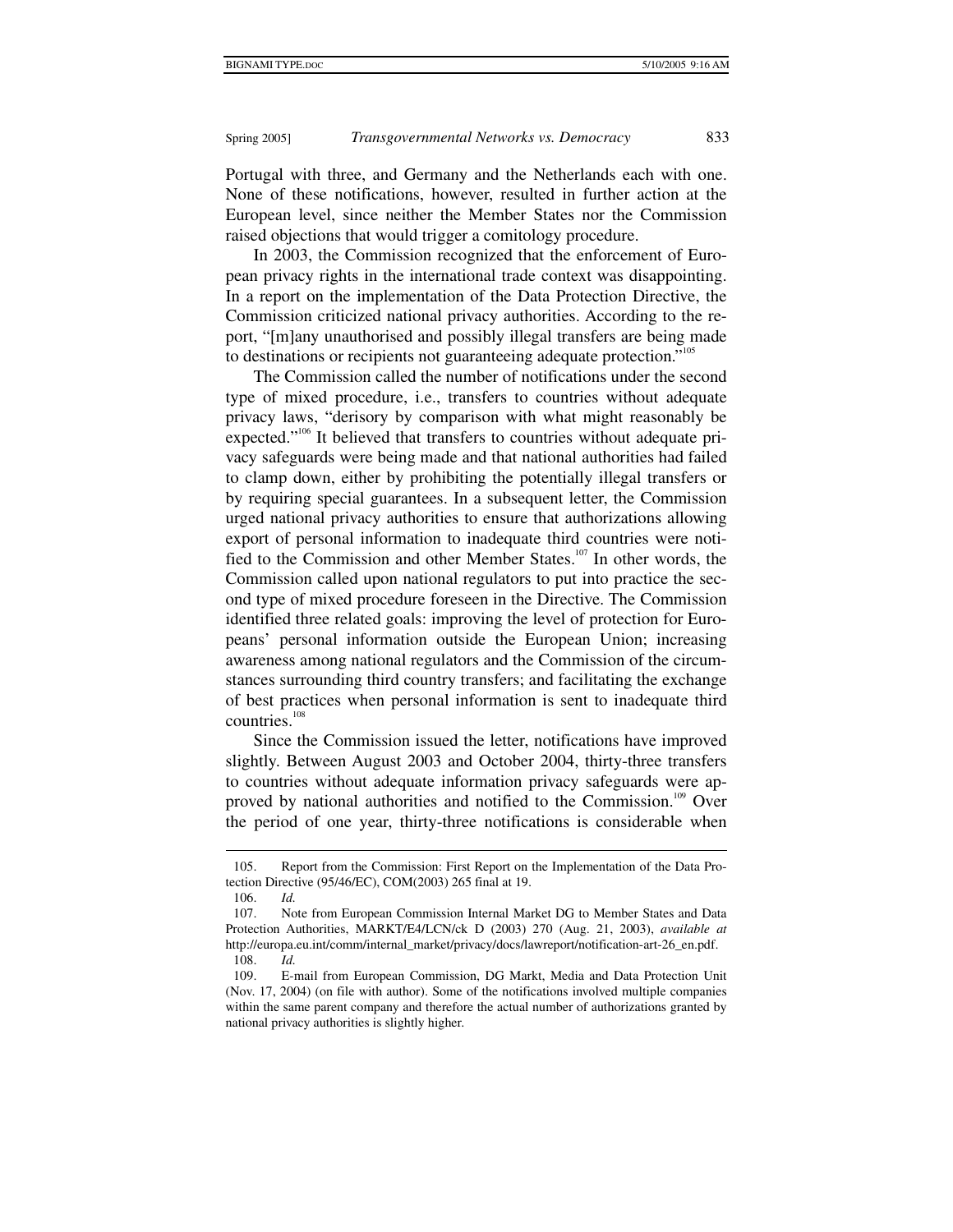834 *Michigan Journal of International Law* [Vol. 26:807

compared with the seventeen notifications from the previous four years. Yet in light of the volume of trade between the European Union and the rest of the world, much of which does not follow the European approach to information privacy, it is still difficult to believe that Europeans' privacy is protected when their data is transferred abroad.

#### III. Explaining Networks

Why do government regulators decide to forego exclusive power over policy decisions and join networks? For even though networks are not as constraining as a hypothetical world government, they nonetheless curb national autonomy and limit sovereignty. By creating the expectation that their officials will reveal their national policies and enforcement practices and will cooperate with other officials by assisting foreign enforcement actions and adopting "best practice" regulatory standards, governments renounce unilateral control over policymaking in their territories. To translate the question into the European context: Why, when Member States draft European legislation, do they establish networks, i.e., mixed procedure, rather than retain powers of implementation for themselves, i.e., classic indirect administration? This section develops an explanation for the European privacy case by drawing on the theory of European integration and records from the negotiation of the Data Protection Directive. The section concludes by developing the implications for transgovernmental networks beyond Europe.

#### A. *The European Privacy Network*

The European privacy network has remarkably few powers and responsibilities under the Data Protection Directive.<sup>110</sup> The network is tasked only with administering international data transfers. Yet the Data Protection Directive seeks to protect information privacy and regulate information collection, analysis, and transfer in a vast array of economic sectors and areas of government activity. Any number of areas of national application of the Directive could have benefited from the harmonizing effect of a European network.<sup>111</sup> The Directive could have

 <sup>110.</sup> The point of comparison is other fields such as food safety and telecommunications and the powers that might be expected given the objective need for harmonization in the information privacy field.

 <sup>111.</sup> In fall 2002, the Commission called for comments on the implementation of the Data Protection Directive. The companies and trade associations that responded were unanimous in calling for greater uniformity among the Member States in their application of the Directive. *See* Bundesverband der Deutschen Industrie & Bundesvereinigung der Deutschen Arbeitgeberverbände, Joint Position on the Online Consultation by the European Commission (DG Internal Market) on Application of Data Protection Directive 95/46/EC (Sept. 4, 2002), *available at*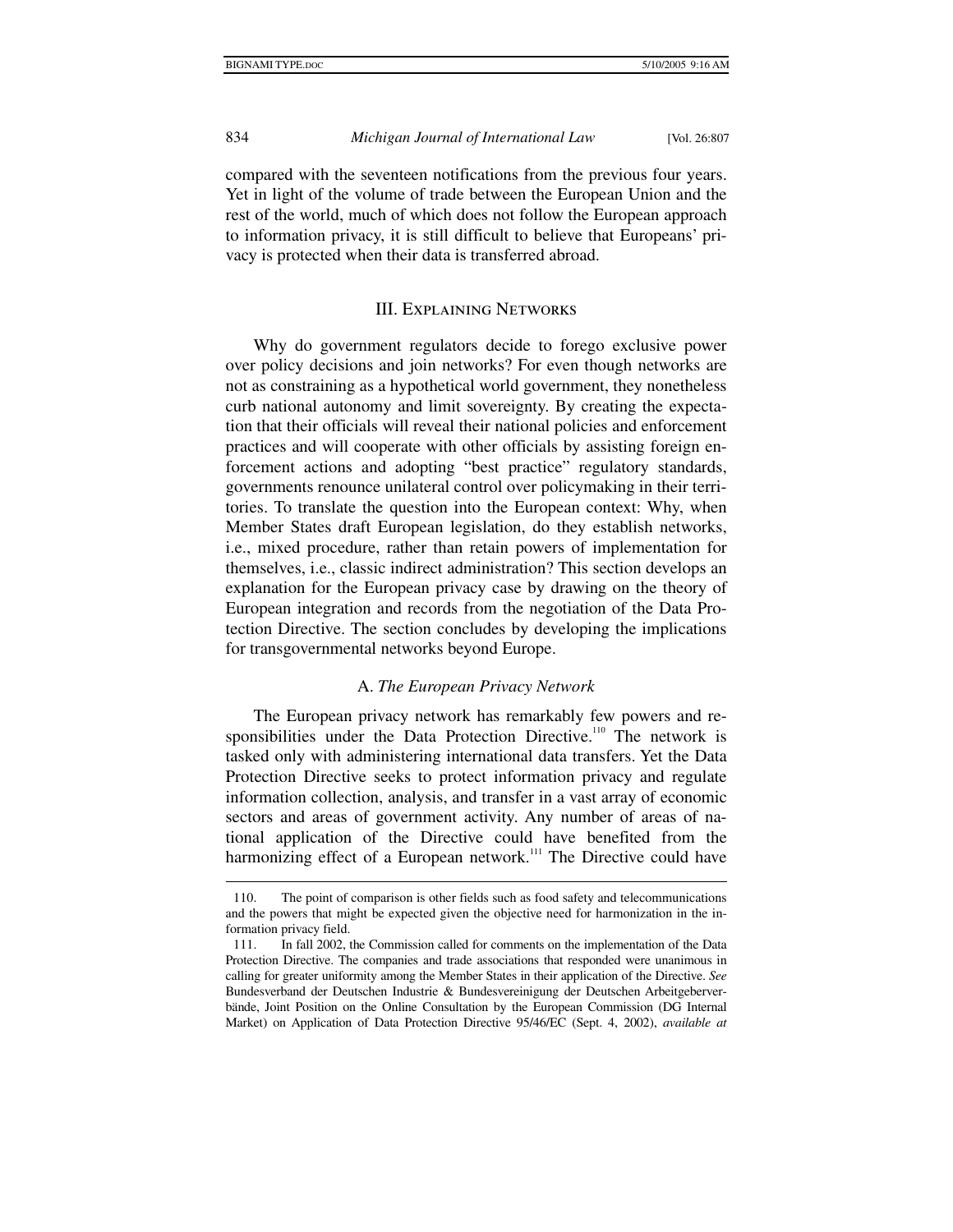#### Spring 2005] *Transgovernmental Networks vs. Democracy* 835

required the Member States to notify the Commission of national rules governing matters such as the conditions for obtaining individual consent to the collection of personal information and could have allowed the Commission, acting together with other Member States, to object. $112$ Countries that require authorization for sensitive data could have been required to notify the Commission and other Member States when they granted or denied authorizations, as is the case for genetically modified organisms.113 The same type of procedure could have been put into place for national investigations and sanctions, as exists in food safety  $law<sup>114</sup>$ and competition law.<sup>115</sup> After all, a corporation alleged to have breached privacy rights in one Member State might very well have breached them elsewhere, in which case the duty to inform is vital. Or in the absence of Commission notification, the same investigation might be undertaken in

http://europa.eu.int/comm/internal\_market/privacy/docs/lawreport/paper/bda\_en.pdf (calling for greater uniformity on the question of whether personal data covers both natural persons and firms, on conditions for obtaining consent, on a firm's place of establishment for purposes of determining applicable law, and on notification procedures); Confederation of British Industry, Comments on Directive 95/46 re data protection (Aug. 30, 2002), *available at* http://europa.eu.int/comm/internal\_market/privacy/docs/lawreport/paper/cbi\_en.pdf (calling for greater uniformity on obtaining consent); Covington & Burling, Comments on Implementation and Application of the 1995 Data Protection Directive, *available at* http://europa.eu.int/ comm/internal\_market/privacy/docs/lawreport/paper/covington-burling\_en.pdf (recommending uniformity in the definitions of personal data and establishment and calling for a greater role of the art. 29 working party in eliminating inconsistent interpretations at the national level); Prof. Dr. Büllesbach, Chief Data Protection Officer, Daimler Chrysler, Presentation before the European Commission (Sept. 30, 2002) (calling for uniformity on question of whether Directive protects both natural persons and firms, consent, sensitive data, establishment, notification requirements, and third country transfers); UNICE, Implementation of Directive 95/46/EC on the protection of individuals with regard to the processing of personal data and on the free movement of such data of 24 October 1995 (August 30, 2002) *available at* http://europa.eu.int/comm/ internal\_market/privacy/docs/lawreport/paper/unice\_en.pdf (calling attention to disparities in levels of data protection generally and definitions of consent and sensitive data in particular).

 112. Such notification duties are common in European law. For instance, Member States are required to notify the Commission of new technical standards for industrial goods, and the Commission or other Member States may object on the grounds that they create barriers to trade which are not justified for legitimate public policy reasons. *See* Council Directive 83/189/EEC, arts. 8–9, 1983 O.J. (L 109) 8.

 <sup>113.</sup> *See* Damian Chalmers, *Risk, Anxiety and the European Mediation of the Politics of Life: The European Food Safety Authority and the Government of Biotechnology*, Paper presented to the Harvard European Law Association 4–6 (Oct. 29, 2004), http:// www.law.harvard.edu/students/orgs/hela/papers/chalmerssocialregulation112.doc.

 <sup>114.</sup> In the event of an outbreak of disease in livestock, national authorities must take protective measures and notify the Commission and other Member States. If the Commission or other Member States find the measures inadequate, the matter goes to a comitology procedure, and more protective measures may be adopted. *See* Council Directive 90/425/EEC, art. 10, 1990 O.J. (L 224) 29.

 <sup>115.</sup> Commission Notice on Cooperation between National Competition Authorities and the Commission in Handling Cases Falling within the Scope of Articles 85 or 86 of the EC Treaty, point 49, 1997 O.J. (C 313) 3.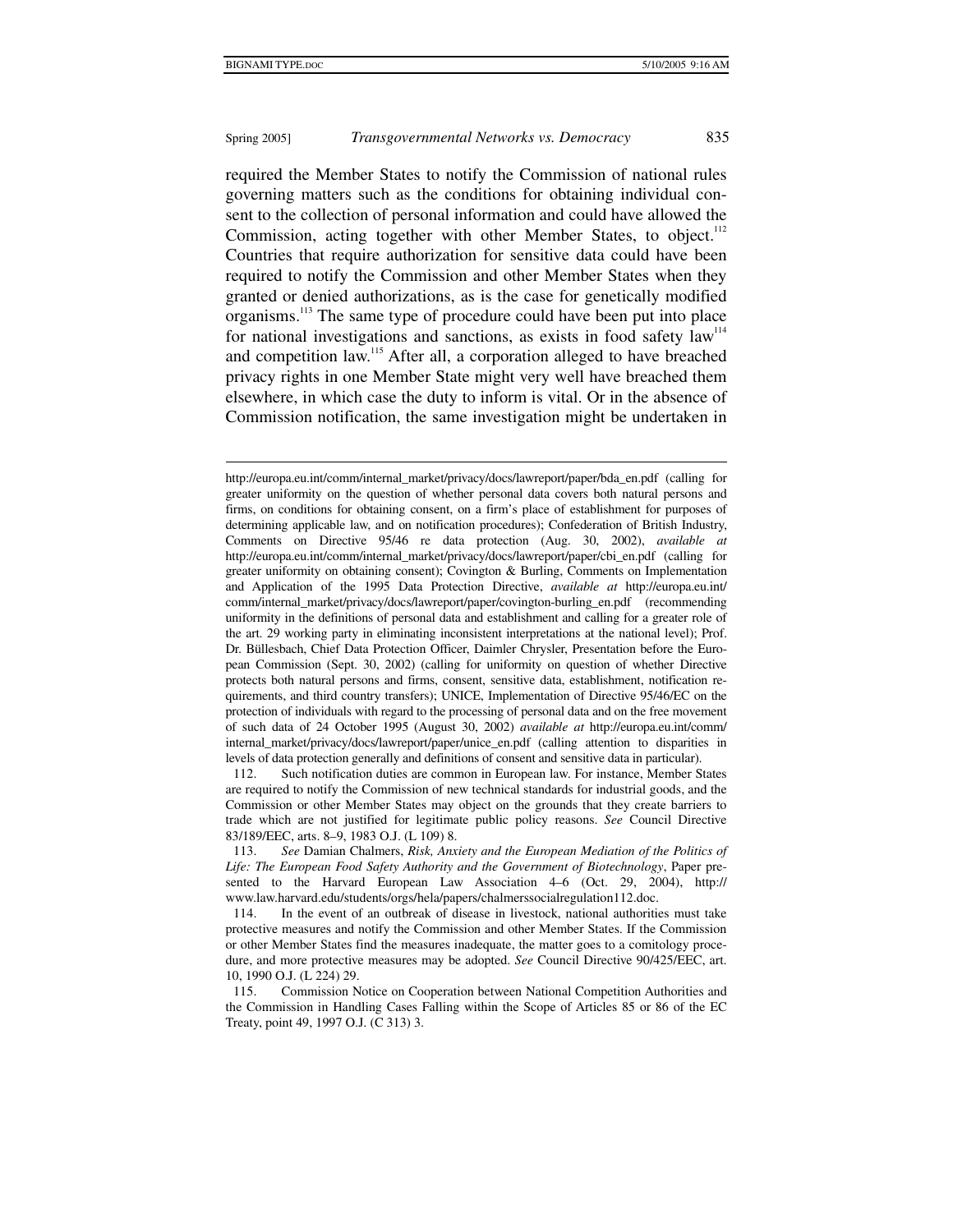836 *Michigan Journal of International Law* [Vol. 26:807

multiple jurisdictions, creating the risk of conflicting administrative and judicial decisions and the duplication of efforts.

Why, then, were so few powers delegated to the European privacy network? A number of political scientists have examined the institutional choices made in the Treaties and in European laws.<sup>116</sup> Their research has addressed several questions of institutional design: the decision in the founding Treaties to delegate powers of proposal and enforcement to the Commission and to require the Council to act by unanimity in certain policy areas but by qualified majority in other areas; $117$  the choice, when drafting European laws, to delegate rulemaking powers to the Commission alone or to the Commission acting together with a committee of national regulators; and the decision, if the Commission is required to act together with a committee of national regulators, to give the committee significant power, i.e., regulatory or management committees, or very little power, i.e., advisory committees.<sup>118</sup> The political science literature has largely ignored the phenomenon of mixed procedure. But a similar choice is made when Member States decide to retain exclusive power over the application and enforcement of European law through indirect administration or to allow the Commission and other national regulators, sitting on comitology committees, to supervise their government officials through mixed procedure.

In the political science literature on European integration a number of explanations have been advanced for delegations of power to supranational institutions like the Commission or intergovernmental bodies like the Council of Ministers and comitology committees. According to some, such institutions offer superior information on technical policy matters, above and beyond what can be generated by national administrations.<sup>119</sup> In a related argument, Mark Pollack has found evidence that powers are delegated to the Commission and other European institutions when speedy and efficient Europe-wide decision making is needed.<sup>120</sup> Giandomenico Majone and Andrew Moravcsik have separately advanced the hypothesis that transfers of power to the Commission or intergovernmental bodies are driven by the need for credible commitments.<sup>121</sup>

 <sup>116.</sup> *See* Andrew Moravcsik, The Choice for Europe: Social Purpose and State POWER FROM MESSINA TO MAASTRICHT 73 (1998); MARK A. POLLACK, THE ENGINES OF European Integration: Delegation, Agency, and Agenda Setting in the EU 19–74 (2003).

 <sup>117.</sup> *See* Moravcsik, *supra* note 116, at 67.

 <sup>118.</sup> *See* Pollack, *supra* note 117, at 3, 114–130.

 <sup>119.</sup> *See* Giandomenico Majone, *The New European Agencies: Regulation by Information*, 4 J. Eur. Pub. Pol'y 262, 263 (1997).

 <sup>120.</sup> *See* Pollack, *supra* note 117, at 107.

 <sup>121.</sup> Giandomenico Majone, *Two Logics of Delegation: Agency and Fiduciary Relations in EU Governance*, 2 Eur. Union Pol. 103 (2001); Moravcsik, *supra* note 116, at 73 (1998).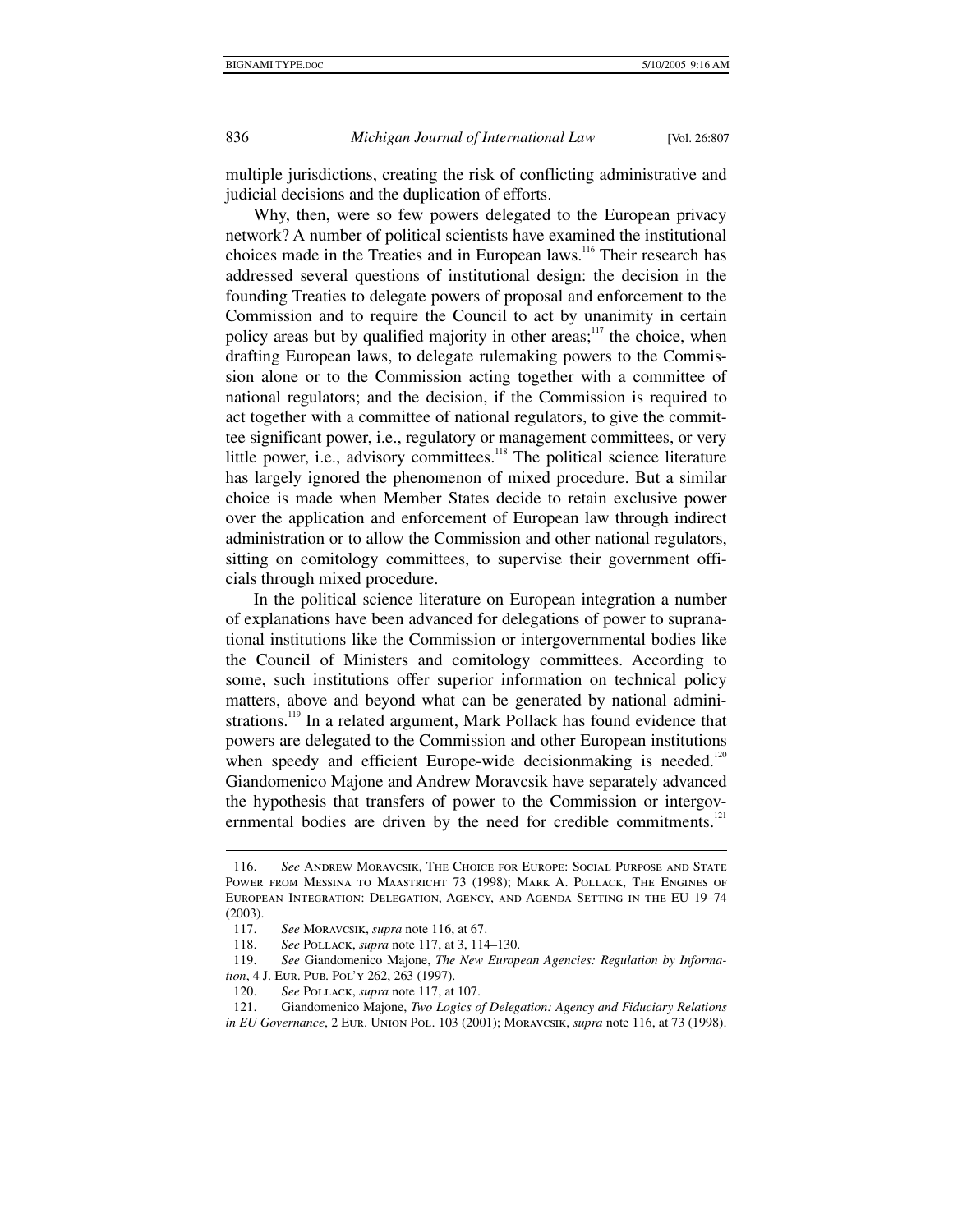# Spring 2005] *Transgovernmental Networks vs. Democracy* 837

That is, in pursuing mutually beneficial policies such as free trade, Member States operate in a classic prisoner's dilemma game in which, over time, they might be tempted to defect from the free trade line. To reassure the other parties to the strategic interaction that they will not defect, Member States commit themselves to the policy by giving powers of monitoring, sanctioning, and future decisionmaking to institutions with some degree of independence from national governments.

The information privacy case can be explained by neither the expertise nor the speed theories. Both would have predicted more extensive transfers of authority in the Data Protection Directive. Protecting privacy rights in the highly complex and rapidly changing field of information technology is extremely challenging; supranational mechanisms that afforded the prospect of expert and speedy solutions should have been attractive to the Member States. Such mechanisms, however, did not materialize in the Data Protection Directive. Rather, the Member States which negotiated the Directive were extremely reluctant to transfer policymaking authority to the European privacy network.

The privacy network's limited powers are consistent, instead, with the credible commitments theory. The Directive was highly contentious, with the result that even after five years of bargaining, the text ultimately adopted was so open-ended that it could accommodate most of the existing differences among the Member States.<sup>122</sup> In other words, the Member States entered the negotiations on the Directive with vastly different preferences for information privacy.<sup>123</sup> Because they had opposing views on the importance of privacy as a civil liberty, they were in no rush to credibly commit to a future stream of decisionmaking through networks. Moreover, to the extent that certain Member States had strong preferences for or against information privacy, they were unwilling to make concessions in other policy areas to induce opposing Member States to adopt their position in the Directive.<sup>124</sup> Additionally, the policy on which the Member States were in agreement—the free movement of personal

*See also* Andrew Moravcsik, *Taking Preferences Seriously: A Liberal Theory of International Politics*, 51 Int'l Org. 513 (1997) (Moravcsik articulating his theory of liberal institutionalism for international relations more generally).

 <sup>122.</sup> *See* Simitis, *Data Protection in the European Union*, *supra* note 34, at 111–12; Simitis, *From the Market to the Polis*, *supra* note 15, at 457–58.

 <sup>123.</sup> The European Parliament is absent from my account of the politics of the Directive because, at the time, it was not very influential. During the period when most of the drafting decisions were made, the Parliament only had powers of cooperation on harmonization measures, not powers of co-decision. *See* Craig & de Búrca, *supra* note 6, at 140–47 (describing difference between cooperation and co-decision).

 <sup>124.</sup> On the use of linkages across policy areas to induce agreement and bargains in international negotiations, *see, e.g.*, Christina L. Davis, *International Institutions and Issue*  Linkage: Building Support for Agricultural Trade Liberalization, 98 Am. Pol. Sci. Rev. 1 (2004).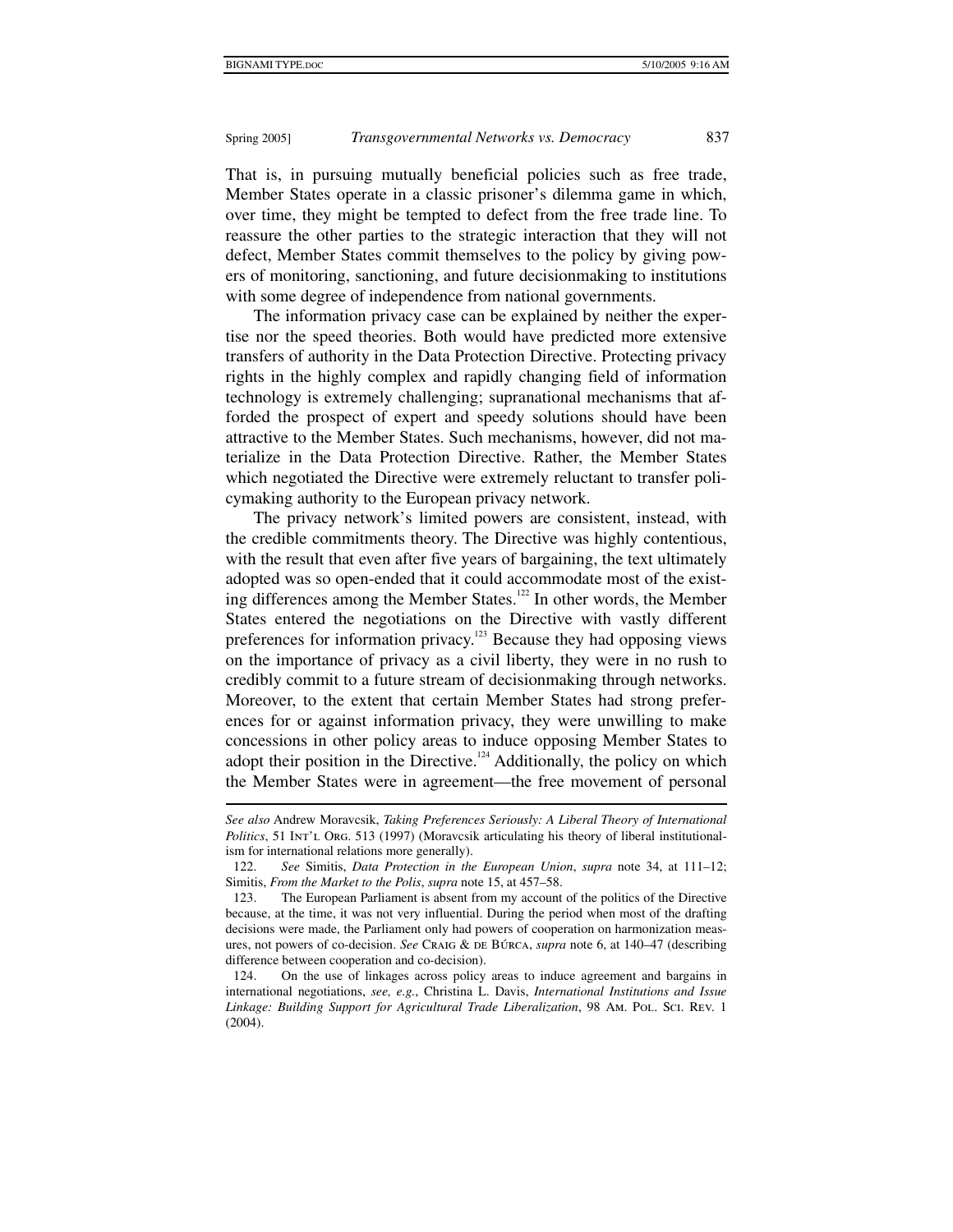information throughout the European Union to facilitate commerce was not threatened by national differences in privacy regulation. In the entire history of the field, which stretches back to the first German and Swedish legislation in the early 1970s, information transfers from one jurisdiction to another jurisdiction had been blocked because of privacy concerns in only a handful of cases. $125$ 

The bargaining history of the Directive contains significant evidence for this hypothesis.<sup>126</sup> First, the record shows that the Member States actively opposed the Commission's attempt to shift policymaking authority to European institutions, namely the Commission and a comitology committee. Although the Commission originally proposed an extensive role for European institutions, the Member States subsequently reduced that role to a minimum.

The first version of the Directive, published by the Commission in 1990, gave the Commission rulemaking authority in all areas covered by the Directive.<sup>127</sup> Furthermore, an advisory committee would have monitored the Commission, meaning that the Member States would have had relatively little influence over the Commission.<sup>128</sup> Therefore, had the initial proposal gone through, the Commission would have been able to harmonize everything from notification and authorization processes to the specific requirements for obtaining consumer consent and securing personal data, with only a marginal role for the Member States.

 $\overline{a}$ 

 <sup>125.</sup> *See infra* text accompanying note 154.

 <sup>126.</sup> Negotiations on the Directive began with the publication of the Commission's proposal on September 13, 1990, Communication on the Protection of Individuals, *supra* note 36, COM(90)314 final-SYN 287 (basic directive proposal) and 288 (sector-specific telecommunications privacy proposal), and ended with the publication of the Directive on October 24, 1995. I obtained access to the Council records by filing an access to documents request. The record includes minutes from at least twenty-five meetings of national civil servants (Working Party on Economic Questions (Data Protection)), four meetings of high-ranking diplomats from Member State permanent representations to the European Union (COREPER), and two meetings of national ministers (Council of Ministers). The record also includes numerous working documents circulated between the meetings.

 <sup>127.</sup> Proposal for a Council Directive concerning the protection of individuals in relation to the processing of personal data, art. 29, 1990 O.J. (C 277) 3 ("The Commission shall ... adopt such technical measures as are necessary to apply this Directive to the specific characteristics of certain sectors having regard to the state of the art in this field and to the codes of conduct.").

<sup>128.</sup> *Id.* at art. 30. There are three types of committees of national representatives created to supervise the Commission when it implements European laws: advisory, management, and regulatory committees. The main difference is the degree of control they have over Commission decisionmaking. With an advisory committee, the Commission must simply "take into account" the committee's opinion. A management committee has a veto power over Commission decisions, meaning that it may vote against a Commission decision, while a regulatory committee has the power of assent, meaning that it must vote in favor of a Commission decision. Bignami, *supra* note 11, at 8–13 (describing different types of comitology committees).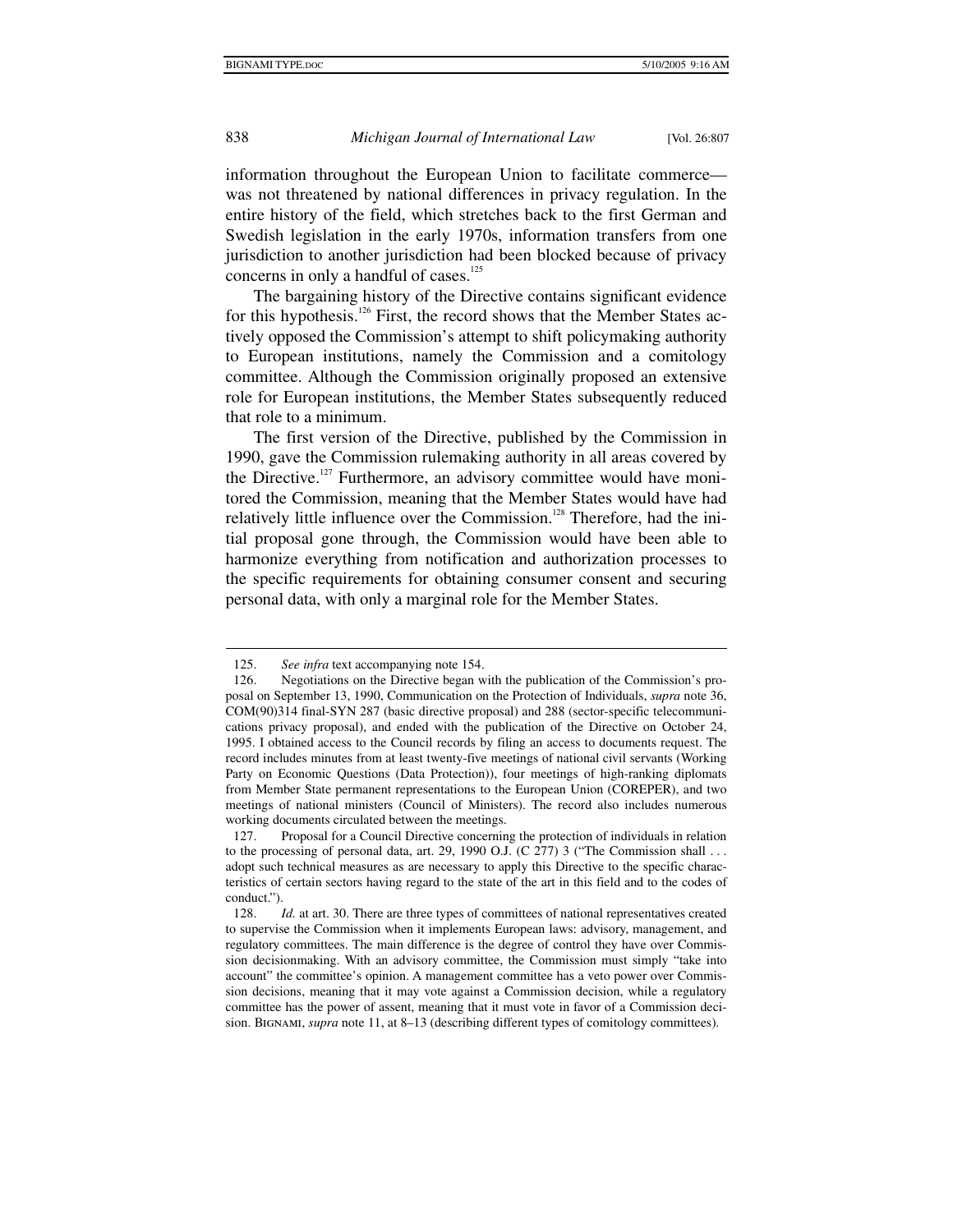Over the course of the Council deliberations, however, the Member States all but eliminated the Commission's powers. In the Council, the Member State representatives who worked on the Directive for almost five years disagreed on many things, but the Commission's powers was not one of them. From the very beginning, they were unanimous on the need for a stronger comitology committee of Member State representatives to discipline the Commission.<sup>129</sup> Ultimately, a compromise was reached with the European Parliament, generally more supportive of the Commission position, in which a management committee with the power to veto the Commission's implementing measures was instituted.<sup>130</sup> Furthermore, toward the very end of the negotiations in the Council, at the point when the Directive was escalated from the technical working party to the Committee of Permanent Representatives (COREPER), the Commission's executive powers were eliminated at France's insistence.<sup>131</sup> All that was left was the power to regulate international data transfers through the mixed procedure analyzed in this Article.

The Member States also watered down the powers of the European privacy network in the area of international data transfers. As explained previously, the procedure established under the Directive allows national regulators to authorize transfers to third countries and then gives the Commission and Member States the opportunity to object. The initial versions of the Directive afforded greater protection for the right to object, giving European actors—the Commission and other Member States

 $\overline{a}$  129. *See* Council Doc. 8268/91, Results of Deliberations (Travaux) of Working Party on "Economic Questions" (Data Protection) (Sept. 19, 1991). At this meeting, a large number of Member States advocated a regulatory committee. By late 1994, all of the Member States, with the exception of Belgium, were in favor of the strongest form of regulatory committee (type IIIB), with Belgium advocating the slightly weaker form (type IIIA). *See* Council Doc. 10957/94, Summary Minutes from the 1628th Meeting of the Committee of Permanent Representatives in Brussels (Nov. 14, 1994). At the time, the only difference between the two types of regulatory committee was that, if a IIIB committee did not give its assent and the Commission's proposed measure was sent to the Council, the Council could simply veto the measure rather than having to agree on an alternative to the Commission's measure.

 <sup>130.</sup> Data Protection Directive, *supra* note 5, at art. 31. The UK wanted to reject the European Parliament's amendment establishing a management committee, which would have required further negotiations with the Parliament on a so-called "conciliation committee." However, the UK was out-numbered by the other delegations. Council Doc. 9016/95 EXT 2(f), Summary Minutes of the 1662th meeting of the Committee of Permanent Representatives, First Part, Brussels (July 13, 1995).

 <sup>131.</sup> Council Doc. 11369/94, Report of the Committee of Permanent Representatives of November 24, 1994 to the Internal Market Council of Ministers of December 8, 1994. In this report, COREPER pointed out that the Commission under the existing version had extensive powers of execution and that, in France's view, such powers should be eliminated. In the Council's version of the Directive, officially adopted on February 24, 1995, the Commission's general rulemaking authority had vanished. *See* Communication of the Commission to the European Parliament concerning the Council's common position, SEC (95) 303 final-COD 287 (Feb. 24, 1995).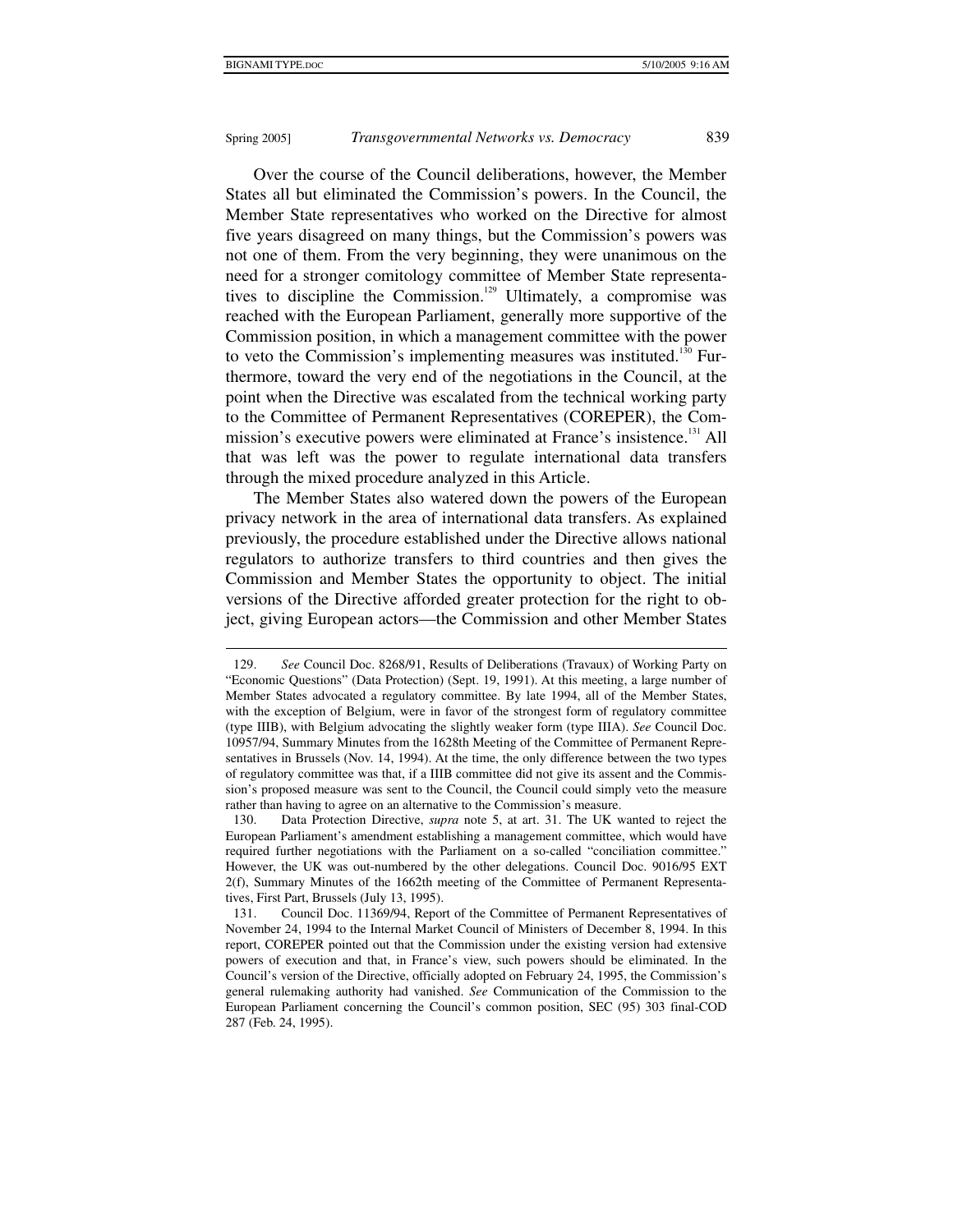1

#### 840 *Michigan Journal of International Law* [Vol. 26:807

on the comitology committee—a greater role in the national decision on transfers of personal information abroad. In the Commission's first proposal, a national decision to allow a transfer to an inadequate third country could only take effect ten days after notification to the Commission, to allow time for either the Commission or other Member States to object before the transfer occurred.<sup>132</sup> In the Commission's second proposal, the ten-day guarantee was replaced by a vaguer Member State duty to notify the Commission and other Member States in "good time of its proposal to grant authorization."133 By the time the Council had finished deliberating, the waiting period had disappeared altogether. Under the Directive, Member States must simply notify the Commission *after* the authorization has been granted.<sup>134</sup> The record of the Council negotiations shows that this last modification was made after the UK, Denmark, Ireland, and Sweden objected that the third country procedure was too "heavy" and "bureaucratic."<sup>135</sup>

Second, the record demonstrates extreme disagreement among national representatives on privacy, lending support to the hypothesis that the Member States' opposition to sharing power in an administrative network was driven by disagreement over the substance of information privacy policy.<sup>136</sup> On one extreme was the UK, supported to various degrees by Ireland, the Netherlands, Denmark, Finland, Norway, and Sweden. This northern bloc did not see the need for a Data Protection Directive and would have preferred to rely simply on the Council of Europe Convention.<sup>137</sup> The northern bloc, joined sometimes by other

 <sup>132.</sup> Proposal for a Council Directive concerning the protection of individuals in relation to the processing of personal data, art. 25.1, 1990 O.J. C 277 (3).

 <sup>133.</sup> Amended Proposal for a Council Directive on the Protection of Individuals with Regard to the Processing of Personal Data and the Free Movement of Such Data, art. 27.2, 1992 O.J. (C 311) 30.

 <sup>134.</sup> Data Protection Directive, *supra* note 5, at art. 26.3.

 <sup>135.</sup> Council Doc. 7500/94, COREPER Report to the Internal Market Council 10 (June 9, 1994); Council Doc. 9951/94, Working Document of Secretary General of the Council to the attention of the delegations, 43–44 (Oct. 12, 1994); Council Doc. 9957/94, *supra* note 101; Council Doc. 10957/94, *supra* note 129.

 <sup>136.</sup> *See* the remarks of Irish delegation on lack of a common "legal philosophy" in Résultats des travaux du Groupe des "Questions économiques" (Protection des données) en date du 25 février 1991 [Results of the Working Party on Economic Questions (Data Protection) dating from Feb. 25, 1991], Doc. No. 5207/91, Restreint ECO 32, at 6 (Mar. 14, 1991) (on file with author).

 <sup>137.</sup> As late as October 1993, three years after the first Commission proposal was introduced, Denmark, Ireland, the Netherlands, and the UK continued to object to a Data Protection Directive and preferred the less detailed Council of Europe Convention. *See* Extrait du Projet de Compte Rendu Sommaire de la 1582ème réunion du Comité des Représentants Permanents (1ère partie) tenue à Bruxelles le jeudi 14 octobre 1993, Point 11 de l'ordre du jour [Excerpt from the Summary Draft Minutes of the 1582nd Meeting of the Committee of Permanent Representatives (Part I) Held in Brussels on Thursday, Oct. 14, 1993, Point 11 in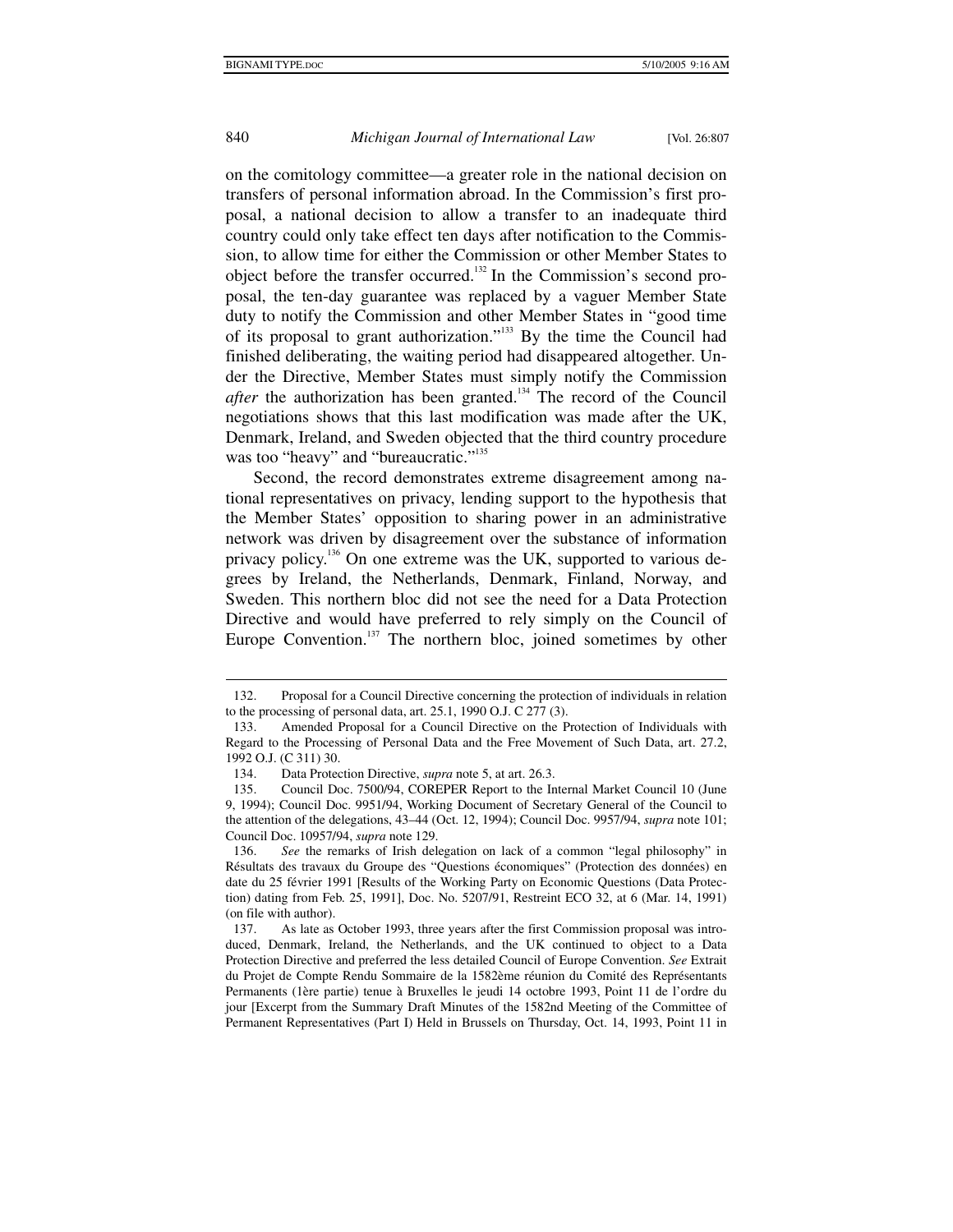#### Spring 2005] *Transgovernmental Networks vs. Democracy* 841

Member States, opposed a number of vital aspects of the Directive: the inclusion of manual data in the definition of personal data, $138$  notification of data processing operations,<sup>139</sup> authorization for sensitive personal information,<sup>140</sup> the broad definition of sensitive personal information,<sup>141</sup> the procedure for third country transfers,<sup>142</sup> the type of information to be provided to citizens on how their personal information was being used,<sup>143</sup> and the prohibition on decisions based exclusively on automatic data processing.<sup>144</sup> Throughout, the northern bloc criticized the Directive as bureaucratic, burdensome, and impractical. $145$  In the end, in fact, the UK abstained from the final vote in the Council to express its opposition to

the Order of the Day], Doc. No. 9186/93, Ext 1, Restreint, CRS/CRP 34 ECO 248, (Oct. 21, 1993) (on file with author).

 <sup>138.</sup> *See, e.g.*, Résultats des travaux du Group "Questions économiques" (Protection des données) en dates des 5/6 octobre 1992 [Results of the Working Party on Economic Questions (Data Protection) dating from Oct. 5–6, 1992], Doc. No. 9388/92, Restreint ECO 220, at 6 n.16 (Oct. 20, 1992) (Ireland, Spain, Portugal, and the UK objecting to the inclusion of manual data in the definition of personal data) (on file with author).

 <sup>139.</sup> *See, e.g.*, Résultats des travaux du Groupe des "Questions économiques" (Protection des données) en date du 20 et 21 fevrier 1992 [Results of the Working Party on Economic Questions (Data Protection) dating from Feb. 20–21, 1992], Doc. No. 4981/92, Restreint ECO 33, at 3–5 (May 9, 1992) (UK, Ireland, the Netherlands and Denmark objecting to notification) (on file with author).

 <sup>140.</sup> *See, e.g.*, Résultats des travaux du Groupe des "Questions économiques" (Protection des données) en date du 19 March 1992 [Results of the Working Party on Economic Questions (Data Protection) dating from Mar. 19, 1992], Doc. No. 5490/92 ECO 50 (Apr. 7, 1992) (on file with author) (Germany, the Netherlands, the UK, and Ireland objecting to authorization).

 <sup>141.</sup> *See, e.g.*, Résultats des travaux du Groupe des "Questions économiques" (Protection des données) en date du 29 octobre 1992 [Results of the Working Party on Economic Questions (Data Protection) dating from Oct. 29, 1992], Doc. No. 9918/92 Restreint ECO 246, at 2 (Nov. 11, 1992) (on file with author) (the UK objecting to definition of sensitive data); Note from the President dated 10 May 1994 to Permanent Representatives Committee, Doc. No. 6856/94, Restreint ECO 1030, at 10 (May 18, 1994) (on file with author) (Germany, the Netherlands, Denmark, Ireland, the UK, Portugal, and Greece opposing an exhaustive list of sensitive data because of different national laws).

 <sup>142.</sup> *See* Council Doc. 7500/94, *supra* note 135 (UK, Denmark, Ireland, and Sweden objecting).

 <sup>143.</sup> *See* Note from the President dated May 10, 1994 to Permanent Representatives Committee, Doc. No. 6856/94, Restreint ECO 1030, at 15 (May 18, 1994) (on file with author) (Germany, Denmark, Ireland, the Netherlands, and the UK objecting to the list of information to be given to the data subject).

 <sup>144.</sup> *See, e.g.*, Résultats des Travaux du Groupe des questions économiques (Protection des données) en date du 29 et 30 mai 1994 [Results of the Working Party on Economic Questions (Data Protection) dating from May 29–30, 1994], Doc. No. 7993/94, at 5 (June 23, 1994) (on file with author) (Denmark, Ireland, and the UK objecting to inclusion of article on automatic data processing).

 <sup>145.</sup> *See, e.g.*, Council Doc. 9957/94, *supra* note 101. (Denmark, Ireland, the UK, supported by Finland, Norway, and Sweden objecting to notification because it was too "bureaucratic").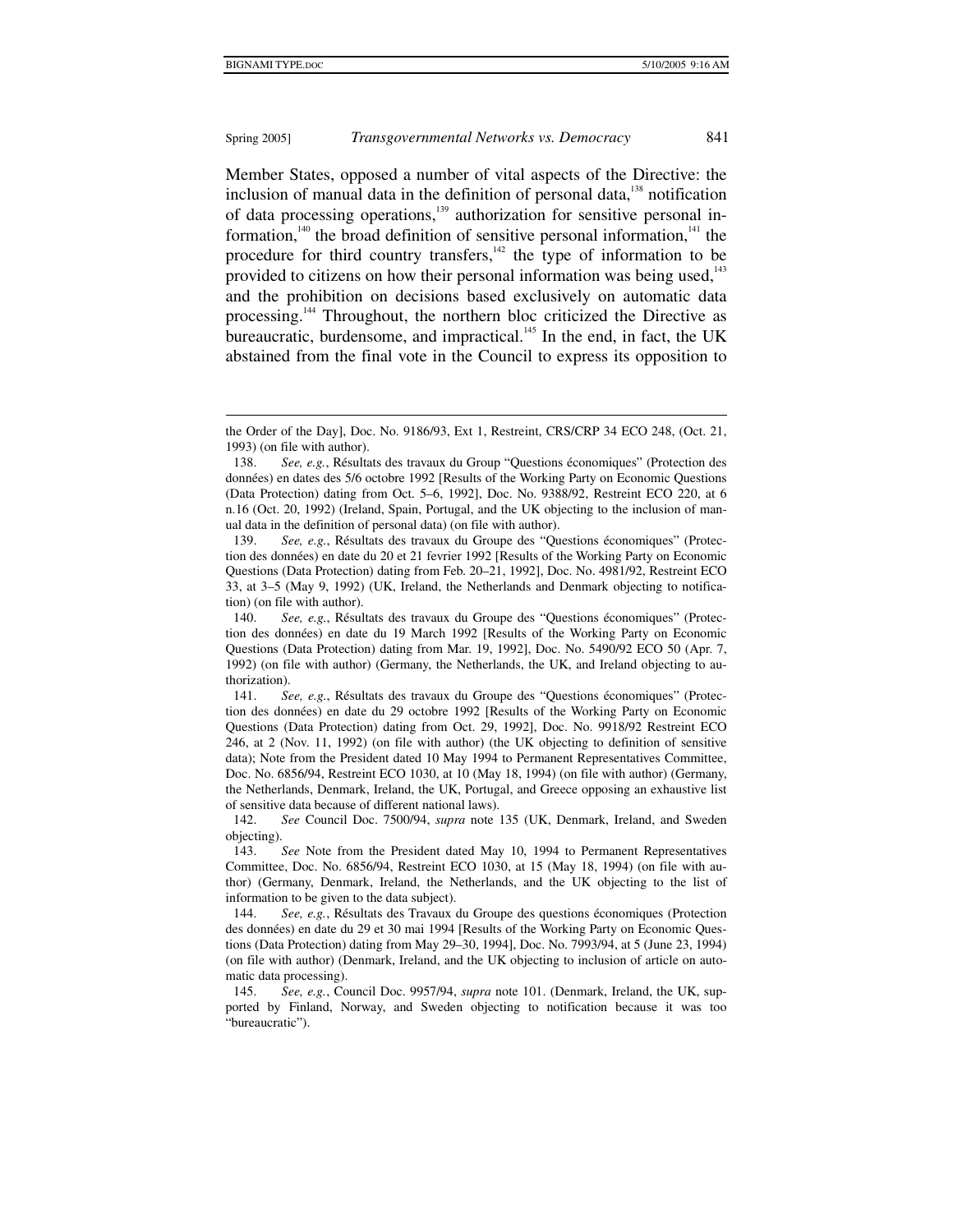1

# 842 *Michigan Journal of International Law* [Vol. 26:807

the Directive.<sup>146</sup> On the other side of all these issues was a bloc consisting of France, Italy, Belgium, Spain, and Luxembourg. The result was that the final version of the Directive included principles such as authorization but such principles allowed for so many exceptions that Member States could sidestep them entirely in their implementation of the Directive.

One puzzle of this history is that notwithstanding the radical differences separating the Member States, at no point did either camp use the possibility of bargaining and linkages with other policy domains to prevail. On neither side were preferences strong enough to push through one vision of privacy rights or the other. One explanation might be that privacy rights often come into conflict with government surveillance and other public initiatives. Therefore, even governments with extensive privacy regimes at home might not have had a strong interest once in Brussels in creating a tough Europe-wide privacy scheme.

A third type of evidence in the bargaining history supports the credible commitment hypothesis. From the Council record, it appears that the common interest that was shared by the Member States—free trade—did not require extensive harmonization of national privacy laws through the Directive. The national representatives in the Council did not express significant concern that the free circulation of personal information, vital to commerce in the common market, would be hindered by disparate regulatory regimes. A word of explanation is necessary because this claim goes contrary to the common wisdom regarding the Directive.<sup>147</sup> The Directive was passed as a common market measure, meaning that it was based on the powers of the European Community under Article 95 (ex-Article 100A) of the EC Treaty to harmonize national legislation that impedes the functioning of the common market.<sup>148</sup> The case for a Directive, however, rested heavily on the failure of a number of Member States to ratify the Council of Europe Convention, which contains a series of very general standards for the storage, use, and transfer of electronic personal information.<sup>149</sup> In 1981, immediately after the Convention had been signed, the Commission called upon the Member States to ratify it, adding that "if all the Member States do not within a reasonable time sign and ratify the Convention, the Commission reserves

 <sup>146.</sup> Draft Minutes of the 1827th meeting of the Council (General Affairs) held in Brussels on Monday, 6 February 1995, Doc. No. 4734/1/95 REV1 Limite PV/CONS 4, at 9 (Jan, 19, 1996) (on file with author).

 <sup>147.</sup> *See, e.g.*, Patrick J. Murray, *The Adequacy Standard Under Directive 95/46/EC:*  Does US Data Protection Meet This Standard?, 21 FORDHAM INT'L L.J. 932, 935–38 (1998).

 <sup>148.</sup> *See* Data Protection Directive, *supra* note 5, at preamble. The Directive was passed before the EC Treaty was renumbered by the Amsterdam Treaty of 1997 and therefore at the time its legal basis was article 100A.

 <sup>149.</sup> *See* Communication on the Protection of Individuals, *supra* note 36, at 15.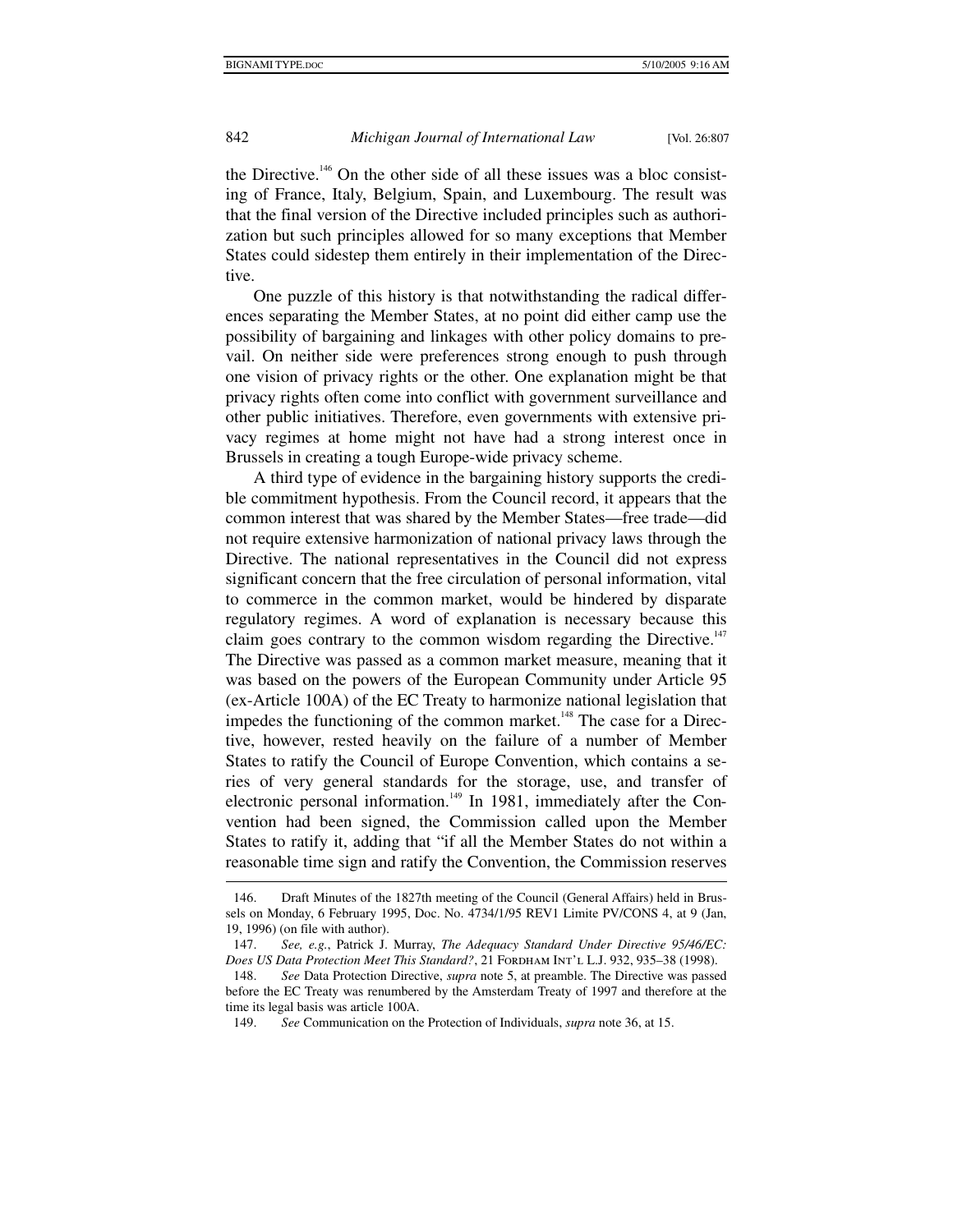the right to propose that the Council adopt an instrument on the basis of the EEC Treaty."150 Nearly ten years later, two of the original Member States—Italy and Belgium—still did not have privacy legislation, and the three Member States that had since joined—Greece, Spain, and Portugal—had not adopted privacy legislation.<sup>151</sup> It appears, therefore, that when the Commission and the Member States began negotiations they agreed on the need to put into place some form of domestic privacy legislation, but not on the need for a single, harmonized set of national laws.

Another piece of the historical record that suggests that free trade was not the primary concern underlying the harmonization provisions in the Directive was the dispute over legal basis. Member States were divided over whether ex-Article 100A was the appropriate legal basis for the Directive or whether, as a human rights measure, the Directive fell under the general purpose provision of the EC Treaty, ex-Article  $235$ .<sup>152</sup> (Ex-Article 235, now Article 308, is similar in purpose and effect to the U.S. Constitution's Necessary and Proper Clause.) This dispute suggests that a number of Member States did not believe that the primary intent or effect of the Directive was to facilitate trade.<sup>153</sup> Finally, even though information privacy was not a new policy area and national laws had existed for two decades, in remarkably few instances had national authorities taken action to stop transfers to other European countries.<sup>154</sup>

1

 153. Of course, disputes over the legal basis for European measures are often thinly veiled disputes over the desirability of the measure. Measures adopted under ex-Article 100A can be adopted by qualified majority, whereas measures adopted under ex-Article 235 require unanimity. Nevertheless, it is significant that the legal basis argument was made on the record: national representatives could credibly claim that the Directive was primarily about human rights and not trade.

 <sup>150.</sup> *Id.* at 14.

 <sup>151.</sup> *Id.*

 <sup>152.</sup> Doc. No. 5207/91, Restreint ECO 32, *supra* note 136 (Ireland, Belgium and the UK objecting to legal basis); Letter from Permanent Representative of Belgium to the CE, to N. Ersboll, the Secretary General of the Council of CE (Feb. or Mar. 2001) (questioning whether the Community has competence to legislate in this area given that it is a matter of human rights covered in Art. 8, ECHR and Convention 108, and requesting an opinion from Legal Services of the Council); Doc No. 9388/92, Restreint ECO 220, *supra* note 138 (Germany and Belgium objecting to legal basis of Directive); Résultats des travaux du Groupe des "Questions économiques" (Protection des données) en date du 19 et 20 juin 1991 [Results of the Working Party on Economic Questions (Data Protection) dating from June 19–20, 1991] Doc. No.7284/91, Restreint ECO 93 (July 19,1991) (on file with author) (delivering opinion of Council's Legal Service on the appropriate legal basis for the Directive).

 <sup>154.</sup> A literature search turns up three episodes. First, France had blocked a data transfer to Italy. Fiat-France wished to transfer employee information to Fiat headquarters in Italy but the transfer was blocked by the French privacy authority (CNIL). According to CNIL, the personal information of Fiat's French employees would not be protected adequately once transferred to Italy because, at the time, Italy did not have a data protection law. Only after Fiat-France and Fiat-Italy had signed a contract in which Fiat-Italy undertook to respect the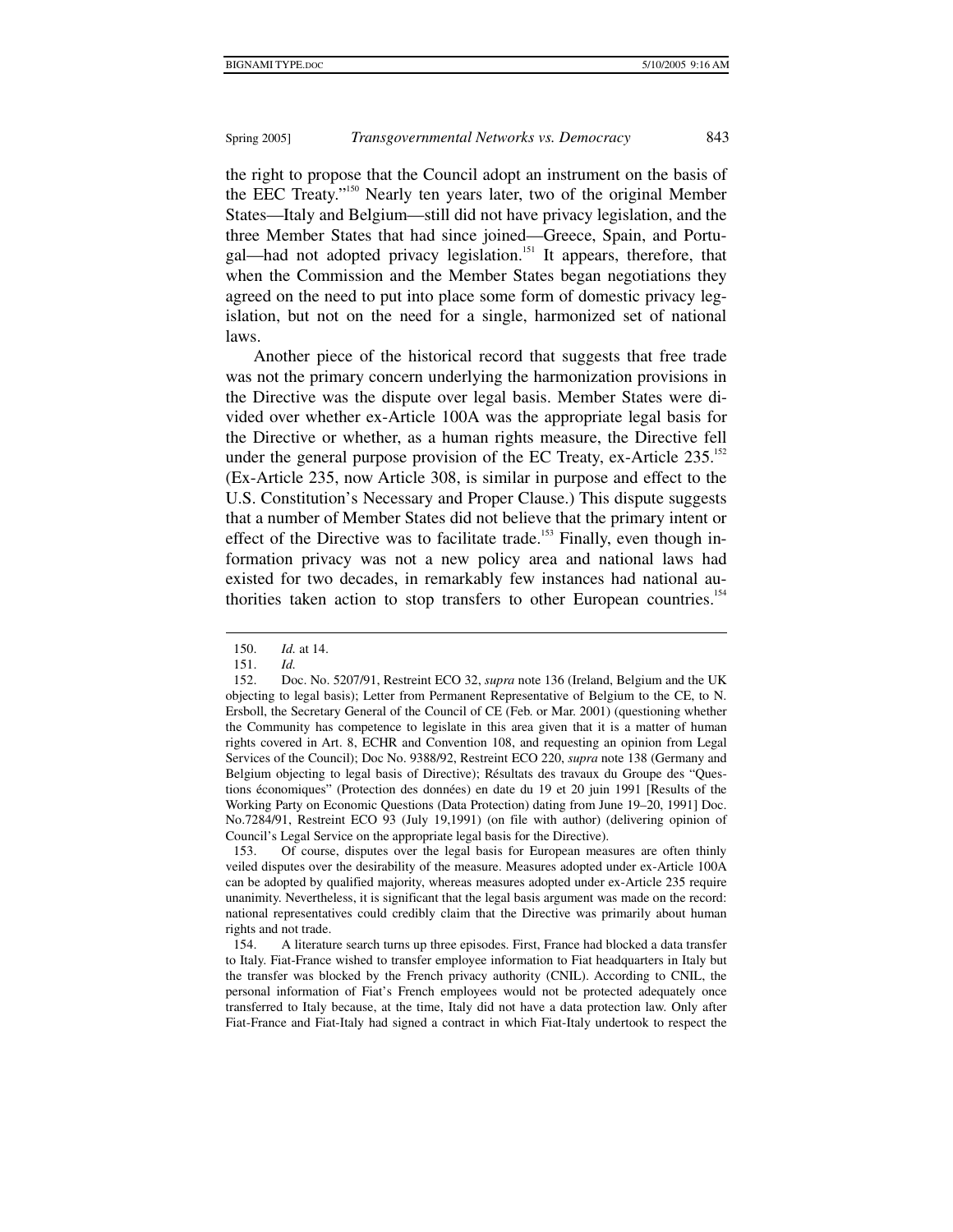Indeed the three salient episodes in the literature all involved transfers to countries without any information privacy legislation, not countries with inadequate legislation.<sup>155</sup>

The last category of evidence in the Council record for the credible commitment explanation is the link between opposition to European institutions and a strong national position on information privacy. The minutes from the Council indicate that France was the main proponent of eliminating the Commission's implementing powers.<sup>156</sup> France is a country with a long-standing tradition of privacy as a basic liberty and with an extensive government regulatory scheme. Although hardly dispositive, France's opposition is consistent with the credible commitment hypothesis. One plausible reason for why France opposed conferring powers to a European privacy network was that the French regulation of privacy was at odds with the approach elsewhere.

The other Member State with a strong view on privacy—on the opposite end of the policy spectrum from France—was also a vocal opponent of transferring administrative authority to European institutions. At the eleventh hour, the UK requested further negotiations with the European Parliament because it believed that the comitology committee's powers over the Commission were not substantial enough. In response to a parliamentary amendment, the Commission had reduced the powers of the comitology committee in the final version of the Directive.<sup>157</sup> However, the other Member States did not wish to compromise their legislative deal over the comitology issue and they approved the Directive as it stood. The UK's resistance on the institutional issue is significant. UK preferences on the substance of privacy policy were diametrically opposed to those of France, but its preferences on procedure were similar. Unlike France, the UK was skeptical of information privacy and believed that other values, such as freedom of the press and effective administration, were more important. Like France, the UK opposed transferring powers to an institutional process that could

French law on privacy, did CNIL permit the transfer. *See* Paul M. Schwartz, *European Data Protection Law and Restrictions on International Data Flows*, 80 Iowa L. Rev. 471, 491–92 (1995). The other two episodes involve transfers of data from Sweden to the UK. In the first, the Swedish Data Inspection Board refused to grant a license to public authorities seeking to transfer health data on the Swedish population to the UK for the manufacture of plastic health cards. In the second case, the Data Inspection Board denied a license to an exporter seeking to transfer the information to the UK for the production of a catalogue. *See* Jon Bing, *Transnational Data Flows and the Scandinavian Data Protection Legislation*, 24 SCANDINAVIAN STUD. L. 65 (1980).

 <sup>155.</sup> *See* Schwartz *supra* note 154; Bing, *supra* note 154.

 <sup>156.</sup> Council Doc. 11369/94, *supra* note 131.

 <sup>157.</sup> *See supra* notes 118–120 and accompanying text.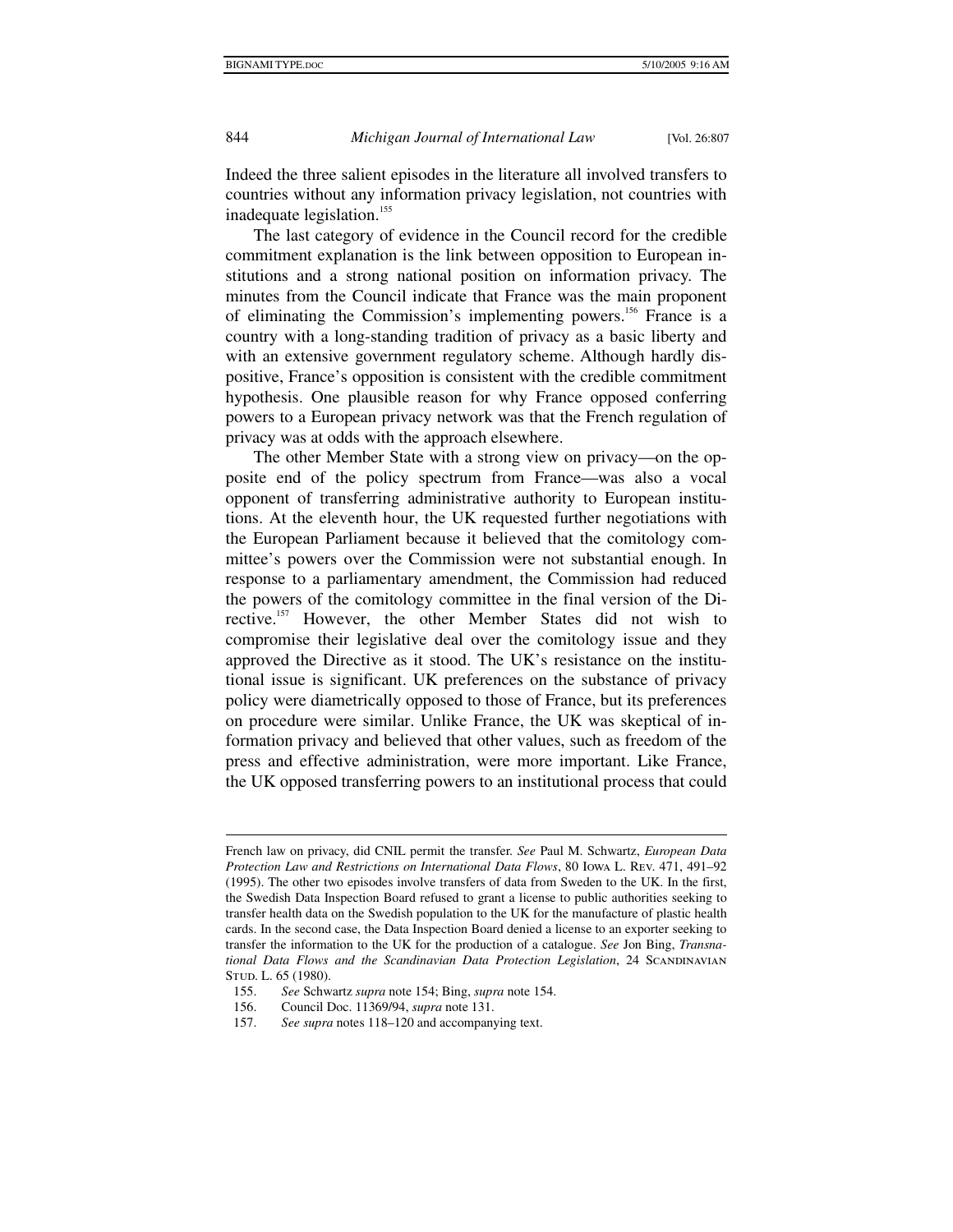be taken over by supranational and national regulators with very different policy commitments.

In summary, Member States resisted giving the European privacy network extensive powers because of their disagreement on the substance of information privacy policy. As a result, primary responsibility for interpreting and enforcing the Data Protection Directive rests with national administrations, not European institutions. Member States simply did not trust the Commission, acting with other Member States, to protect privacy rights and to strike the correct balance between civil liberties and the information needs of government and the market.

Even though European networks generate regulatory convergence, their very formation presupposes a certain degree of consensus among governments. Therefore, to explain the emergence of this form of European governance, it is not enough to analyze what might be accomplished through the creation of networks. Rather, it is necessary to examine the broader economic, social, and political dynamics that lead to common national preferences in the first place or that enable some government officials to induce other officials, through bargaining, to adopt their preferences.

#### B. *Implications for Transgovernmental Networks*

Inferences may be drawn for transgovernmental networks in other regional organizations and the international realm. The experience of the European privacy network suggests that the rise of transnational networks is as much an indicator of convergence as it is a generator of convergence. In other words, even though we might observe that transnational networks cause information exchange and regulatory convergence, the mere desire for such exchange and convergence does not cause the networks. This form of governance rests upon a deeper consensus among the participating officials on the desirability of certain public policies; alternatively, networks are created when certain participating governments can gain advantages from adopting the regulatory approach of other governments, advantages such as attracting investor capital.

It is important to take care in generalizing from European to transnational networks. The credible commitment and loss of national control associated with transnational networks, even those created by international agreement, is not nearly as significant as that which characterizes European networks.<sup>158</sup> The reason for this difference is the power of the European Commission, backed up by the European Courts and the European judicial system. In European networks, national governments

 <sup>158.</sup> Slaughter, *supra* note 9, at 153–54.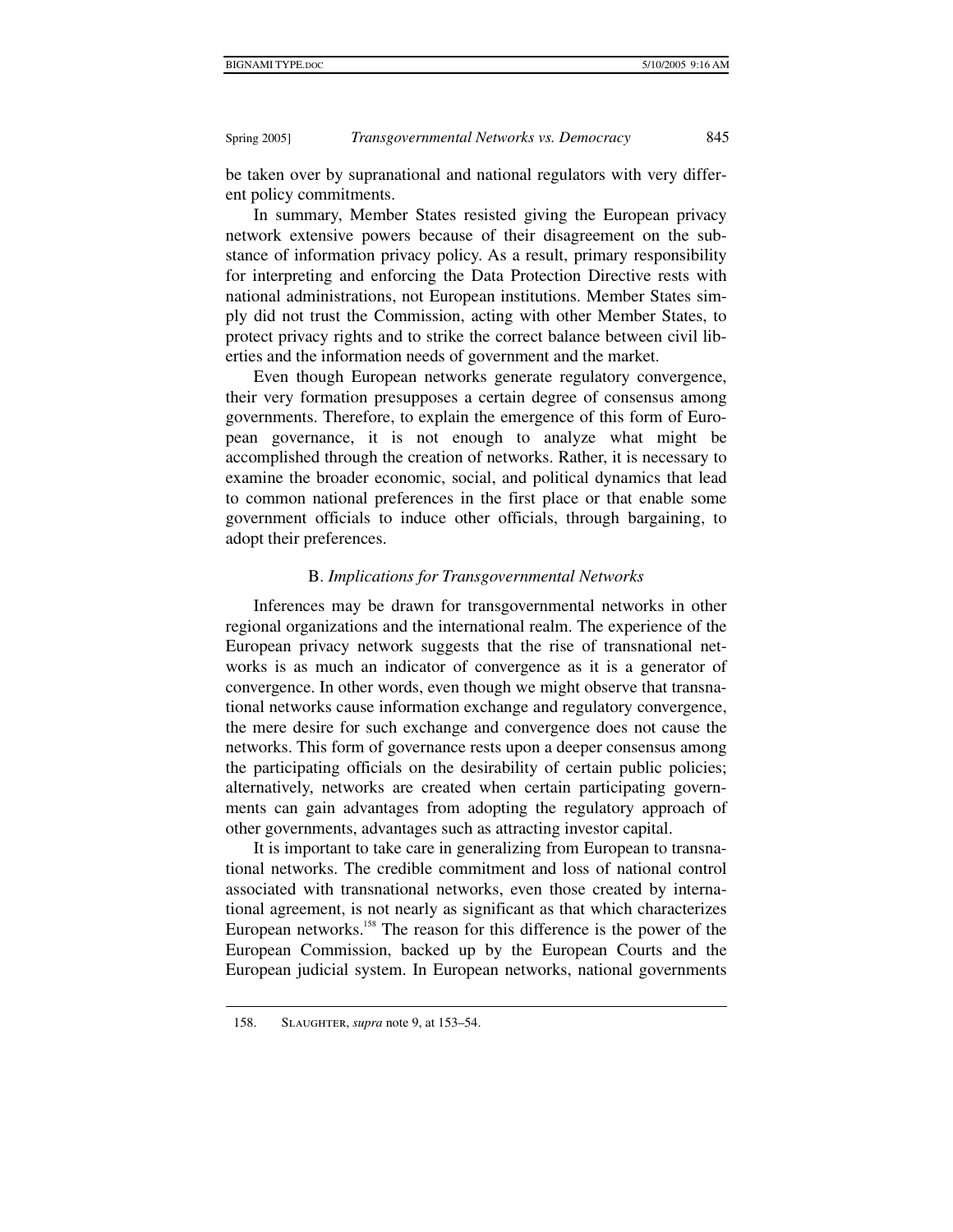# 846 *Michigan Journal of International Law* [Vol. 26:807

retain extensive powers, but when disputes arise among them or among Commission officials and national regulators, the Commission has the legal authority to step in. Nevertheless, to participate in a transnational network is to cede some degree of control over domestic policymaking. Regulators give other national regulators the power to examine and criticize their domestic laws and administrative practices. This transfer of power carries potentially significant costs in the form of loss of reputation in global markets and in dealings with other States in the international realm. Before they tie their hands through networks, government officials must reach some agreement on the policies to be pursued by the networks.

#### IV. Evaluating Networks

How does network governance fare when matched against principles of liberal democracy? To what extent are the individual rights and democratic accountability guaranteed by the administrative law of liberal democracy protected when regulators share their powers with other national regulators? This section assesses the European privacy network from the perspective of Italian liberal democracy. The question of whether the mixed procedure for international data transfers respects these basic values is divided into two parts.<sup>159</sup> First, I examine the sequence of decisions anticipated in the text of the Directive and I determine whether this sequences affords individuals the traditional guarantees of Italian administrative law. Second, I repeat the normative exercise for the actual administrative practice of international data transfers, which departs significantly from the text of the Directive. The section concludes by suggesting some implications for networks in the global realm.

#### A. *The Law of the European Privacy Network: The Italian Case*

The Data Protection Directive and the Italian implementing legislation envision a complex sequence of decisions by national and supranational regulators before personal information may be transferred outside the European Union. The interaction of the two legal frameworks is set forth below, organized under each of the Directive's two provisions on third country transfers, Articles 25 and 26. In both cases, the decisionmaking occurs in three stages, the first and last being made at the

 <sup>159.</sup> For purposes of this section, democratic accountability is defined as the link between bureaucrats and elected officials, voters, and the general public.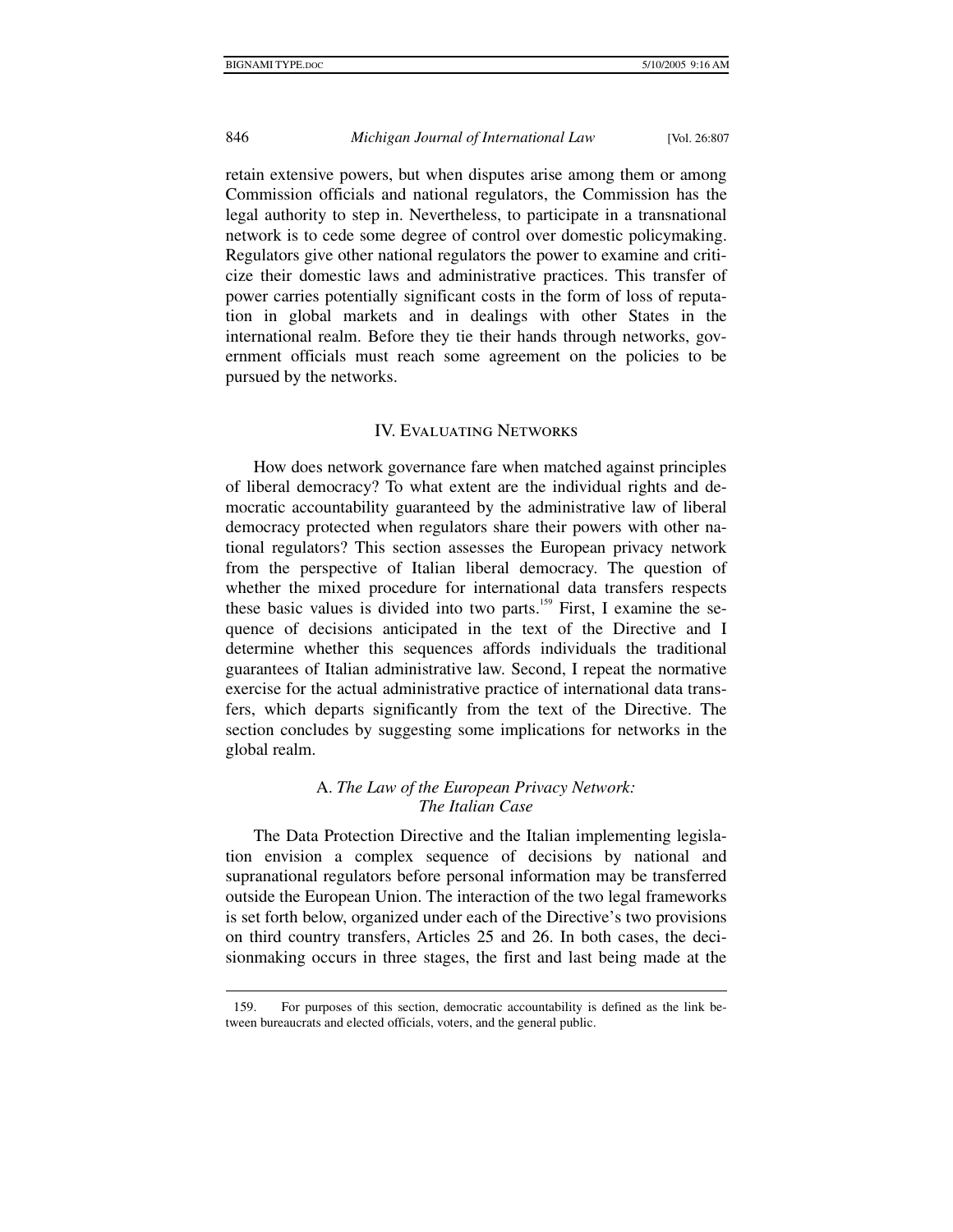domestic level, the middle stage at the European level. The statutory provisions that authorize regulators to act at each stage are provided in the citations.

| <b>Initial Domestic</b><br><b>Administrative Action</b>                                                                                                                                                                                                                                                                                      | European Review                                                                                                                                                                                                                                                                                                                          | Domestic Implementation<br>of EU Decision                                                                                                                                                                                                                       |  |  |
|----------------------------------------------------------------------------------------------------------------------------------------------------------------------------------------------------------------------------------------------------------------------------------------------------------------------------------------------|------------------------------------------------------------------------------------------------------------------------------------------------------------------------------------------------------------------------------------------------------------------------------------------------------------------------------------------|-----------------------------------------------------------------------------------------------------------------------------------------------------------------------------------------------------------------------------------------------------------------|--|--|
| Article 25 (Transfer to adequate third countries)                                                                                                                                                                                                                                                                                            |                                                                                                                                                                                                                                                                                                                                          |                                                                                                                                                                                                                                                                 |  |  |
| An administrative decision to<br>block a particular data transfer<br>or enjoin future data transfers<br>based on a finding that the<br>third country is inadequate.<br>Technically, this would be<br>issued as an order<br>(provvedimento) of the<br>Garante. <sup>160</sup>                                                                 | Commission negotiations<br>with the third country found<br>"inadequate" by the<br>Garante leads to a change<br>in the country's privacy<br>regime and the<br>Commission acting in<br>conjunction with the<br>working party and<br>comitology committee<br>issues a decision finding<br>that the country is<br>"adequate." <sup>161</sup> | The Garante gives effect to the<br>Commission decision with a<br>general authorization<br>(autorizzazione generale)<br>allowing transfers to the third<br>country to which transfers<br>previously prohibited."                                                 |  |  |
| <b>Initial Domestic</b><br><b>Administrative Action</b>                                                                                                                                                                                                                                                                                      | European Review                                                                                                                                                                                                                                                                                                                          | Domestic Implementation<br>of EU Decision                                                                                                                                                                                                                       |  |  |
| Article 26 (Exceptions to adequacy principle)                                                                                                                                                                                                                                                                                                |                                                                                                                                                                                                                                                                                                                                          |                                                                                                                                                                                                                                                                 |  |  |
| An administrative decision to<br>authorize a data transfer<br>based on a finding that the<br>particulars of the transaction<br>will guarantee privacy,<br>regardless of the adequacy of<br>the third country's privacy<br>laws. This would be issued by<br>the Garante as an individual<br>authorization<br>(autorizzazione). <sup>163</sup> | Commission, acting in<br>conjunction with the<br>comitology committee,<br>issues a decision finding<br>that the safeguards<br>deemed by the Garante to<br>guarantee privacy are not<br>protective enough.                                                                                                                                | The Garante gives effect to the<br>Commission decision by<br>revoking the specific<br>authorization (autorizzazione)<br>permitting a third country<br>transfer or the general<br>authorization (autorizzazione<br>generale) permitting a class of<br>transfers. |  |  |
| An administrative rule<br>authorizing certain types of<br>transfers, regardless of the<br>adequacy of the third<br>country's privacy laws. This<br>would issued by the Garante<br>as a general authorization<br>autorizzazione generale). <sup>164</sup>                                                                                     |                                                                                                                                                                                                                                                                                                                                          |                                                                                                                                                                                                                                                                 |  |  |

 160. Decreto Legislativo 30 giugno 2003 n. 196, Codice in materia di protezione dei dati personali [Decree-Law No. 196 of June 30, 2003, Personal Data Protection Code], art. 154, Gazz. Uff., no. 174 (July 29, 2003) (Italy).<br>161. Data Protection Directive, *supro* 

161. Data Protection Directive, *supra* note 5, at art. 25.6.<br>162. Decree-Law No. 196 of June 30, 2003, Personal Dat

162. Decree-Law No. 196 of June 30, 2003, Personal Data Protection Code, at art. 44. 163. Id. at art. 44.

*Id.* at art. 44.<br>*Id.* 

Personal Data Protection Code, at art. 44.

 <sup>164.</sup> *Id.*

<sup>165.</sup> Data Protection Directive, *supra* note 5, at art. 26.3.<br>166. Personal Data Protection Code, at art. 44.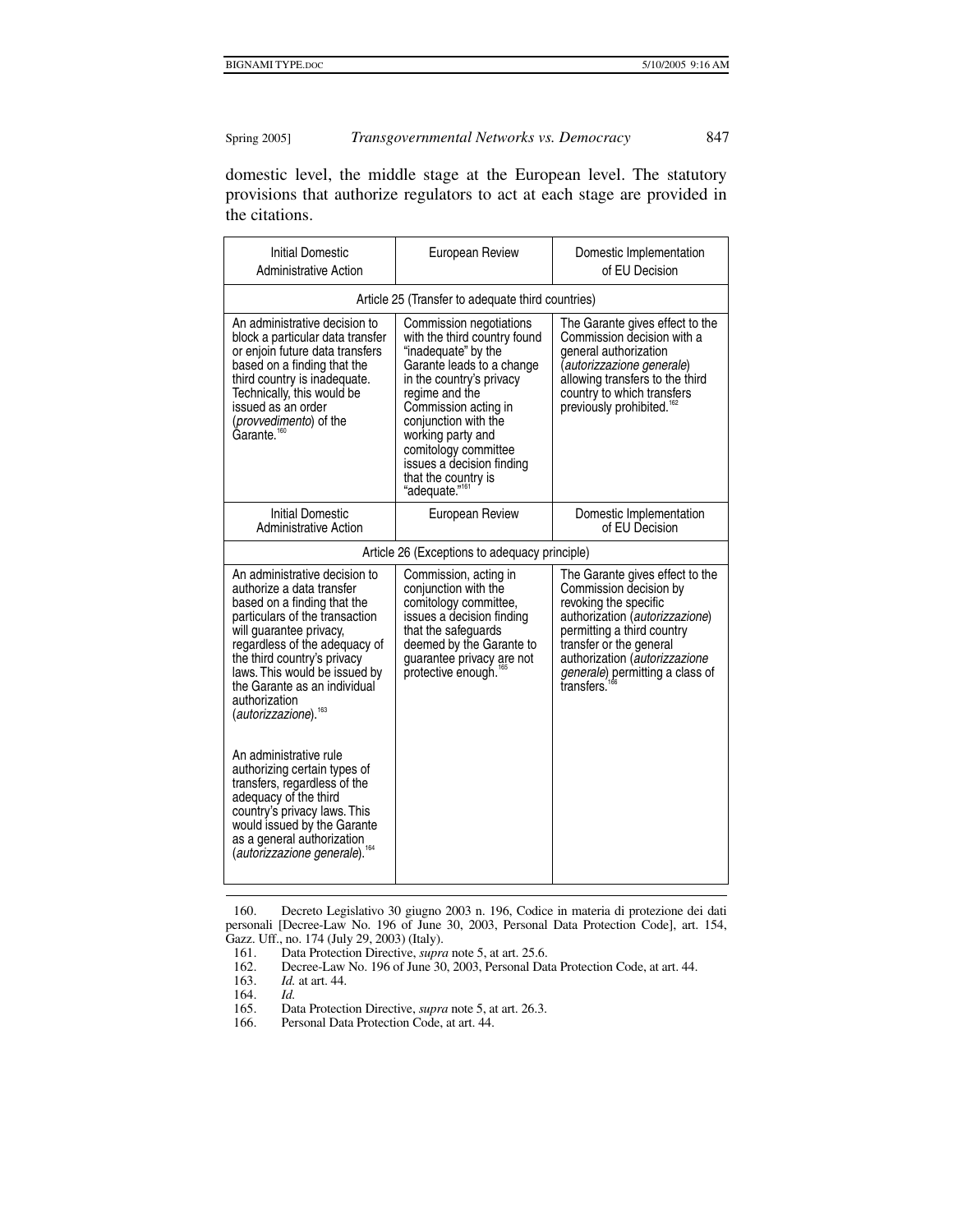#### 848 *Michigan Journal of International Law* [Vol. 26:807

Italian and European administrative law principles, applied by Italian and European administrative bodies and courts to this procedure, appear to guarantee individual rights fairly effectively. For present purposes, individual rights are defined as the opportunity to participate in administrative determinations and the ability to challenge such determinations in an independent judicial forum. Generally speaking, a strong right to participate in administrative decisionmaking does not exist in *droit administratif* systems.<sup>167</sup> Rather, individual rights are protected through the availability of review in an independent forum, which in countries like France and Italy is a separate branch of government administration and is not part of the ordinary judicial system.<sup>168</sup> In Italy, however, decisionmaking by government administration has become increasingly proceduralized over the past decade. A law passed in 1990 guarantees, in addition to review in an independent forum, the right of participation in administrative adjudications: affected individuals have a right to examine the administrative record, submit written arguments and evidence, and receive a decision in writing which gives reasons and shows that their position was considered.<sup>169</sup>

The Garante adheres to the requirements of the 1990 law.<sup>170</sup> Therefore, a firm that opposed a proposed order blocking an international data transfer (first type of administrative action) or an individual who opposed a proposed order allowing such a transfer (second type of administrative action) would have the opportunity to persuade the Garante otherwise in an administrative proceeding. Even in rulemaking, which in Italian and continental law more generally is considered a matter of discretionary policymaking and does not give rise to legal rights of individual participation, the Garante has a reputation for consulting the community of interested parties. Therefore, a firm or individual with opinions on a rule permitting a certain class of transfers (third type of administrative action) would probably be heard, albeit in a very loose sense of the word.

If the Garante's determination triggers review by the Commission and a comitology committee—the European phase of the administrative proceeding—individual participation would be guaranteed only if the European determination turned on the particular facts of an individual

 <sup>167.</sup> On the traditional approach, see Giacinto della Cananea, *Beyond the State: The Europeanization and Globalization of Procedural Administrative Law*, 9 Eur. Pub. L. 563, 566 (2003).

 <sup>168.</sup> *See* L. Neville Brown & John S. Bell, French Administrative Law 213–50 (5th ed. 1998); Manuale di Diritto Pubblico 434–46 (Sabino Cassese et al. eds., 2001).

 <sup>169.</sup> Legge 7 agosto 1990 n. 241 [Law No. 241 of Aug. 7, 1990], Gazz. Uff. no. 192 (Aug. 18, 1990) (Italy). *See* Sandulli, *supra* note 94, at 1035, 1057–59.

 <sup>170.</sup> *See* Regolamento 28 giugno 2000 n. 1 [Regulation No. 1 of June 28, 2000], Gazz. Uff. no. 162 (July 13, 2000) (Italy).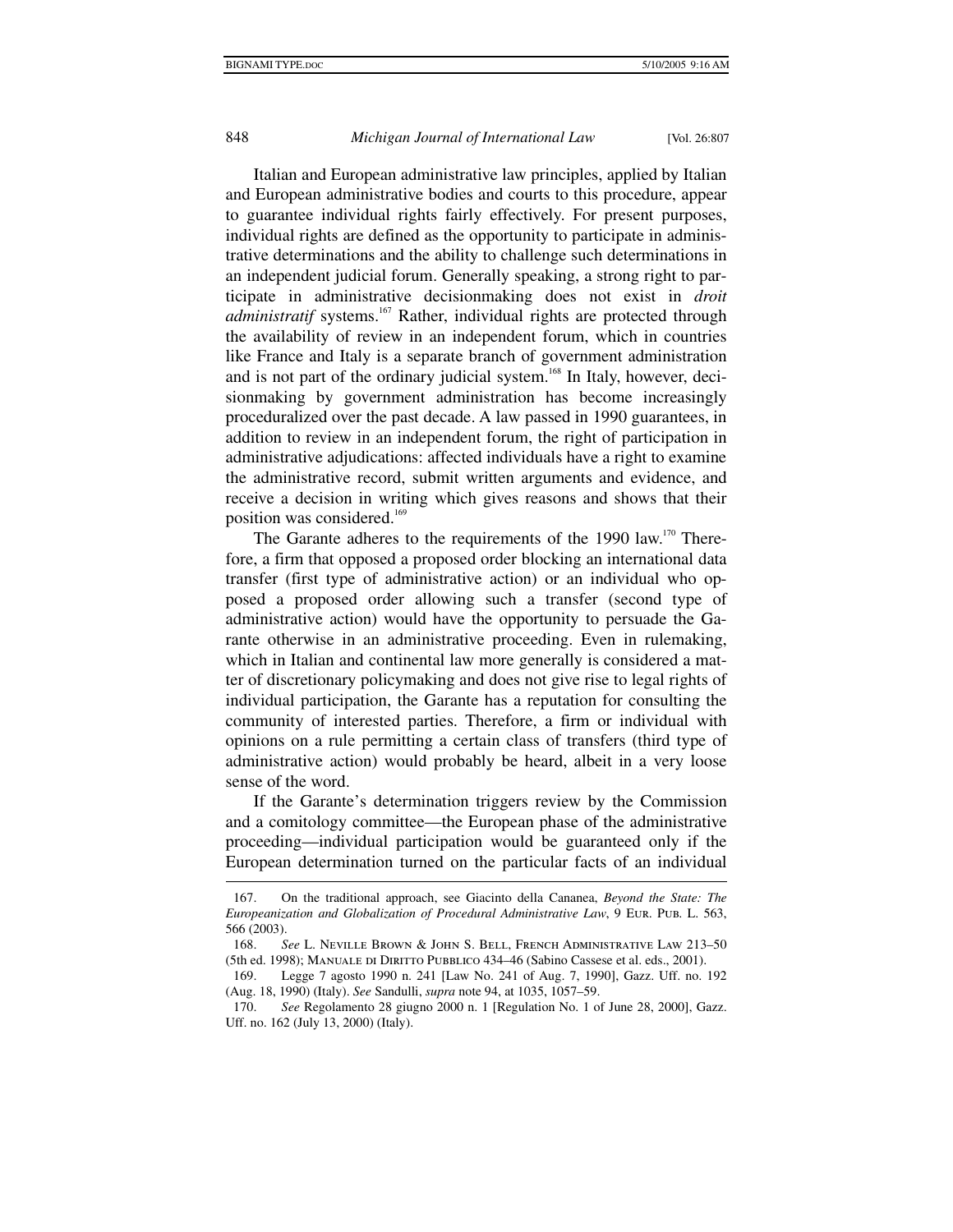# Spring 2005] *Transgovernmental Networks vs. Democracy* 849

data transfer.<sup>171</sup> This would occur most likely if the Garante had approved a foreign transfer based on a contract submitted by an individual firm (second type of administrative action). Otherwise, neither the Data Protection Directive nor the general background law governing comitology require that individuals be allowed to make submissions or argue their case before the Commission and the committee.<sup>172</sup> Thus, if an Italian determination involving a general assessment of a third country's adequacy (first type of administrative action) or a model contract (third type of administrative action) were then submitted to Europe-wide review, individuals would not have a right to participate. In the abstract, this might be objectionable. But if the benchmark is the state of affairs at the national level in the absence of mixed procedure, the lack of participation is not cause for concern. As discussed earlier, a strong right of participation in administrative proceedings does not exist in Italy, especially in what is considered discretionary policymaking. Discretionary policymaking is the vast majority of what European institutions do in the international privacy arena.

Neither does the particular sequence of administration decisions anticipated in the Data Protection Directive appear to compromise access to judicial review. Although Italy does not yet have actual experience with challenges to administrative determinations under these provisions, it is clear that judicial review would be available under standard principles of Italian administrative law.173 Assume for the moment that the Garante's decision does not trigger a comitology proceeding. If the decision were of the first or second type, judicial review would be easy to obtain. The Italian concept of "legitimate interest" (*interesse legittimo*), which serves as a functional equivalent of standing in U.S. law would include the financial interest of a data-exporting firm in challenging a

 <sup>171.</sup> *See* Case C-269/90, Hauptzollamt München-Mitte v. Technische Universität München, 1991 E.C.R. I-5469.

 <sup>172.</sup> *See* Council Decision 1999/468/EC of 28 June 1999 Laying Down the Procedures for the Exercise of Implementing Powers Conferred on the Commission, 1999 O.J. (L 184) 23 [hereinafter Comitology Decision].

 <sup>173.</sup> The Italian data protection legislation modifies background Italian administrative law by specifying that all challenges to the Garante's decisions, regardless of whether they involve "subjective rights" or "legitimate interests" are to be brought in the civil courts. Decreto Legislativo 30 giugno 2003 n. 196, Codice in materia di protezione dei dati personali [Decree-Law No. 196 of June 30, 2003, Personal Data Protection Code], art. 152, Gazz. Uff., no. 174 (July 29, 2003) (Italy). Both "legitimate interests" and "subjective rights" serve as the functional equivalent of standing in U.S. law. The difference is that a "legitimate interest" must be vindicated in a specialized administrative court, while a "subjective right" must be vindicated in an ordinary civil court. The Italian data protection law therefore improves the availability of judicial review by avoiding the time-consuming process of deciding in which court—civil or administrative—to bring a suit. Furthermore, the civil courts are generally believed to be less deferential to the government than administrative courts and hence individual rights should be better protected under this scheme.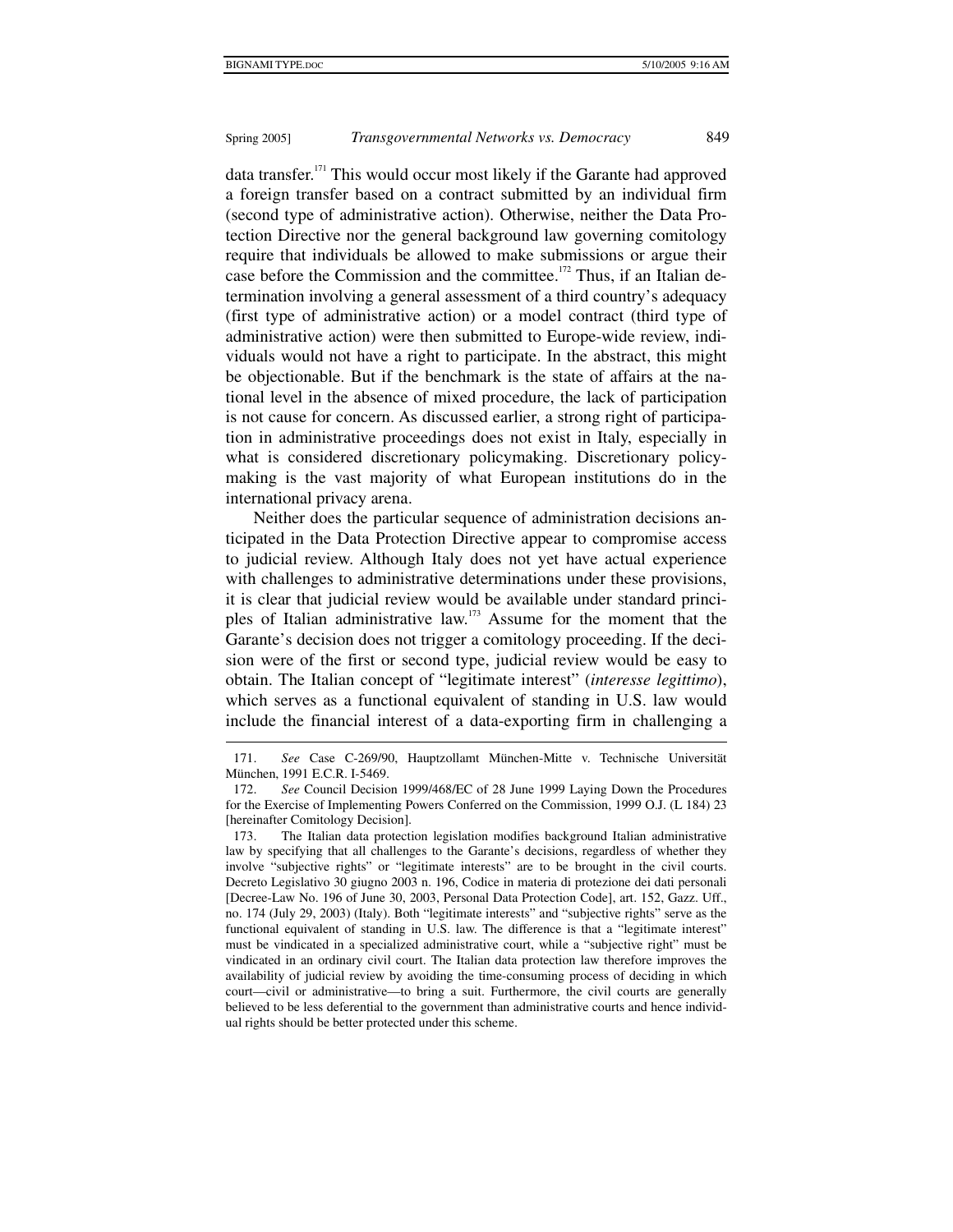prohibition on an international transfer.<sup>174</sup> Likewise, an individual seeking to challenge an authorization allowing the transfer of her personal information would be found, in all likelihood, to have the "subjective right" (*diritto soggettivo*) necessary to do so. Under Italian administrative law, such a right exists because privacy rights are considered fundamental and the breach of privacy rights can lead to material injury and emotional distress.<sup>175</sup>

If the decision were a rule allowing a class of information transfers, it would be more difficult to obtain judicial review (third type of administrative action). In Italian law, individuals generally are not believed to have interests that can be adversely affected by administrative rulemaking and vindicated through judicial review.<sup>176</sup> Potential challengers would have to wait until the rule was applied to a specific case, for example if the Garante denied, based on a general authorization, an individual petition seeking to block an international transfer.

Now assume that the Garante's decision triggers a European proceeding which results in an opposite determination. That is, the Italian authorities prohibit data transfers to a third country but, after negotiations by the Commission, that third country is found to be adequate. The Garante, therefore, must issue a general authorization implementing the European decision and permitting such transfers (first type of administrative action). Or the Garante authorizes transfers to "inadequate" third countries, which on review by the Commission and comitology committee are found to lack adequate privacy safeguards. The Garante,

 $\overline{a}$ 

 <sup>174.</sup> In the early history of Italian administrative law, only "subjective rights," rights guaranteed under the Civil Code, were protected against state action. Individuals could bring suits against government in ordinary civil courts and obtain damages for claims which, to translate into the common law, sounded in property, contract, or tort. In 1889, the Council of State (*Consiglio di Stato*) was given the power to review government acts for lawfulness. Today, individuals can bring challenges to administrative acts, even if they have not suffered an injury to their person or property that is recognized under the Civil Code. The remedy is not damages but an order annulling the administrative act. Nonetheless, an individual seeking to challenge such an act still needs a "legitimate interest" in the procedural and substantive regularity of the act. The example often used to illustrate the concept is a civil service exam which was not administered according to the letter of the law. The applicants do not have a subjective right in being employed by the state, but they do have a legitimate interest in ensuring that the exam was administered fairly. See Marcello Clarich, *La Giustizia*, *in* 2 TRATTATO DI DIRITTO Amministrativo, *supra* note 94, at 2021, 2055–58, 2069–73.

<sup>175.</sup> See Giorgio Resta, *Il diritto alla protezione dei dati personali*, *in* IL CODICE DEI dati personali: Temi e problemi *supra*, note 89 (stating that data protection is considered a fundamental rights and thus receives all the judicial guarantees generally afforded to fundamental rights); Salvatore Sica, *Le tutele civili*, *in* IL CODICE DEI DATI PERSONALI: TEMI E problemi, *supra*, note 89 (describing tort liability for infringement of privacy rights).

 <sup>176.</sup> Jacques Ziller, *Le contrôle du pouvoir réglementaire en Europe*, 9 L'Actualité Juridique Droit Administratif 635, 642 (1999).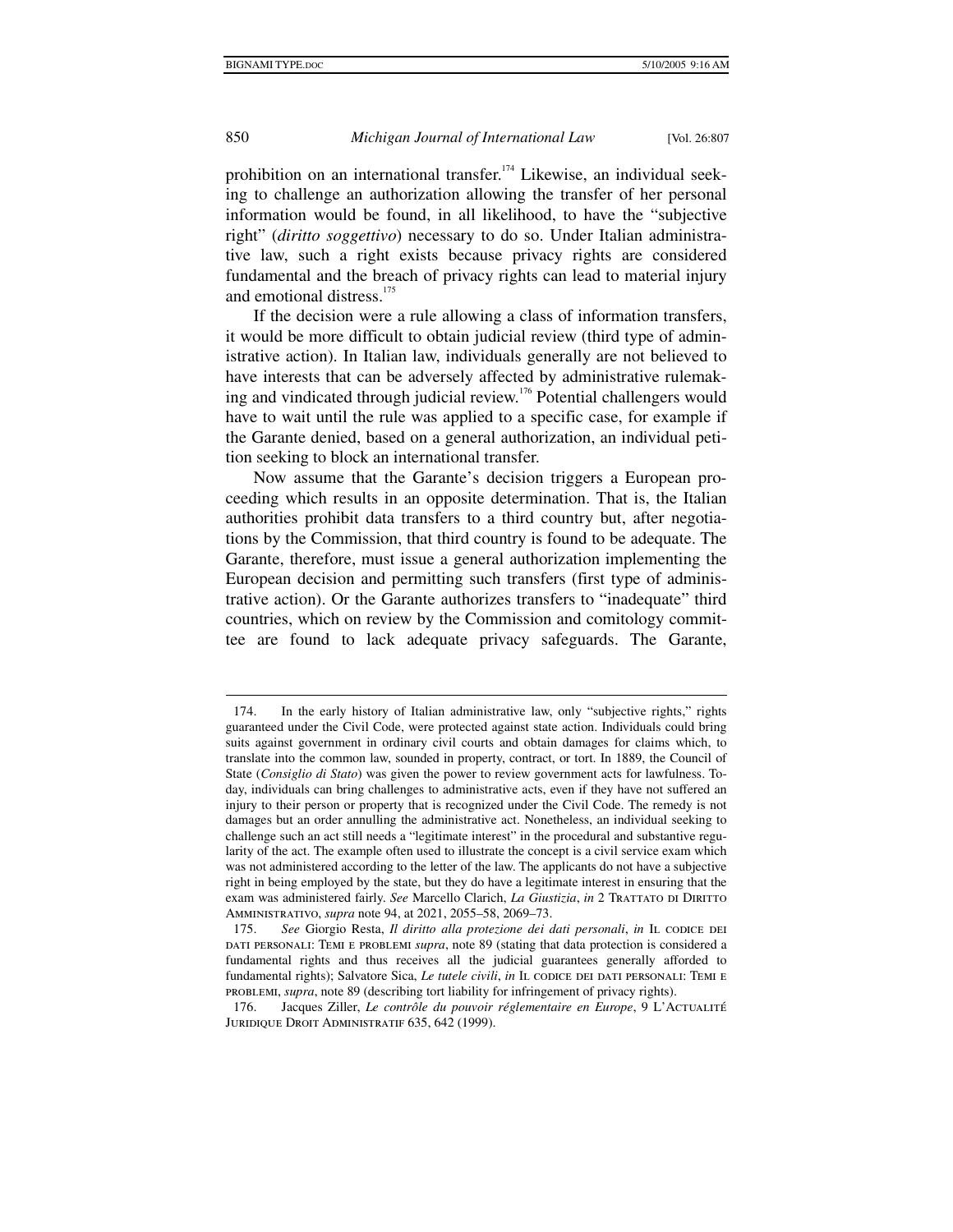Spring 2005] *Transgovernmental Networks vs. Democracy* 851

therefore, is required to revoke the individual or general authorization (second and third type of administrative action).

In the second type of proceeding, in which an initial Italian determination favorable to a particular individual is reversed by the Commission, either the Commission's decision would be amenable to review in the Court of Justice or the Garante's implementing decision could be challenged in the Italian courts. One case involving such a proceeding, in which the distribution of agricultural subsidies was at issue, demonstrated some confusion as to which court—an Italian court or the European Court of Justice—was responsible for hearing the challenge to the decision. The Italian court held that the challenge should be brought in the Court of Justice. The Court of Justice ruled that the matter was for Italian courts and possibly the Court of Justice through a preliminary reference from an Italian court. Thus the Court of Justice directed the plaintiffs to bring their action below.<sup>177</sup> A growing body of Court of Justice case law, however, is setting down the criteria for dividing jurisdiction over such administrative proceedings.<sup>178</sup> Any shortcomings, therefore, in access to judicial review can be put down to the growing pains of a new European polity rather than the particularities of network governance.

Otherwise, in the first and third types of proceedings, the Commission's reversal would not be amenable to review immediately but at a later stage, when applied by the Garante to permit or prohibit a specific third country transfer. That is because the Commission's decision to permit transfers to an "adequate" third country or to stop certain types of transfers whose terms fail to protect privacy are general determinations. Neither European nor Italian law permits such general rules to be challenged in the abstract; an individual would have to wait until the rule was applied to her case.<sup>179</sup> Later on, an individual who disputed the Commission's finding and considered that her personal information was being transferred to an inadequate third country could object in Italian court (first type of proceeding). Likewise, a corporation that sought to transfer personal information abroad using a standard-form contract that had

 <sup>177.</sup> Case C-97/91, Oleificio Borelli SpA v. Commission, 1992 E.C.R. I-6313. *See* della Cananea, *supra* note 53 (manuscript at 201, on file with author) (discussing the Borelli case).

 <sup>178.</sup> This is the Court's case law on whether a decision is of "direct" concern to an individual and therefore is reviewable in the Court of Justice. *See* Craig & de Búrca, *supra* note 6, at 518.

 <sup>179.</sup> *See* Craig & de Búrca, *supra* note 6, at 486–503 (stating that parties must be "individually concerned" by European acts to have standing before the European Court of Justice); Bernardo Giorgio Mattarella, *L'Attività*, *in* 1 TRATTATO DI DIRITTO AMMINISTRATIVO: Diritto Amministrativo Generale 699, 753 (Sabino Cassese ed., 2003) (stating that, under Italian law, broadly applicable administrative acts such as general authorizations and rules can only be challenged when applied in concrete cases).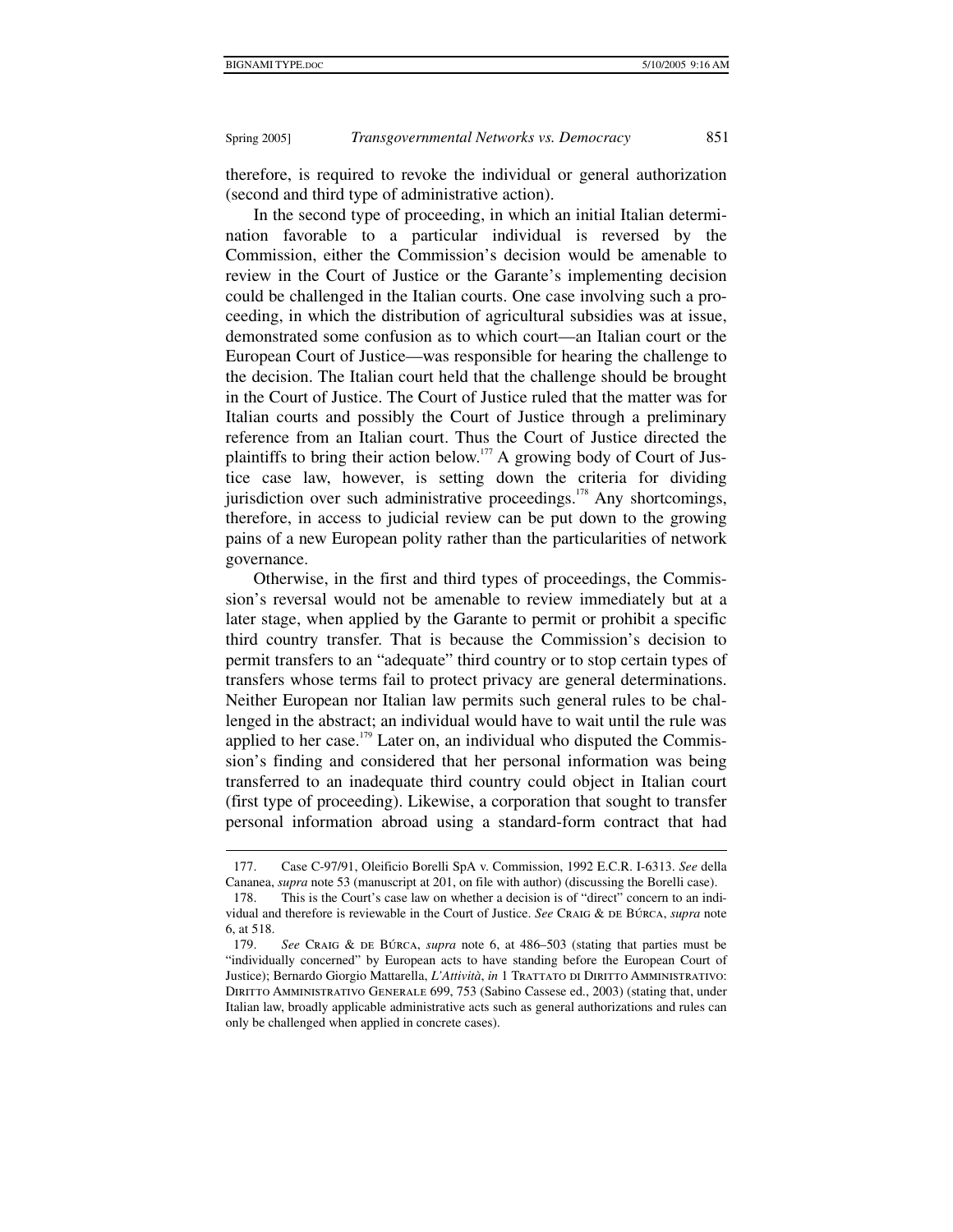852 *Michigan Journal of International Law* [Vol. 26:807

been vetoed by the Commission could go to Italian court to challenge the Commission's veto (third type of proceeding).<sup>180</sup>

On balance, it does not appear that this novel administrative structure, based on a sequence of decisions made by different national and supranational officials, prevents individuals from seeking review of administrative decisions in the courts. Although to a French or American jurist the Italian law on access to judicial review might appear quite restrictive, the fact remains that administrative decisions may be challenged regardless of whether European regulators intervene or the Garante acts alone.<sup>181</sup> Likewise, the intensity of judicial review, that is how carefully administrative decisions are scrutinized on substantive grounds such as lawfulness and reasonableness does not appear to suffer. Italian courts and the European Court of Justice employ similar grounds of judicial review and give similar deference to administration. Therefore, the partial transfer of judicial review powers to the Court of Justice, implicit in the preliminary reference procedure, does not lower standards of judicial review.<sup>182</sup>

The European privacy network also satisfies the conventional administrative law principle of transparency. Transparency signifies the right to know which bureaucrats decide what—part of the basic rule of law guarantee that citizens are to be governed by laws and the principled application of laws, not men. Transparency also means the right to learn of the considerations and documents that inform final administrative decisions.

Mixed procedure in the Data Protection Directive and myriad other European laws represents a codification of regulatory networks; such networks have always assisted in the implementation of European law but, in the past, they often existed on an informal basis. Two elements of the network are codified: the vertical relationship between national regulators and other national regulators and the Commission and the horizontal relationship between national regulators sitting on European

 <sup>180.</sup> *See generally* Trevor C. Hartley, European Union Law in a Global Context: Text, Cases, and Materials 361–62 (2004) (discussing circumstances under which measures are not of "direct concern" and thus must be challenged in national court, not the European Courts).

 <sup>181.</sup> For a comparison of the more liberal standing rules for challenging regulations in France as compared to Italy, see Ziller, *supra* note 176, at 640 (1999).

 <sup>182.</sup> Both the Italian courts and the European Court of Justice recognize that government officials should enjoy significant discretion in reaching administrative decisions. In Italy, deference to discretionary government decisions is particularly strong on technical matters. *See* François Lafarge, *Le contrôle des décisions de l'administration en Italie*, 9 L'ACTUALITÉ Juridique Droit Administratif, 678, 685 (1999). The Court of Justice, likewise, allows the Commission a significant "margin of evaluation" (*marge d'appréciation*) on both policy and scientific matters and will only annul a decision if there is a "manifest error of evaluation" (*erreur manifest d'appréciation*). *See* Craig & de Búrca, *supra* note 6, at 537–39.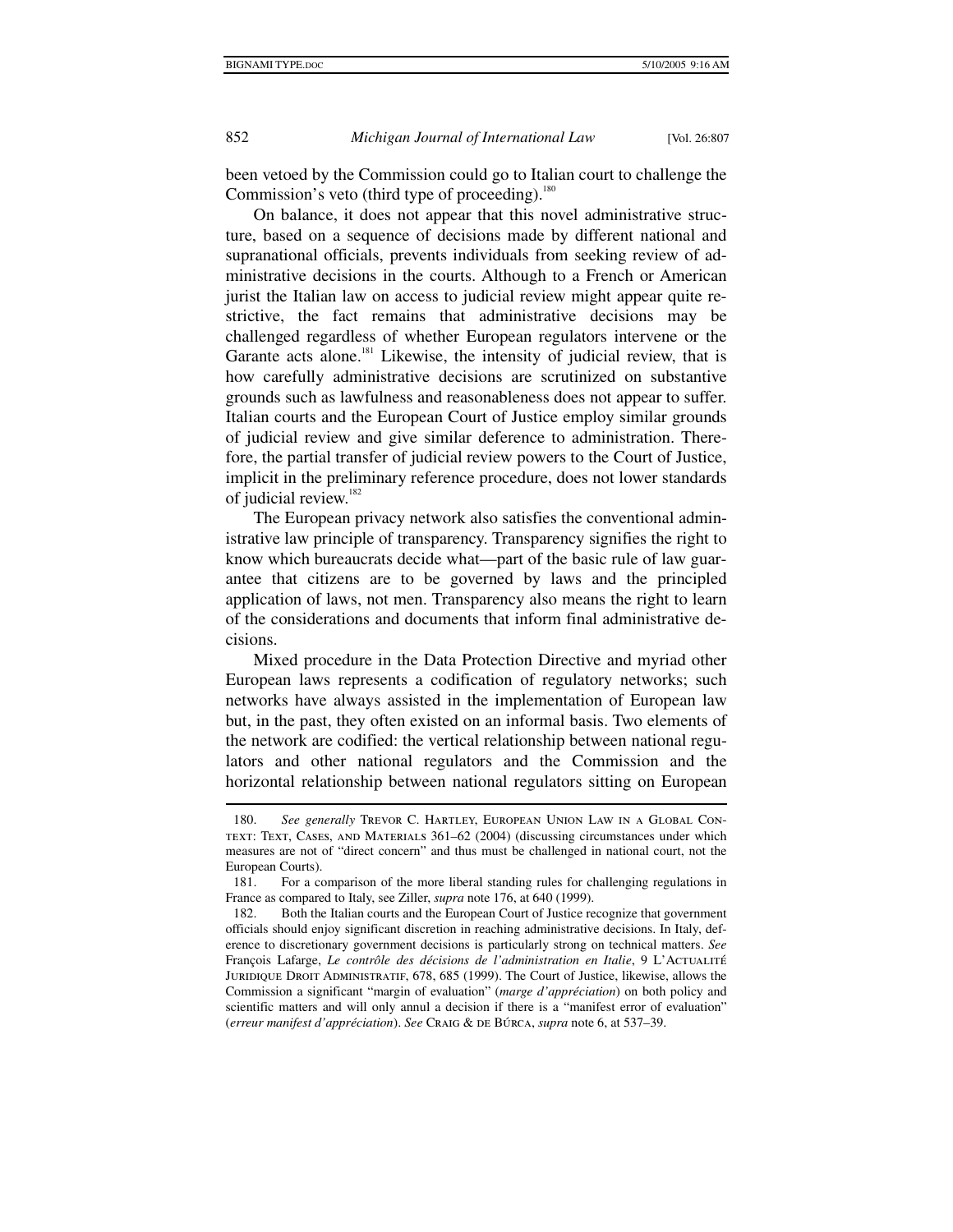1

# Spring 2005] *Transgovernmental Networks vs. Democracy* 853

committees and the Commission. This shift from informal practice to law, by definition, is good for transparency. By virtue of codification, European citizens know that networks, not their national government officials acting alone, are responsible for the application and enforcement of European laws. In addition, the parties to administrative proceedings like the decision to allow or block international data transfers know the sequence of national and supranational decisions to expect before a determination will become final.

Further, in mixed procedure, regulators are under a duty to notify the parties of the many decisions that are made in the course of the proceeding, and they must give access to some of the background documents that inform those decisions. The Italian Data Protection Code combined with background principles of Italian public law require that the Garante notify all parties named in blocking or authorizing orders (first and second types of administrative action) and that the Garante publish all general authorizations (third type of administrative action) in the Italian equivalent of the U.S. Federal Register (*Gazzetta Ufficiale*).<sup>183</sup> If the matter is reviewed by European officials, the outcome is published in the Official Journal of the European Union. Moreover, some of the background documents that informed the European phase of the proceeding would be available under the European access to documents law.<sup>184</sup> And, if the Garante's decision were reversed on the grounds that a country offered adequate privacy guarantees (first type of administrative proceeding) or a standard contract failed to guarantee adequately privacy (third type of administrative proceeding), the Garante would promulgate an Italian rule that would be published in the *Gazzetta Ufficiale*. 185 If a specific applicant were prohibited from transferring personal information

<sup>183.</sup> See Bernardo Giorgio Mattarella, *Il Provvedimento*, *in* 1 TRATTATO DI DIRITTO Amministrativo, *supra* note 179, at 797, 879–80.

 <sup>184.</sup> *See* Council and Eur. Parl. Regulation 1049/2001/EC of 30 May 2001 Regarding Public Access to European Parliament, Council and Commission Documents, 2001 O.J. (L 145) 43 [hereinafter Access to Documents Law]; Comitology Decision, *supra* note 172, at arts. 7–8.

 <sup>185.</sup> The formal transposition of Commission adequacy decisions into national law is uncommon among Member States. Under general principles of EU law, decisions are directly binding and therefore, formally speaking, it is not necessary to incorporate them into national law. Consequently, French, German, and British regulators do not adopt national implementing decisions; they assume that all members of the interested community keep abreast of Commission decisions. *See* Interview with André Albert, Magistrat au Bureau du Droit Civil Général, Ministère de Justice [Magistrate in the General Civil Law Bureau, Ministry of Justice] in Paris, Fr. (Oct. 21, 2002); Interview with Dr. Alexander Dix, Data Protection Commissioner for the Land of Brandenburg in Potsdam, Germany (July 7, 2003); Interview with David Smith, Assistant Commissioner, Information Commissioner's Office in Wilmslow, UK (Feb. 27, 2003). While this assumption might be perfectly valid, it appears that the Garante's practice is especially protective of the public's right to know, in particular those members of the public who are not aficionados of EU law or the EU system of government.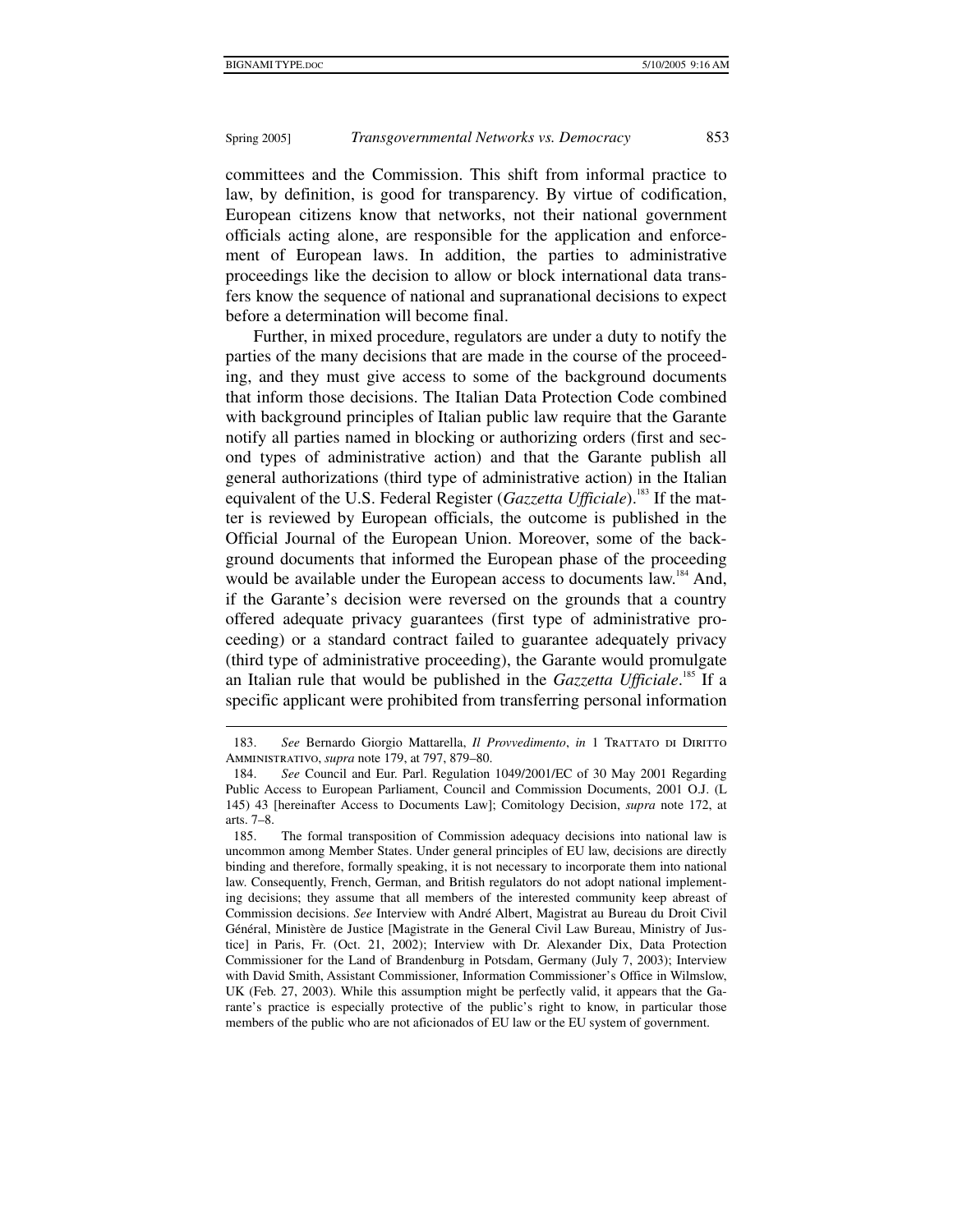1

854 *Michigan Journal of International Law* [Vol. 26:807

as a result of an adverse European determination (second type of administrative proceeding) the Garante, again, would issue an order reversing the previous Italian decision and notify the party.

Nothing in this sequence of national and European decisions compromises the Italian right to transparency. Indeed, in the European phase of the proceeding, Italian citizens gain greater insight into the determination than they would have if the privacy matter were handled by Italian regulators alone because the European access to documents law is more comprehensive than the equivalent Italian law.<sup>186</sup>

On accountability to elected officials and the general public, by contrast, the European privacy network is weak. For example, a trade union might be unhappy with the experience of transfers of employee data abroad because it believes that employers use such transfers to circumvent Italian labor laws and discriminate against employees. To which elected official does the trade union complain? As a first step, the trade union must ask Italian parliamentarians and members of government to pressure the Garante to ban such transfers. A broader assault, however, is also necessary because of the power of other national regulators and the Commission to reverse the Garante's decision. The Italian trade union, therefore, might decide to lobby hostile national governments and the European Commission through the European Trade Union Congress. Or it might put pressure on elected representatives in other national parliaments and the European Parliament to encourage their regulators to support the Garante's position. In a system of government in which powers are shared among multiple regulators, citizens must be able to mobilize in the diverse political worlds in which such regulators operate. Yet, as is commonly acknowledged by scholars and policymakers alike, this form of pan-European political action is far more resourceintensive than public campaigns at the national level alone.<sup>187</sup> Furthermore,

 <sup>186.</sup> *Compare* Access to Documents Law, *supra* note 184, *with* Legge 8 guigno 1990 n. 142 [Law No. 142 of June 8, 1990], Gazz. Uff. no. 135 (June 12, 1990) (Italy). For a discussion of the Italian system, see PIERGIORGIO ALBERTI ET AL., PROCEDIMENTO amministrativo e diritto di accesso ai documenti: Legge 7 agosto 1990, n. 241 e regolamenti di attuazione 535–69 (2d ed. 1995).

 <sup>187.</sup> On the difficulties faced by conventional business and labor groups in mounting Europe-wide campaigns, see Michael J. Gorges, Euro-Corporatism: Interest Intermediation in the European Community 10 (1996). *See also* Alasdair R. Young, *Consumption Without Representation? Consumers in the Single Market in* Participation and Policy Making in the European Union 206, 220–25 (Helen Wallace & Alasdair R. Young eds., 1997) (describing difficulties faced by consumer movement). For a discussion of the difficulties encountered in the United States by "diffuse, unorganized groups" in organizing at the federal as opposed to state levels, see Matthew D. Adler & Seth F. Kreimer, The *New Etiquette of Federalism: New York, Printz, and Yeskey*, 1998 Sup. CT. REV. 71, 81 (1998); THEDA Skocpol, Diminished Democracy: From Membership to Management in American Civic Life 283 (2003).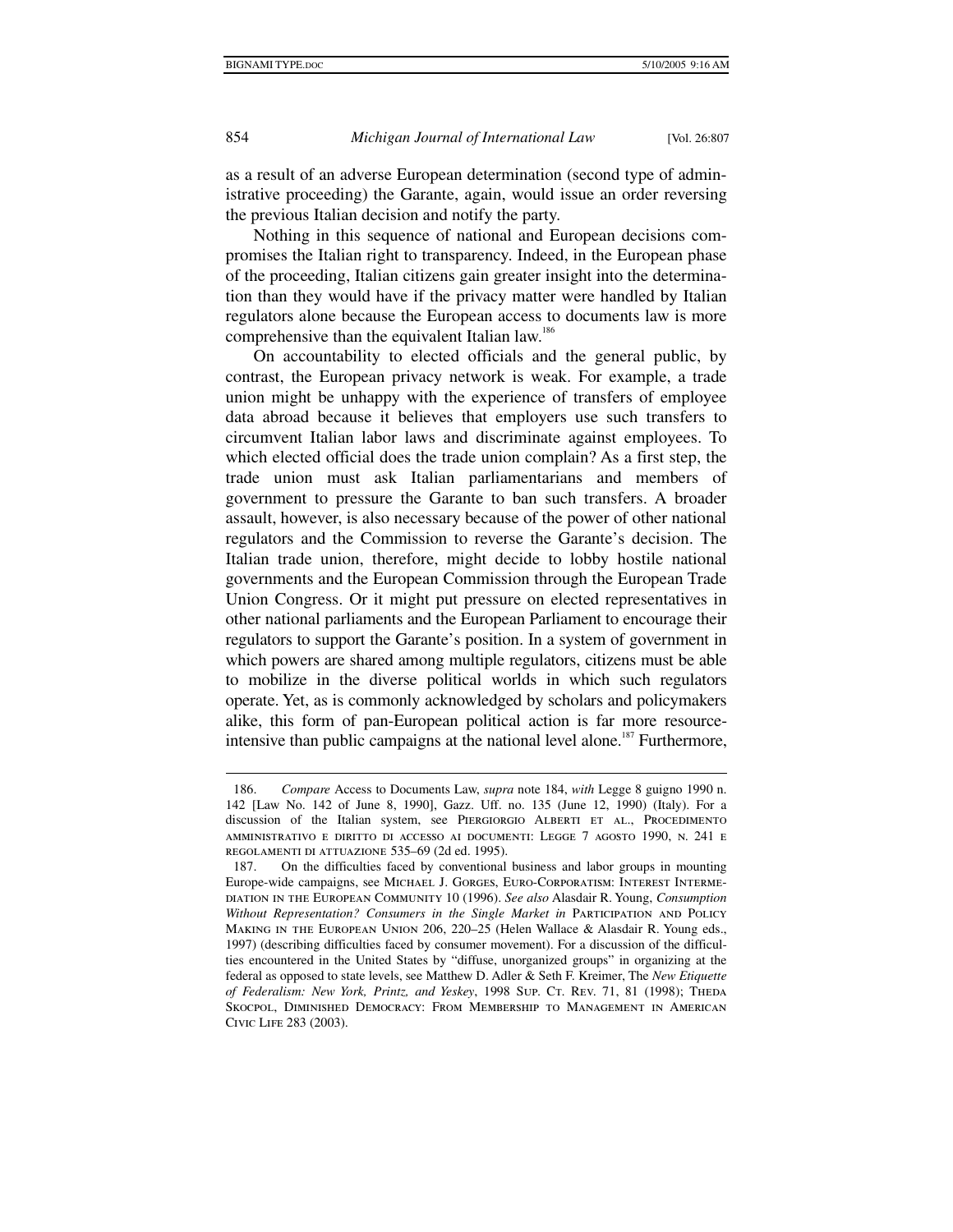Europe-wide political action on an issue like the right to privacy rests on a European identity that enables citizens, regardless of their nationality, to conceive of privacy as a commonly shared interest that warrants mobilization in Europe's many national arenas and at the supranational level. Again, however, scholars and policymakers recognize that such an identity does not exist yet in the European Union.<sup>188</sup> The hypothetical Italian trade union faces a stiff battle.

# B. *The Administrative Practice of the European Privacy Network*

The reality of European regulation of international data transfers alters significantly the normative assessment of individual rights and democratic accountability. The law of the European privacy network set down in the Data Protection Directive anticipates an orderly succession of administrative decisions: the Garante issues an initial decision, which is reviewed by the Commission and comitology committee and results in another decision, which depending on the outcome is followed by a final Italian implementing act.<sup>189</sup> This procedure has proven to be pure fiction. The record does not contain a single episode of this kind. Rather, on international data transfers, the Italian approach like that of most other national privacy authorities has been to wait and see. The Garante has not used its powers to block or authorize data transfers. This is to the detriment of both individual citizens, whose privacy rights are not protected when their information is sent abroad, and commercial and public entities, which operate under conditions of legal uncertainty.<sup>190</sup> In the language of American administrative law, the Garante has failed to act.<sup>191</sup>

Action, instead, has come from European institutions, and it has come in two forms. First, the working party of national privacy authorities has developed common criteria for evaluating third country adequacy and standard data transfer contracts. These common criteria

 $\overline{a}$ 

 <sup>188.</sup> *See* Joseph H. H. Weiler, *To Be a European Citizen: Eros and Civilization*, *in* The Constitution of Europe 324, 336–56 (1999). *See also* Andrew Scott, *Analysing the Democratic Deficit*—*Methodological Priors: A Comment on Moravcsik*, *in* Integration in an Expanding European Union: Reassessing the Fundamentals 99, 101 (J.H.H. Weiler et al. eds., 2003).

 <sup>189.</sup> *See supra* notes 159–166.

 <sup>190.</sup> *See generally* Interview with Susannah Haan, Legal Adviser, Company Affairs, Data Protection Working Group, Confederation of British Industry in London, UK (Feb. 28, 2003) (describing difficulties of legal uncertainty for British firms and ascribing such uncertainty to the lack of administrative action on international data transfers).

 <sup>191.</sup> *See generally* Richard J. Pierce, Jr., 3 Administrative Law Treatise 1270 (4th ed. 2002).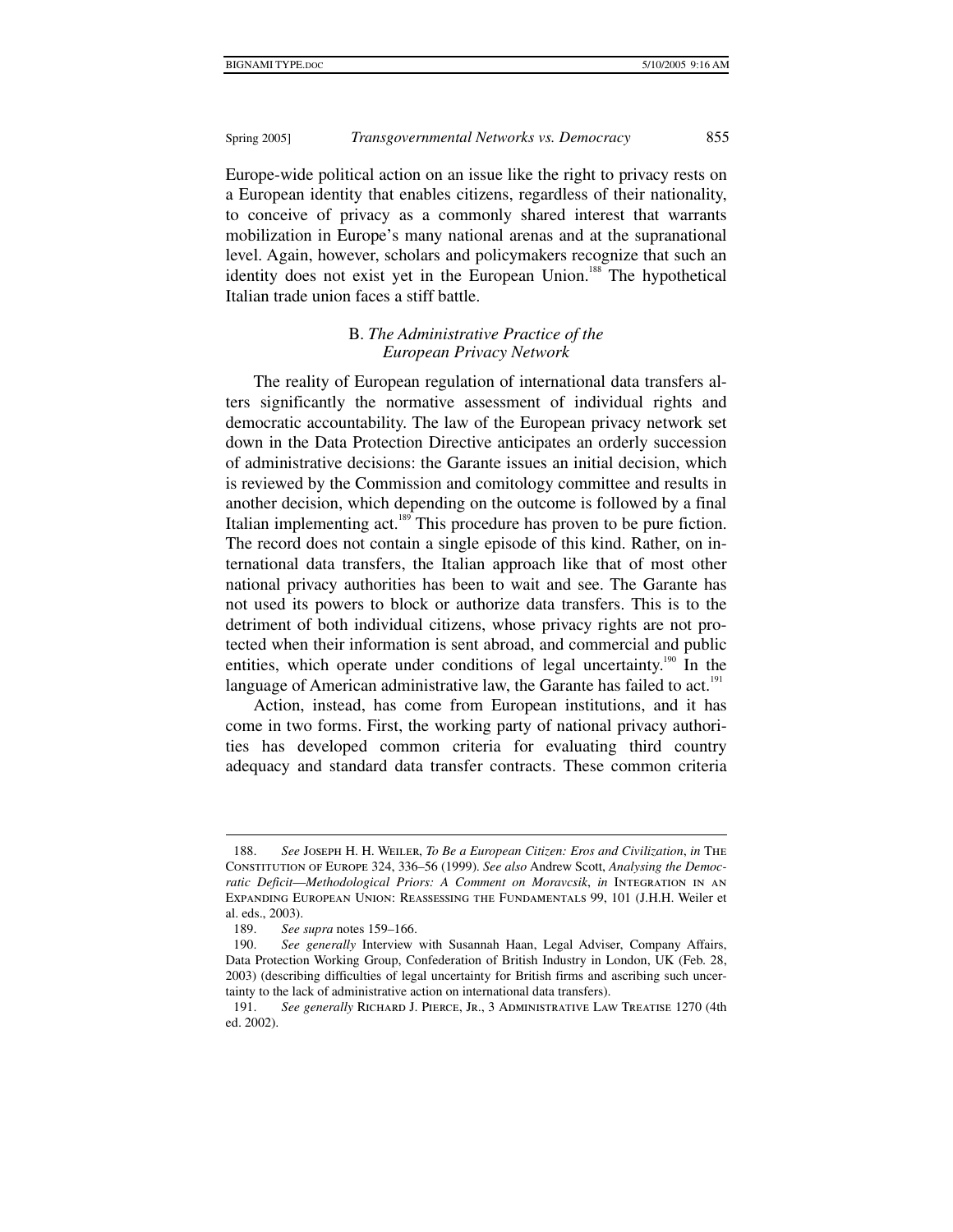are informal, taking the form of opinions<sup>192</sup> and working documents.<sup>193</sup> Second, as described earlier, the Commission has issued formal decisions finding foreign privacy laws adequate and approving model contracts for international data transfers.<sup>194</sup> Yet according to certain members of the private sector, formal action by the Commission has come too slowly.<sup>19</sup>

Inaction and informal action are both problematic in administrative law. Neither is susceptible to judicial review. In the face of inaction, courts are reluctant to dictate a particular course of action for an agency because they are aware of their institutional limits. By definition, informal action is difficult to discern. Even when it is identifiable, courts are reluctant to deprive agencies of this flexible mode of action by requiring agencies to meet ordinary standards of judicial review. In Italian administrative law, wariness of interfering with administration in such instances is expressed through the central legal concept of the "administrative act" (*atto* or *provvedimento*), defined as a formal decision binding on individuals outside the agency.<sup>196</sup> Judicial review is available only once an administrative act is promulgated, meaning that neither inaction nor informal action may be challenged in court. Indeed, the legal concept of an administrative act is so important that if the legislature wishes courts to intervene when agencies fail to act, it generally must write into the law that an administrative act is "presumed" after a certain time period following the relevant event (an individual complaint or application to the agency).<sup>197</sup> Likewise, under European law, it is unlikely that an opinion or working document would be considered an "act" amenable to review. It is also unlikely that the Commission's failure to make a determination on the adequacy of a third country or model contract could be

 <sup>192.</sup> *See, e.g.*, Opinion 3/2001 on the Level of Protection of the Australian Privacy Amendment (Privacy Sector) Act 2000, Op. Working Party on the Prot. of Individuals with Regard to the Processing of Pers. Data, 5095/00/EN WP 40 final (Jan. 26, 2001).

 <sup>193.</sup> *See* Transfers of Personal Data to Third Countries: Applying Articles 25 and 26 of the EU Data Protection Directive, Working Doc. Working Party on the Prot. of Individuals with Regard to the Processing of Pers. Data, DG XV D/5025/98 WP 12 (July 24, 1998).

 <sup>194.</sup> *See supra* notes 95–96.

 <sup>195.</sup> *See* Interview with Susannah Haan, *supra* note 190.

 <sup>196.</sup> *See* della Cananea, *supra* note 156; Cassese et al., *supra* note 168. The administrative act is also central to German administrative law (*Verwaltungsakt*) and French administrative law (*acte administratif*). For a discussion of the difficulty of obtaining judicial review of informal action and inaction in U.S. administrative law, see generally Jerry L. MASHAW & DAVID L. HARFST, THE STRUGGLE FOR AUTO SAFETY (1990) (arguing that when the National Highway Safety Transportation Administration switched from rulemaking to recalls, a form of informal agency action, it became more difficult for courts to exercise judicial review); Pierce, *supra* note 191, at 1270 (agency inaction presumptively unreviewable).

 <sup>197.</sup> *See generally* Bernardo Giorgio Mattarella, *Il Provvedimento*, *in* 1 Trattato di Diritto Amministrativo, *supra* note 179, at 797, 894–96 (Sabino Cassese ed., 2d ed. 2003) (discussing problem of administrative "silence").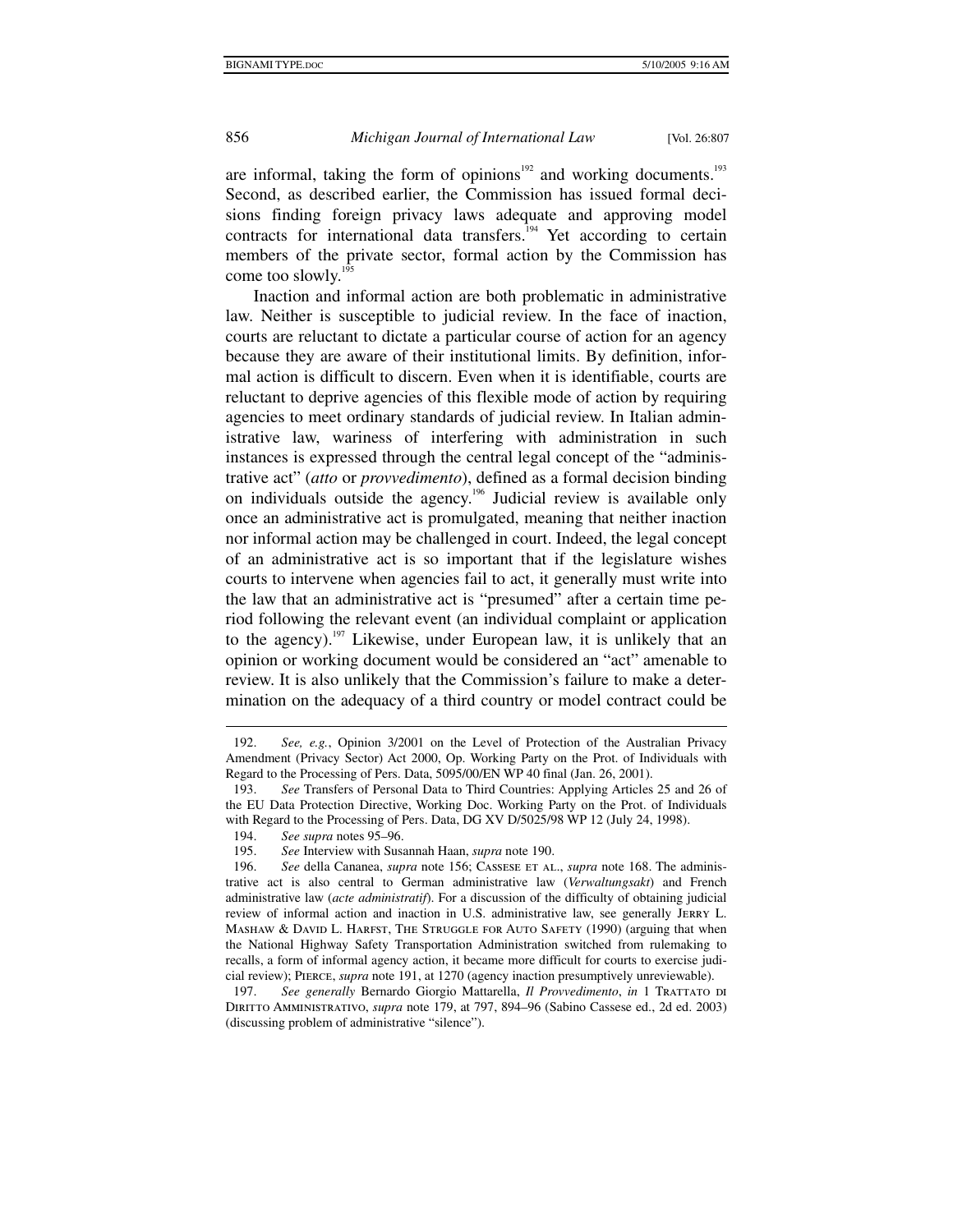1

# Spring 2005] *Transgovernmental Networks vs. Democracy* 857

challenged before the European Courts.<sup>198</sup> When administrative action takes the form of inaction or informal action, the political process rather than courts must police for arbitrariness and illegality. In national systems, government agencies that fail to take the action necessary to implement certain statutory mandates or that informally implement statutes contrary to public opinion should expect to face pressure from elected officials.

The problem with the mixed procedure for international data transfers is twofold. First, the sharing of powers between national and European authorities appears to have generated even more of the judicially immune forms of administrative action (inaction and informal action) than occurs at the domestic level. National authorities, rather than experimenting based on their domestic experiences with information privacy—by blocking or authorizing certain transfers—have preferred inaction. Because it is so difficult to anticipate threats to privacy and devise measures that will adequately safeguard privacy rights once personal information leaves the European Union, national privacy commissioners have chosen to transfer responsibility to the European process. The European process, however, is inherently slow, meaning that inaction can persist for long periods.199 In those periods, informal action—undertaken by the working party of national privacy authorities—prevails. The structure of privacy regulation, with a formal role for the comitology committee and an informal role for the working party, is somewhat unusual even for European policymaking. Nevertheless, informal action like that of the working party pervades the European regulatory system, both in the opinions given by numerous sectorspecific advisory committees<sup>200</sup> and in the new form of European governance called the "Open Method of Coordination."201 Therefore, the extent of informal action in the information privacy arena is likely to be replicated in other policy areas.

The second difficulty with the administrative practice of the European privacy network is that political accountability, which to some

<sup>198.</sup> *See generally* Craig & DE BÙRCA, *supra* note 6, at 483, 520 (setting down EU law on range of reviewable acts and conditions under which failure to act is reviewable).

 <sup>199.</sup> *See generally* Fritz W. Scharpf, *The Joint-Decision Trap: Lessons from German*  Federalism and European Integration, 66 PUB. ADMIN. 239 (1988).

 <sup>200.</sup> *See, e.g.*, Commission Decision 73/306/EEC of 25 September 1973 Relating to the Setting up of a Consumers' Consultative Committee, 1973 O.J. (L 283) 18; Commission Decision 81/195/EEC of 16 March 1981 Setting Up, within the Advisory Committee on Seeds, a Special Section on the Approximation of Laws, 1981 O.J (L 88) 42; Commission Decision 2004/391/EC of 23 April 2004 on the Advisory Groups Dealing with Matters Covered by the Common Agricultural Policy, 2004 O.J. (L 120) 50.

 <sup>201.</sup> *See generally* Grainne de Búrca, *The Constitutional Challenge of New Governance in the European Union*, 28 Eur. L. Rev. 814 (2003).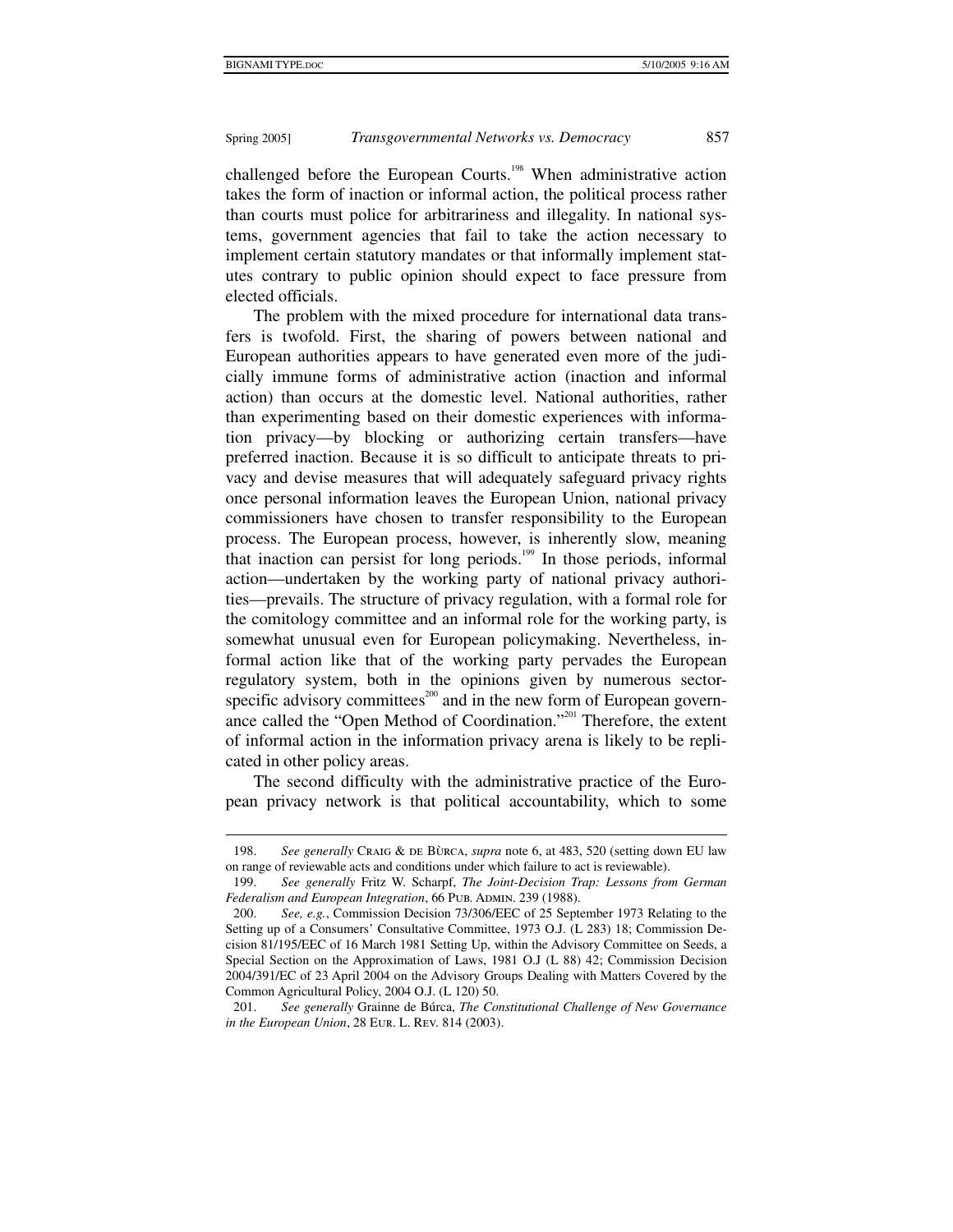extent compensates for the inability of courts to interfere under such circumstances, is weak in the European Union. As argued earlier, a system of shared powers requires that citizens be able to mobilize within the many different political communities in which regulators make their decisions, both national systems and the emerging supranational system in Brussels. Yet Europe-wide campaigns are extremely costly and difficult to mount, even for an organized group like labor, which unlike many other interest groups and citizen causes has a European federation (the European Trade Union Congress). Apart from the cost, the most fundamental difficulty is the lack of a European identity that would sustain concerted Europe-wide political action through the press, voting in parliamentary elections, lobbying, and other avenues for holding regulators accountable. While this form of the democratic deficit affects all types of European governance, it causes special problems for networks like this one that are associated with inaction and informal action. In such cases, the courts cannot enforce the administrative law of rights against bureaucrats *and* the democratic political process cannot hold administrators accountable.

Although my evaluation of the European privacy network focuses on rights and democratic accountability, a brief remark on effectiveness is warranted. This network is far less effective than would be expected by proponents of decentralized policymaking in the domestic and international spheres.<sup>202</sup> As the drafters of the Data Protection Directive themselves stated, the requirement of "adequacy" for international transfers of personal information was to serve as a general standard that would guide local regulators in their experiments with guaranteeing privacy.<sup>203</sup> Those experiments would gradually lead to a Europe-wide approach. The Commission repeated the hope that networks in the international data transfer area would facilitate information exchange and the development of "best practice."<sup>204</sup> This official articulation of the purposes and desired effects of the privacy network repeats verbatim the reasons that scholars have advanced in favor of decentralized and flexible administration: local experimentation and the discovery and rediscovery of best practices in a constantly changing social and economic

 <sup>202.</sup> *See* Michael C. Dorf & Chuck F. Sabel, *A Constitution of Democratic Experimentalism*, 98 Colum. L. Rev. 267 (1998) (arguing for U.S. administrative law in which federal agencies set basic goals and state and local agencies experiment with implementation); Joanne Scott & David Trubeck, *Mind the Gap: Law and New Approaches to Governance in the EU*, 8 Eur. L.J. 1 (2002) (arguing that the "Open Method of Coordination" in the European Union will allow local diversity to persist at the same time that common standards are generated through exchange of best practices); SLAUGHTER, *supra* note 9, at 193 (arguing that transgovernmental networks produce experimentation and the emergence of best practices).

 <sup>203.</sup> *See supra* note 101.

 <sup>204.</sup> *See supra* notes 107–108.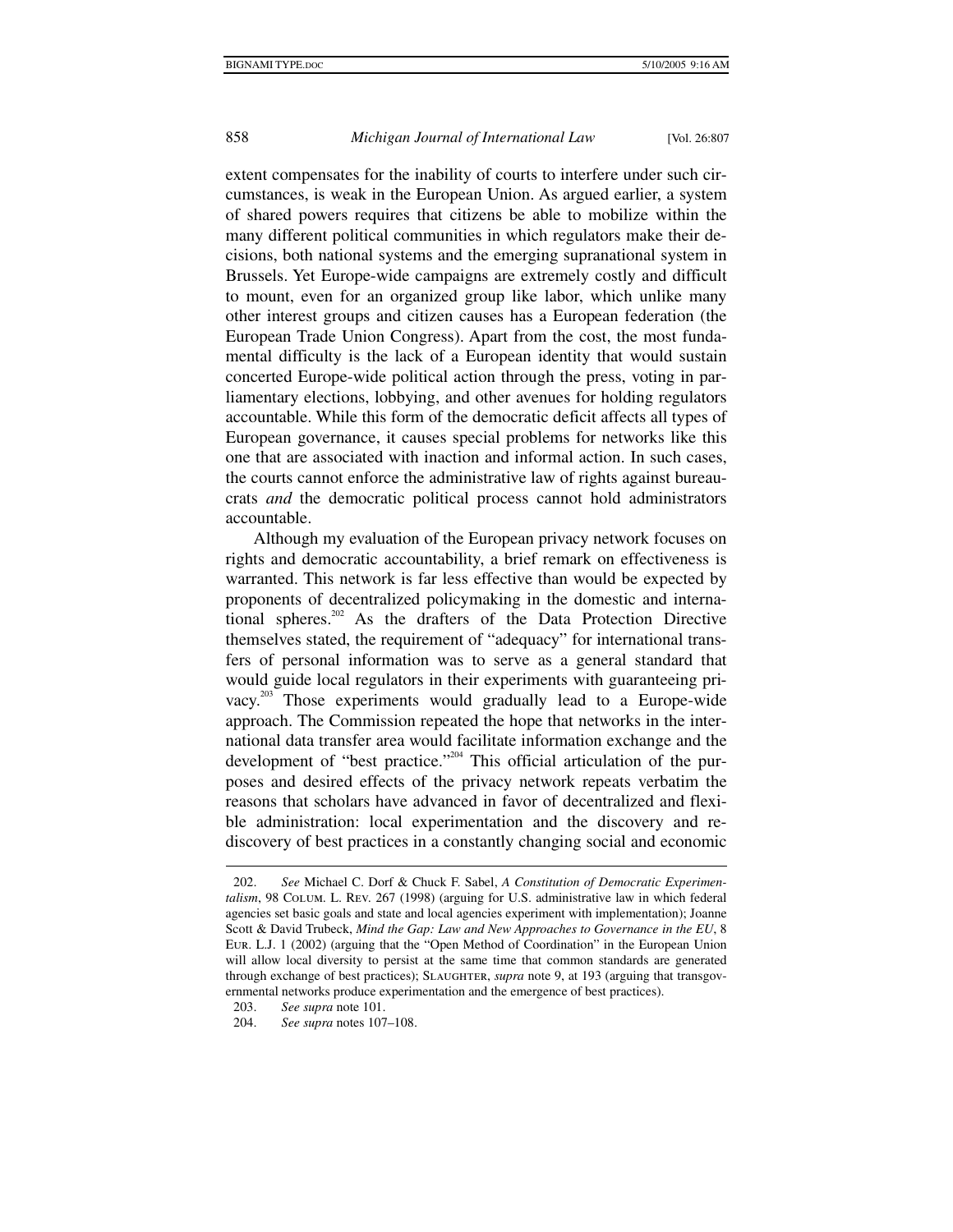Spring 2005] *Transgovernmental Networks vs. Democracy* 859

environment. Yet the promise of networks has not been realized in the information privacy area.

Rather, the sharing of powers and responsibility in the privacy arena is associated with stasis and the related difficulties for liberal democratic ideals. The administrative action that has occurred has come from the center—the Commission's adequacy decisions—not the periphery. A number of possible explanations come to mind: foreign relations might require action from the political center; protecting information privacy might not be a domain in which local knowledge helps; safeguarding privacy once personal information is transferred abroad might be so difficult that neither national privacy authorities nor European administration are capable of taking action. I certainly do not claim that paralysis is intrinsic to the sharing and fragmentation of government powers through networks. I merely wish to suggest that, under certain circumstances, networks will not live up to the high expectations that have been set for them.

#### C. *Implications for Transgovernmental Networks*

The liberal democratic shortcomings of the European privacy network can inform our evaluation of other transgovernmental networks. In networks, decisionmaking power is shared by all nodes. Even though, outside the European Union, the authority to issue final, binding decisions rests with individual governments, practically speaking such decisions are made by national officials acting in concert. Rejecting network decisions, after-the-fact, through national democratic processes entails such high political and economic costs that only the United States and certain European countries can do so.<sup>205</sup>

Sharing power with other government officials is not, in and of itself, problematic. Access to global markets and foreign places brings immense benefits and to expect to be able to obtain such access without accommodating the citizens, practices, and laws of those foreign places is unrealistic. The European case, however, suggests that the network form of governance can fall short of liberal democratic values and points to strategies through which some of these shortcomings might be remedied. One important means of reconciling transgovernmental networks with principles of liberal democracy is their codification. As in the European privacy example, bringing the law to networks would render them

 <sup>205.</sup> As Kal Raustiala argues, the regulatory model that emerges from transnational networks is influenced by "regulatory power" and therefore is likely to reflect the laws of the United States or a European state. As a result, the states that are powerful enough to reject the consensus view of transnational networks should also have less reason to do so. *See* Raustiala, *supra* note 60, at 61.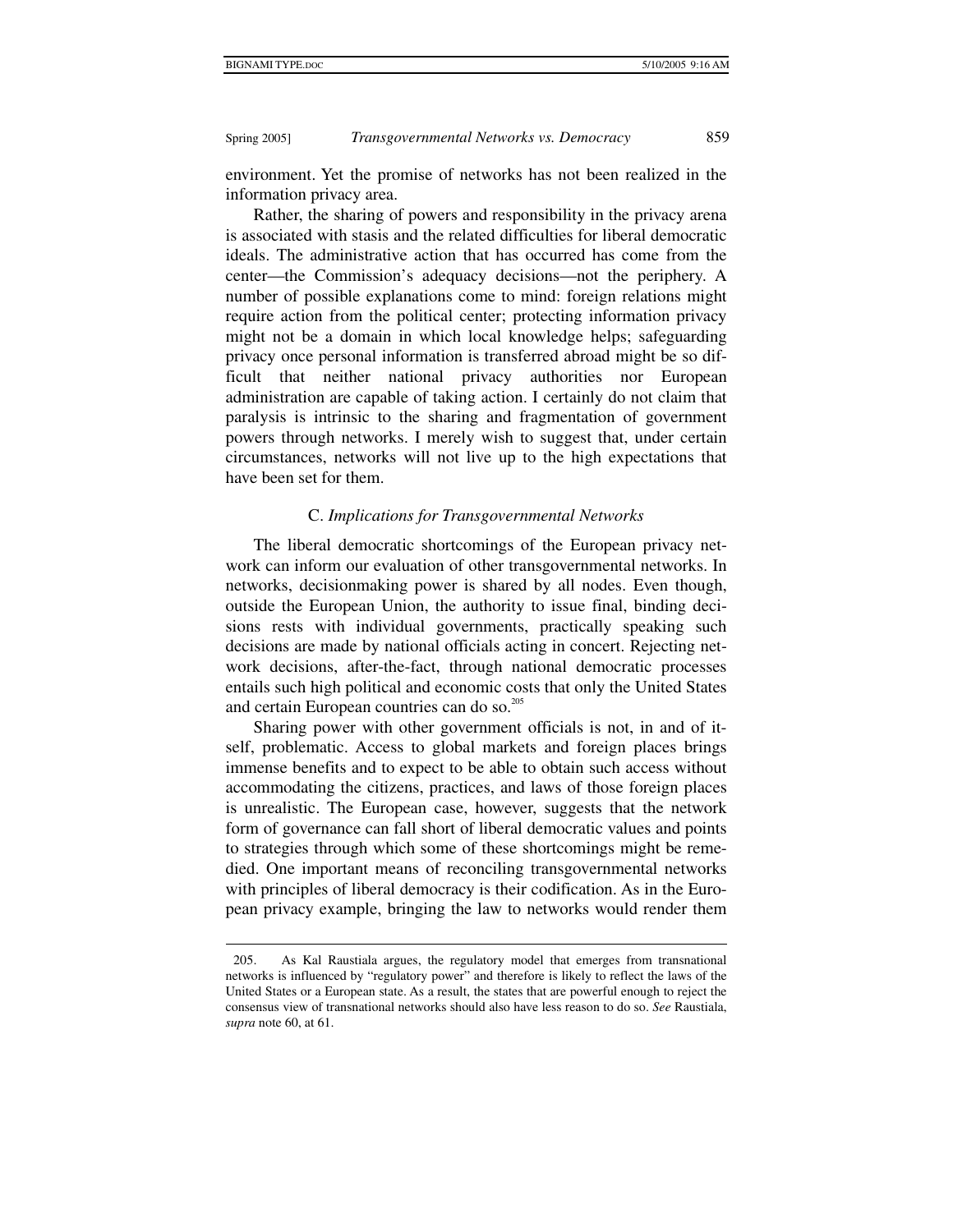more visible to citizens. Codification would also inform the parties whose interests are directly implicated by network decisions of the division of powers between national and transnational regulators. This would bring certainty and predictability to members of the interested community, principles that are central to the rule of law ideal. Another improvement to transgovernmental networks suggested by the European example is the guarantee of public access to network documents. This would enable citizens to scrutinize the rationale for network decisions and would better equip them to hold their national regulators accountable.

The European case also points to problems with transnational networks that are less tractable. In light of the difficulties of popular mobilization across countries on issues like privacy, the policy decisions that result from transnational networks risk being compromises struck by government officials in isolation from the citizens whom they are supposed to represent. The hurdles to transnational mobilization—to putting pressure on all the regulators who share and exercise power in the network—are formidable.

While the inaction observed in the privacy case study cannot be generalized to other transgovernmental networks with any analytical rigor, this experience serves as a useful cautionary tale. Sometimes the distribution and fragmentation of power among numerous government units will not produce effective public action. Elaborating the conditions under which stalemate, rather than experimentation and best practice, will emerge is an area for future research in international law and the constitutional law of federalism.

The extent of informal action in the European privacy network is also instructive. The codification of the privacy network in the Data Protection Directive is an important step toward guaranteeing transparency in European administration. Yet the working party of national privacy authorities, which only has powers of informal action, has proven to be even more active than the Commission and the comitology committee on the issue of international data transfers. This suggests that because informal action is free from legal constraints and therefore easier to undertake, this mode of decisionmaking will continue to be attractive to transnational networks notwithstanding best efforts to the contrary.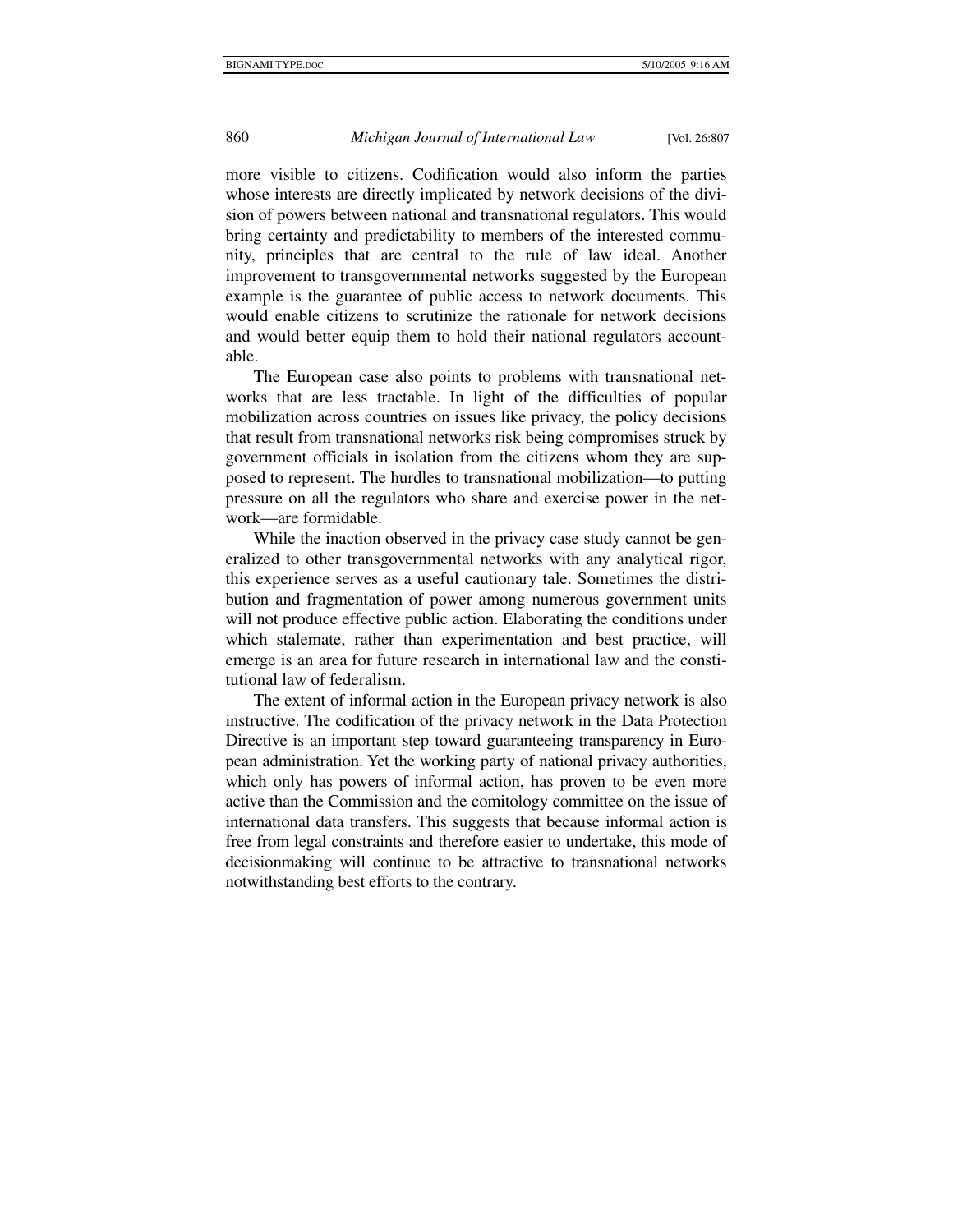#### Spring 2005] *Transgovernmental Networks vs. Democracy* 861

# V. The European Parliament and the Transatlantic Dispute over Information Privacy

This assessment of European networks would be radically incomplete without analyzing the role of the European Parliament in shaping and checking the decisions of European privacy regulators. In 1999, the European Parliament acquired formal powers over European administration.<sup>206</sup> Whenever the Commission is delegated powers of implementation under European law, it is generally required to act together with a comitology committee of national representatives, as in the case of international data transfers under the Data Protection Directive. That is, the Commission must send the proposed implementing decision to the committee of national regulators for deliberation and a vote. As of 1999, the Commission must, at the same time, send the proposal to the European Parliament. The European Parliament does not have a formal veto power, but it can pass resolutions approving or disapproving of the proposed decision and the Commission "shall re-examine the draft measur[e]" in light of the parliamentary resolution. $207$ 

From the perspective of the formal institutional prerequisites of democracy, this reform of European administration represents an improvement. In most Member States, parliaments have the power to approve or veto implementing rules proposed by their executive branches under enabling legislation. What in American administrative law is deemed an unconstitutional legislative veto, in European administrative law is considered a legitimate, constitutional device for checking government administration.<sup>208</sup> In conferring the European Parliament with the power to receive drafts and vote resolutions, European legislators nudged the European Union one step closer to a parliamentary democracy model.

Yet the European Parliament does not use this power.<sup>209</sup> The reasons for the Parliament's disinterest are fairly obvious. Hundreds of

 <sup>206.</sup> Comitology Decision, *supra* note 172, at arts. 7–8. For a comprehensive analysis of this reform, see Koen Lenaerts & Amaryllis Verhoeven, *Towards a Legal Framework for Executive Rule-Making in the EU? The Contribution of the New Comitology Decision*, 37 Common Mkt. L. Rev. 645 (2000).

 <sup>207.</sup> Comitology Decision, *supra* note 172, at art. 8.

 <sup>208.</sup> *See, e.g.*, Adam Tompkins, *Delegated Legislation in the English Constitution*, *in* Delegated Legislation and the Role of Committees in the EC 101, 109–14 (Mads Andenas & Alexander Türk eds., 2000); Alexander Türk, *Delegated Legislation in German Constitutional Law*, *in* Delegated Legislation and the Role of Committees in the EC, *supra*, at 127, 162.

 <sup>209.</sup> *See* Report from the Commission on the Working of Committees in 2002, 2003 O.J. (C 223 E) 16, 5 (noting that no European Parliament resolutions were based on the Comitology Decision, *supra* note 172, at art. 8, in 2002); Report from the Commission on the Working of Committees during 2001, 2003 O.J. (C 223 E) 1, 4 (noting the same for 2001); Report from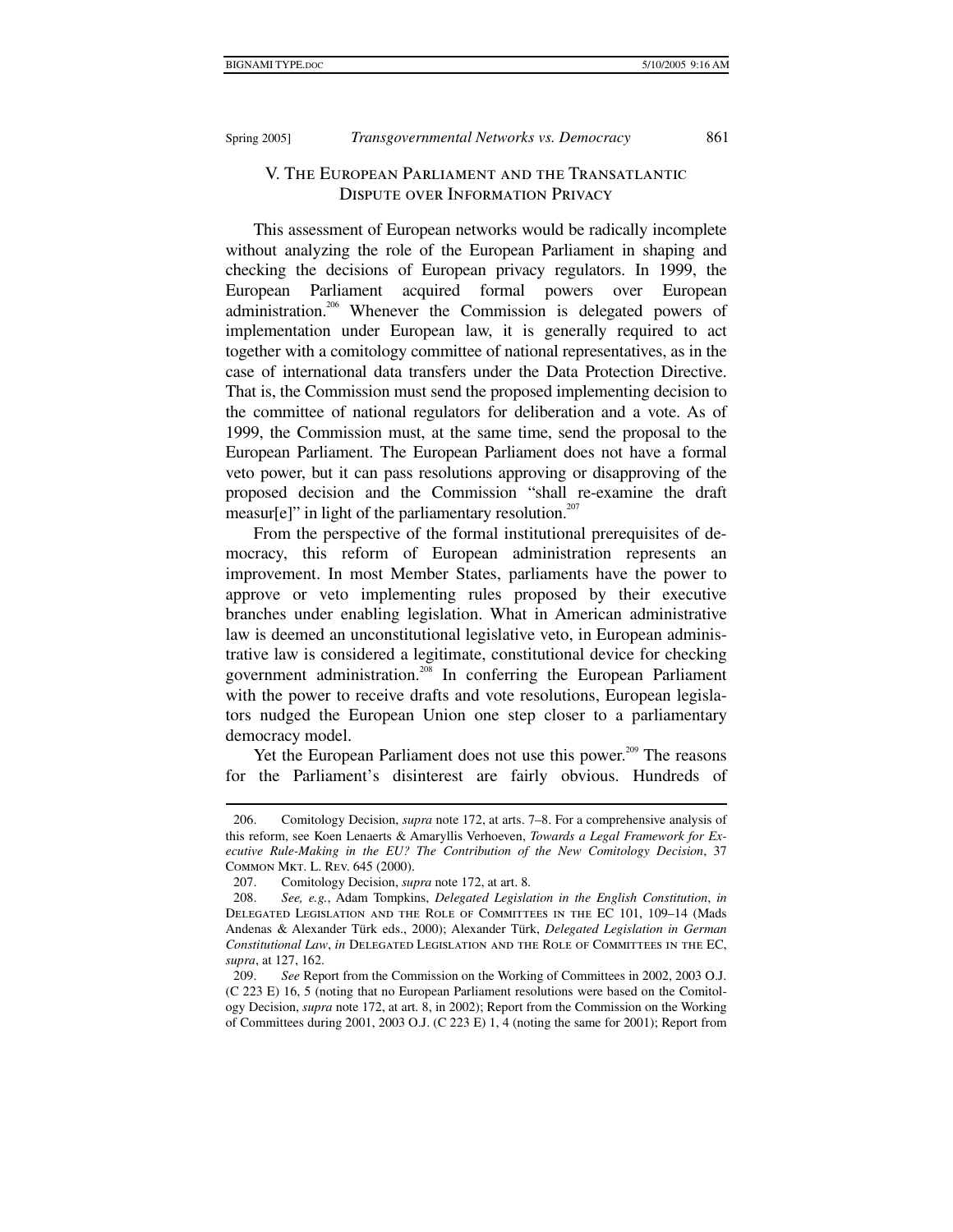# 862 *Michigan Journal of International Law* [Vol. 26:807

implementing decisions, generally involving highly technical issues, are proposed every year and European parliamentarians simply do not have the resources or the political will to follow and react to such developments.

The one exception to the rule of parliamentary disinterest is in the area of international information privacy. On two separate occasions, the European Parliament used its formal powers to oppose transfers of personal information to the United States that had been authorized by the Commission.<sup>210</sup> According to the Parliament, in neither case did the United States offer adequate protection for privacy. When the Data Protection Directive first came into force in 1998, a number of American companies feared that when they transferred European personal information to the United States, their information practices would run afoul of European law.211 In response, the U.S. Department of Commerce initiated negotiations with the Commission under Article 25 of the Data Protection Directive. The two sides reached an agreement on privacy principles which, if adopted by U.S. organizations, would entitle those organiza-

the Commission on the Working of the Committees during 2000, 2002 O.J. (C 37) 2, 6 ((noting that the "Safe Harbor" resolution described below was the only time Parliament passed a resolution based on the Comitology Decision, *supra* note 172, at art. 8). The Commission report for 2003 has not been issued yet, but aside from the resolution on the EU–U.S. Passenger Name Records (PNR) agreement described below, it does not appear that the Parliament exercised its oversight powers in 2003 or 2004.

 <sup>210.</sup> Even before the two episodes narrated in this section, the European Parliament expressed doubts as to the adequacy of privacy safeguards in the United States. In the late 1990s, the Parliament commissioned a number of reports on U.S. government surveillance and the potential threat posed by such surveillance to European privacy rights. *See* Steve WRIGHT, AN APPRAISAL OF TECHNOLOGIES OF POLITICAL CONTROL (Scientific and Technological Options Assessment, Directorate Gen. for Research, Eur. Parl., Doc. No. PE 166.499, 1998); Duncan Campbell, *Part 2/5: The State of the Art in Communications Intelligence (COMINT) of Automated Processing for Intelligence Purposes of Intercepted Broadband Multi-Language Leased or Common Carrier Systems, and Its Applicability to COMINT Targeting and Selection, Including Speech Recognition*, *in* Development of Surveillance Technology and Risk of Abuse of Economic Information (Scientific and Technological Options Assessment, Directorate Gen. for Research, Eur. Parl., Doc. No. PE 168.184, 1999) [hereinafter Development], *available at* http://www.europarl.eu.int/stoa/publi/pdf/ 98-14-01-2\_en.pdf; Frank Leprevost, *Part 3/5: Encryption and Cryptosystems in Electronic Surveillance: a Survey of the Technology Assessment Issues*, *in* Development, *supra*, *available at* http://www.europarl.eu.int/stoa/publi/pdf/98-14-01-3\_en.pdf; Chris Elliot, *Part 4/5: The Legality of the Interception of Electronic Communications: A Concise Survey of the Principal Legal Issues and Instruments under International, European and National Law*,*in* Development, *supra*, *available at* http://www.europarl.eu.int/stoa/publi/pdf/98-14-01- 4\_en.pdf; Nikos Bogolikos, *Part 5/5: The Perception of Economic Risks Arising from the Potential Vulnerability of Electronic Commercial Media to Interception*, *in* Development, *supra*, *available at* http://www.europarl.eu.int/stoa/publi/pdf/98-14-01-5\_en.pdf.

 <sup>211.</sup> *See* Joel R. Reidenberg, *E-Commerce and Trans-Atlantic Privacy*, 38 Houston L. Rev. 717, 736 (2001); Gregory Shaffer, *Globalization and Social Protection: The Impact of EU and International Rules in the Ratcheting Up of U.S. Privacy Standards*, 25 Yale J. Int'l L. 1, 69–79.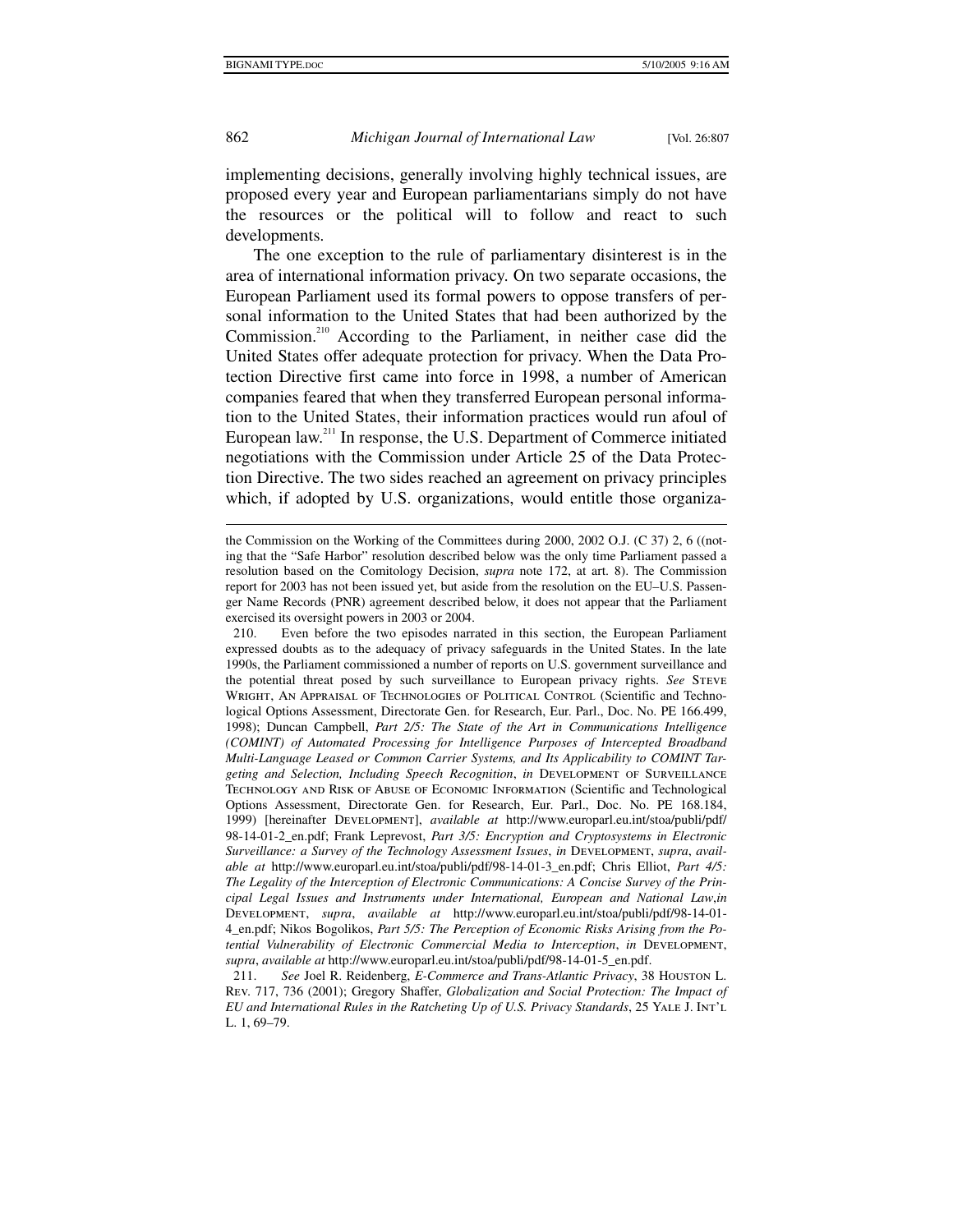tions to a "Safe Harbor" from European law and a presumption of "adequacy" under the Data Protection Directive.<sup>212</sup> The national representatives on the comitology committee approved the agreement and the Commission's proposed decision on adequacy. But when the Commission sent the proposed decision to the European Parliament, it faced strident criticism from parliamentarians who contended that the Safe Harbor Principles allowed for too many exceptions and did not incorporate a strong enforcement mechanism.<sup>213</sup> The Parliament passed a resolution opposing the Commission's proposed adequacy finding by a vote of 279 to  $259.^{214}$ 

Another spat with the United States over privacy has provoked again the European Parliament to exercise its oversight powers. Following the terrorist attacks of September 11, 2001, the U.S. government began demanding access to passenger information stored by European airlines (Passenger Name Records or PNR). Airlines serving the transatlantic market were put in a bind. If airline companies complied with U.S. demands, they risked prosecution by European privacy authorities for failing to guarantee an adequate level of privacy protection; if they did not comply, they faced intrusive searches of their passengers and extensive delays on arrival in the United States.<sup>215</sup> As a stop-gap measure, the Commission and the U.S. Bureau of Customs and Border Protection (Customs Bureau) issued a joint statement in February 2003: the Customs Bureau had given guarantees sufficient to render the transfer of passenger data temporarily lawful under European law.<sup>216</sup> At the same time, the European Union and the United States launched negotiations on a bilateral agreement. In the course of the negotiations, the European Parliament passed two separate resolutions criticizing the Commission's handling of the negotiations and threatening to take the Commission to  $court.<sup>217</sup>$ 

In December 2003, the two sides reached a tentative agreement: the Customs Bureau would afford European airline data certain privacy

 <sup>212.</sup> *See* Issuance of Safe Harbor Principles and Transmission to European Commission, 65 Fed. Reg. 45,666 (July 24, 2000).

 <sup>213.</sup> Steve R. Salbu, *The European Union Data Privacy Directive and International Relations*, 35 Vand. J. Transnat'l L. 655 (2002).

 <sup>214.</sup> *Id.* at 678–79.

 <sup>215.</sup> *See* Christopher Patten, Address to the European Parliament (Apr. 21, 2004), *available at* http://europa.eu.int/comm/external\_relations/news/patten/sp04\_189.htm.

 <sup>216.</sup> *Id.*

 <sup>217.</sup> Eur. Parl. Resolution on Transfer of Personal Data by Airlines in the Case of Transatlantic Flights (P5\_TA(2003)0097) (March 13, 2003), *available at* http:// www.statewatch.org/news/2004/mar/ep-pnr-report.pdf; Eur. Parl. Resolution on Transfer of Personal Data by Airlines in the Case of Transatlantic Flights: State of Negotiations with the USA, 2004 O.J. (C 81 E) 105.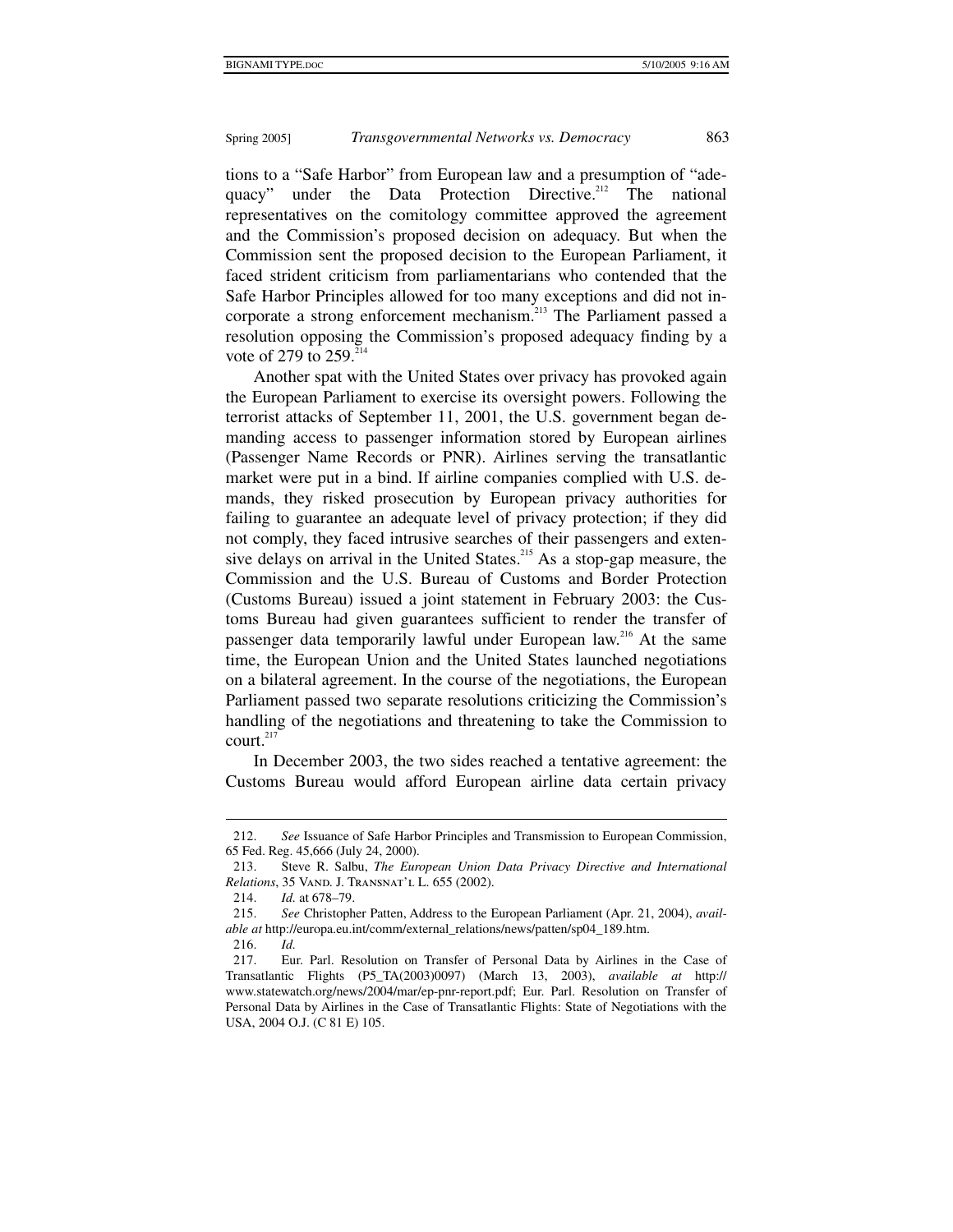#### 864 *Michigan Journal of International Law* [Vol. 26:807

guarantees and the Commission would adopt a decision finding the U.S. system "adequate." But when the Commission forwarded the draft adequacy decision to the European Parliament, it met with staunch opposition. On March 31, 2004, the European Parliament voted a resolution condemning the Commission decision and the EU–U.S. agreement.<sup>218</sup> And, on April 21, 2004, the Parliament challenged the EU– U.S. agreement in the European Court of Justice.<sup>219</sup> In the eyes of the Parliament, its shortcomings were numerous: the purposes for which the Customs Bureau was permitted to use personal information were overbroad (not only preventing and combating "terrorism and related crimes" but an unspecified category of "other serious crimes, including organised crimes"); the Customs Bureau was allowed to collect an excessive amount of personal data on seemingly irrelevant matters such as voluntary and involuntary ticket upgrades; the retention period of eight years for the data was excessive; and the Chief Privacy Officer in the Department of Homeland Security did not have the independence necessary to enforce vigorously privacy rights.<sup>220</sup> The Commission's adequacy deci-

 <sup>218.</sup> Eur. Parl. Resolution on the Draft Commission Decision Noting the Adequate Level of Protection Provided for Personal Data Contained in the Passenger Name Records (PNRs) Transferred to the US Bureau of Customs and Border Protection, (P5\_TA(2004)0245) (March 31, 2004), *available at* http://www.statewatch.org/news/2004/mar/ep-pnr-report.pdf.

 <sup>219.</sup> *See* Request for an Opinion Submitted by the Eur. Parl. under Art. 300(6) of the EC Treaty, 2004 O.J. (C 118) 1.<br>220. Eur. Parl. Resolut

Eur. Parl. Resolution, *supra* note 217. The legal effect of the EU–U.S. agreement and the grounds of the European Parliament's lawsuit are more complicated than this brief summary suggests. The Commission negotiated an agreement with the U.S. government in order to issue an adequacy decision *and* to enter into a bilateral international agreement with the U.S. government. The second form of action is unusual in the international privacy field and was necessary because the Customs Bureau wished to access European PNR data located in airline databases in the European Union. A bilateral agreement, pursuant to the treatymaking powers of the European Community, would constitute a binding legal act. Such an act would give the European airlines that allowed the U.S. Customs Bureau access to their PNR data a ground for lawful data processing under Article 7(c) of the Data Protection Directive. ("Member States shall provide that personal data may be processed only if . . . processing is necessary for compliance with a legal obligation to which the controller is subject.") The treaty power under Article 300(3) of the EC Treaty provides that, as a rule, the Parliament must be consulted, but that if the treaty would alter internal European legislation the Parliament must give its assent. Given that the Parliament's role in the administrative part of the decision (the adequacy decision) is less significant than in the treaty-making part of the decision (European Community's entry into an international agreement with the United States), the case in the Court of Justice challenged only the international agreement. *See* Request for an Opinion, *supra* note 219. Parliament did so by requesting an opinion as to "whether an agreement envisaged is compatible with the provisions of this Treaty" under Art. 300(6) of the EC Treaty. The Parliament claimed that because the EU-U.S. agreement infringed and altered the guarantees of the Data Protection Directive, the Parliament should have had the right of assent, not simply consultation. *Id.* The Parliament also claimed that, regardless of the procedure, the agreement was invalid because it breached a fundamental principle of EU law, namely the right to privacy. Before the Court could rule on the Parliament's request for an opinion, the EU-U.S. agreement came into force. Therefore, the Parliament decided to with-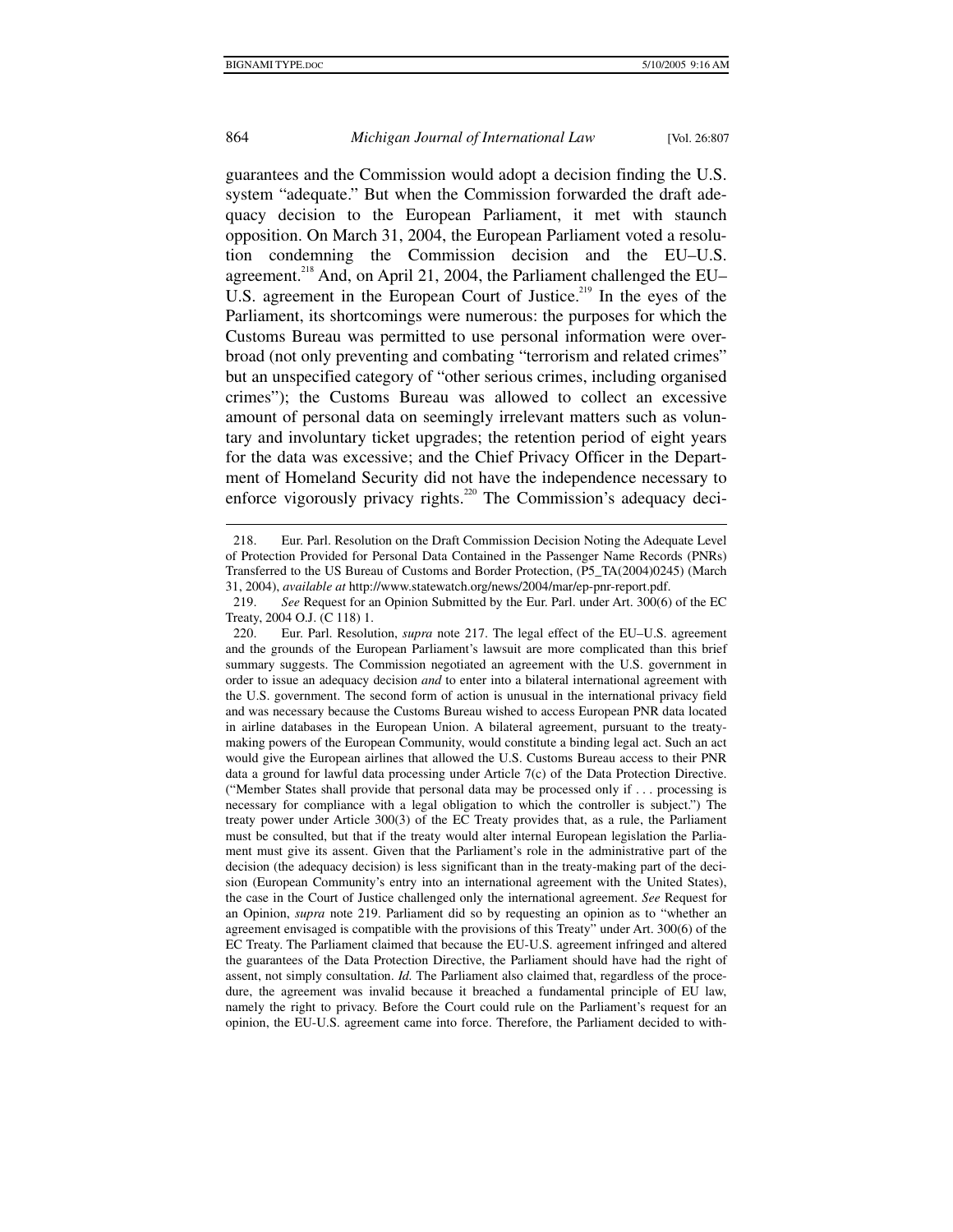Spring 2005] *Transgovernmental Networks vs. Democracy* 865

sion has since taken effect<sup>221</sup> and the European Parliament's legal challenge is pending in the Court of Justice.<sup>222</sup>

How do we explain this exceptional degree of parliamentary activism? Why has the European Parliament chosen to intervene in the information privacy field when, in other areas of European administration, the Commission routinely forwards proposed implementing measures and the Parliament routinely does nothing? Undoubtedly, part of the answer rests in the ease with which the seemingly technocratic issue of "data protection" can be reframed as an issue of fundamental importance to the European people. The privacy rights of citizens are imperiled. Such rights are not simply German, Italian, or French, they are European. Since the early 1970s, the Court of Justice has recognized a common set of fundamental rights shared by all citizens of the European Union, which today includes information privacy<sup>223</sup>; since the adoption of the Charter of Fundamental Rights in 2000, the European Union has a highly symbolic, written catalogue of rights, which includes the "right to the protection of personal data."<sup>224</sup> The right to the protection of personal data represents a deeply moral issue around which parliamentarians—and those who vote for them can rally. When such basic rights are threatened by a powerful outsider like the United States, they become even more salient. Indeed, Parliament's championing of the European right to privacy is as much a reflection of an existing, common right as it is a creature of perceived difference with the United States.<sup>225</sup>

The Safe Harbor and the airline passenger data episodes are evidence of nascent democracy in the European system of administrative

draw its request for an opinion and to bring two new actions challenging the European legal acts through which the agreement had come into force. *See* Action brought on 27 July 2004 by the European Parliament against the Council of the European Union: Case C-317/04, 2004 OJ (C 228) 31; Action brought on 27 July 2004 by the European Parliament against the Commission of the European Communities: Case C-318/04, 2004 OJ (C 228) 32. The grounds of both actions are similar to those of the request for an opinion.

 <sup>221.</sup> *See* Commission Decision 2004/535/EC of 14 May 2004 on the Adequate Protection of Personal Data Contained in the Passenger Name Record of Air Passengers Transferred to the United States Bureau of Customs and Border Protection, 2004 O.J. (L 235) 11.

 <sup>222.</sup> *See* Action brought on 27 July 2004 by the European Parliament against the Council of the European Union: Case C-317/04, 2004 OJ (C 228) 31; Action brought on 27 July 2004 by the European Parliament against the Commission of the European Communities: Case C-318/04, 2004 OJ (C228) 32.

 <sup>223.</sup> *See, e.g.*, Cases C-465/00, C-138/01, and C-138/01, Rechnungshof and others, 2003 E.C.R. I-4989, point 74.

 <sup>224.</sup> Charter of Fundamental Rights of the European Union, art. 8, 2000 O.J. (C 364) 1.

 <sup>225.</sup> Timothy Garton Ash argues similarly that an identity that spans the entire European Union will be based on "contrast with, if not outright opposition to, America." TIMOTHY GARton Ash, Free World: America, Europe, and the Surprising Future of the West 55 (2004).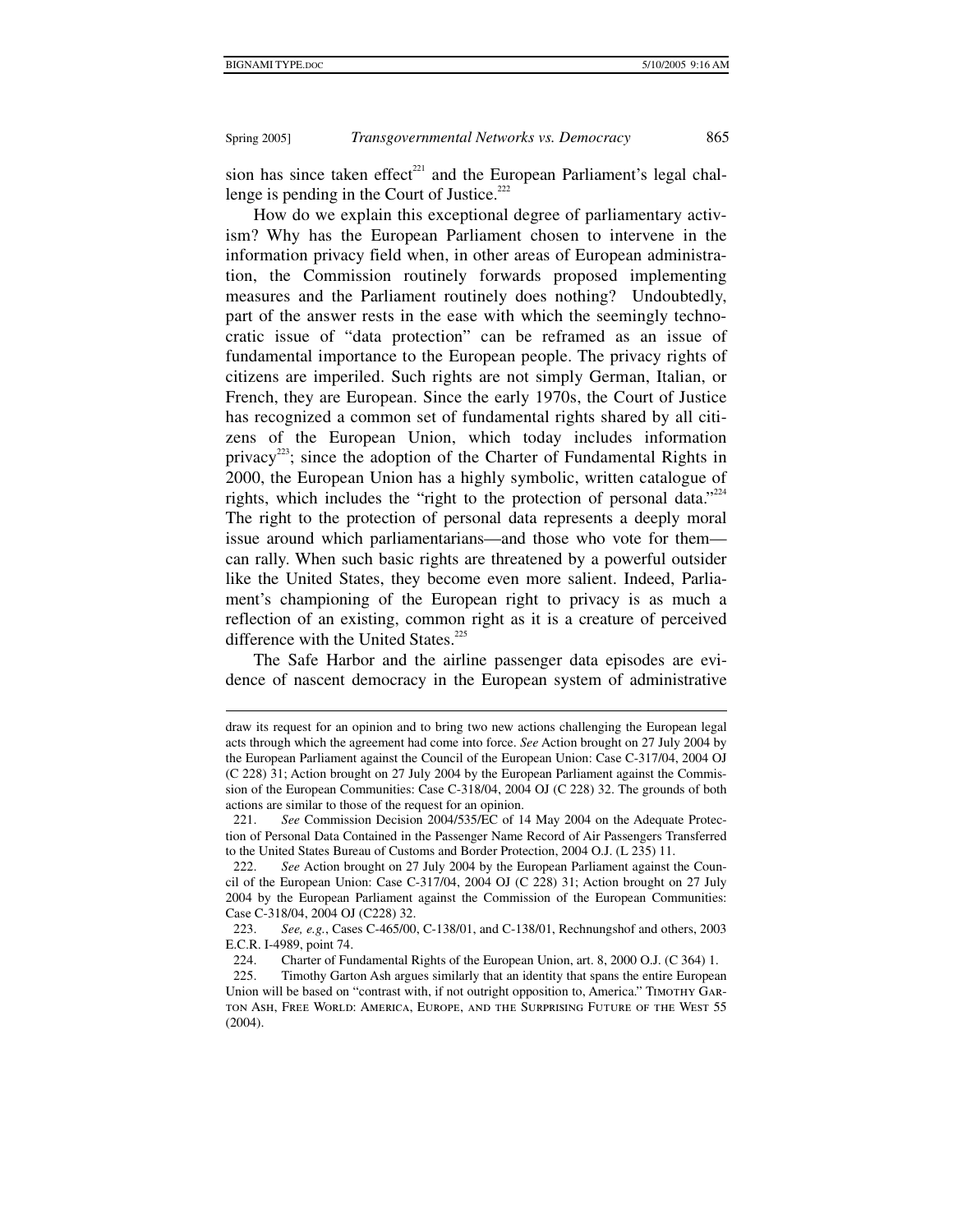#### 866 *Michigan Journal of International Law* [Vol. 26:807

networks. As a matter of the formal institutional prerequisites of democracy, participation of the directly elected legislative assembly in the administration of international data transfers can only be a good thing.<sup>226</sup> The transatlantic dispute over privacy also revealed a common European identity and contributed to the formation of that European identity. This too is good for democracy. A shared identity that transcends the nation satisfies one of the sociological preconditions of European democracy.<sup>227</sup> Such an identity enables citizens to mobilize irrespective of nationality in the many different political systems—national and supranational—in which European regulators operate. Currently, European citizens consider the European Parliament as a sideline to the important business of national government. And some would say for good reason. At present, the European Parliament is responsible for making seemingly insignificant decisions such as what types of sweet, dark substances can be called "chocolate" and how glass bottles should be recycled. The stand that the European Parliament took on privacy is just one of many debates that, over time, will render the European Parliament an important institution with real significance for European voters. As parliamentary votes and European elections are framed as choices on values and rights, democracy will follow.

But let us step back for a moment. What if the European Parliament had the power to veto Commission implementing decisions, not simply condemn such decisions in non-binding resolutions? The answer, quite simply, is that neither the Safe Harbor principles nor the PNR agreement would have been concluded. Conflict, not concession, was what the European democratic process demanded. In the early stages of the PNR dispute, the U.S. government's categorical and inflexible demands for information on European citizens created difference, which gave rise to a political opportunity for the European Parliament. The Parliament could take a stand on European values. Once this democratic process was triggered, transatlantic compromise was low on the European political agenda. To go back to transgovernmental networks, the rise of democracy in European networks was at odds with effective international cooperation through another network—the transatlantic one between the European Commission and the U.S. Customs Bureau. The constitutional transformation underway in the European Union holds out the promise of democratizing one of the world's most advanced examples of interna-

 <sup>226.</sup> For a formal institutional definition of democracy and an analysis of democracy in the European Union from that perspective, see, e.g., Andrew Moravcsik, *In Defence of the*  'Democratic Deficit': Reassessing Legitimacy in the European Union, in INTEGRATION IN AN Expanding European Union: Reassessing the Fundamentals 77 (J.H.H. Weiler et al. eds., 2003).

 <sup>227.</sup> For a sociological definition of democracy, *see, e.g.*, Scott, *supra* note 188, at 102.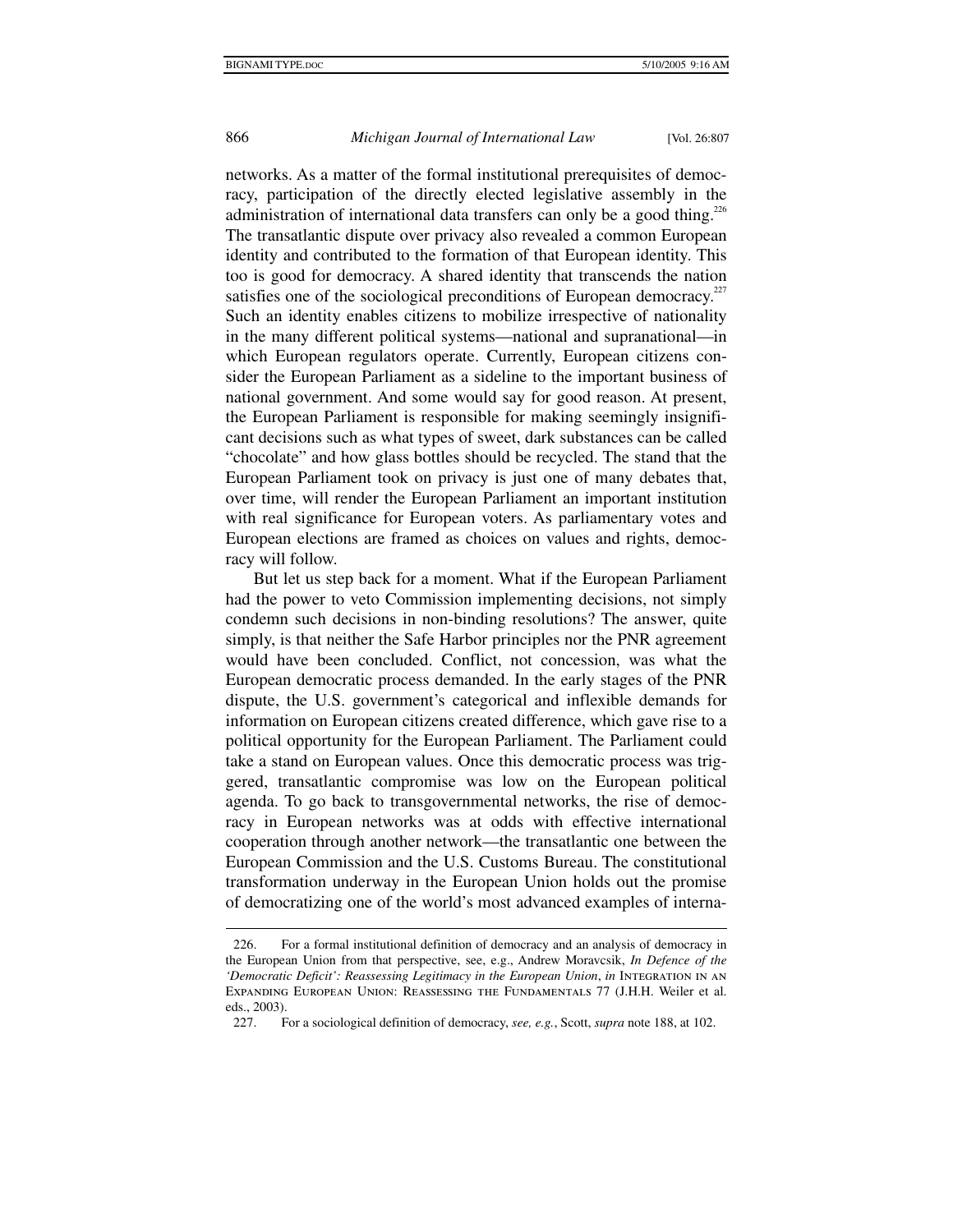tional cooperation. Yet, at the same time, the changing nature of European politics is likely to frustrate cooperation in other arenas of global governance.

#### **CONCLUSION**

Europe and increasingly the world govern through networks. The case of the European network of information privacy regulators is instructive on a number of counts. Networks will emerge only if government officials agree on the underlying policy objectives of the network or if some States can derive significant benefits by adopting the policies of other States. We would predict, therefore, that networks and the beneficial effects of networks are more likely to emerge in certain policy areas than in others. Human rights, for instance, is an area in which transnational governance by networks of government prosecutors is unlikely to emerge. States disagree on how to define rights outside of flagrant abuses such as genocide. Even more important, governments and markets are not as ready to use incentives to induce States to adopt western approaches as they are in fields such as antitrust and intellectual property law.

The European experience also shows that, to some extent, networks can be brought under the disciplining force of the law. The mixed procedure established under the Data Protection Directive is one such example of bringing the law to informal transnational practice. In doing so, citizens can continue to enjoy many of the rights guaranteed under the administrative law of liberal democracies. Democratic accountability, however, suffers. With the possible exception of the United States and certain European States, the democratic process within a single country cannot hold network regulators accountable. Precisely because policymaking decisions are made not by national regulators acting alone but by all the officials in the network, political mobilization at the national level is not enough. Citizens must be capable of banding together and taking action in the multiple nations and political communities in which regulators operate, and yet citizens are divided by lack of resources and national identities.

Turning to administrative practice, the regulation of international data transfers demonstrates that sometimes inaction, not effective governance, can result from regulatory networks. Furthermore, even after the law is brought into a transgovernmental network, informal action may persist. In those instances, individual rights suffer. Compared with national administration, transnational inaction and informal action is particularly worrisome because of democracy's dysfunctions in the